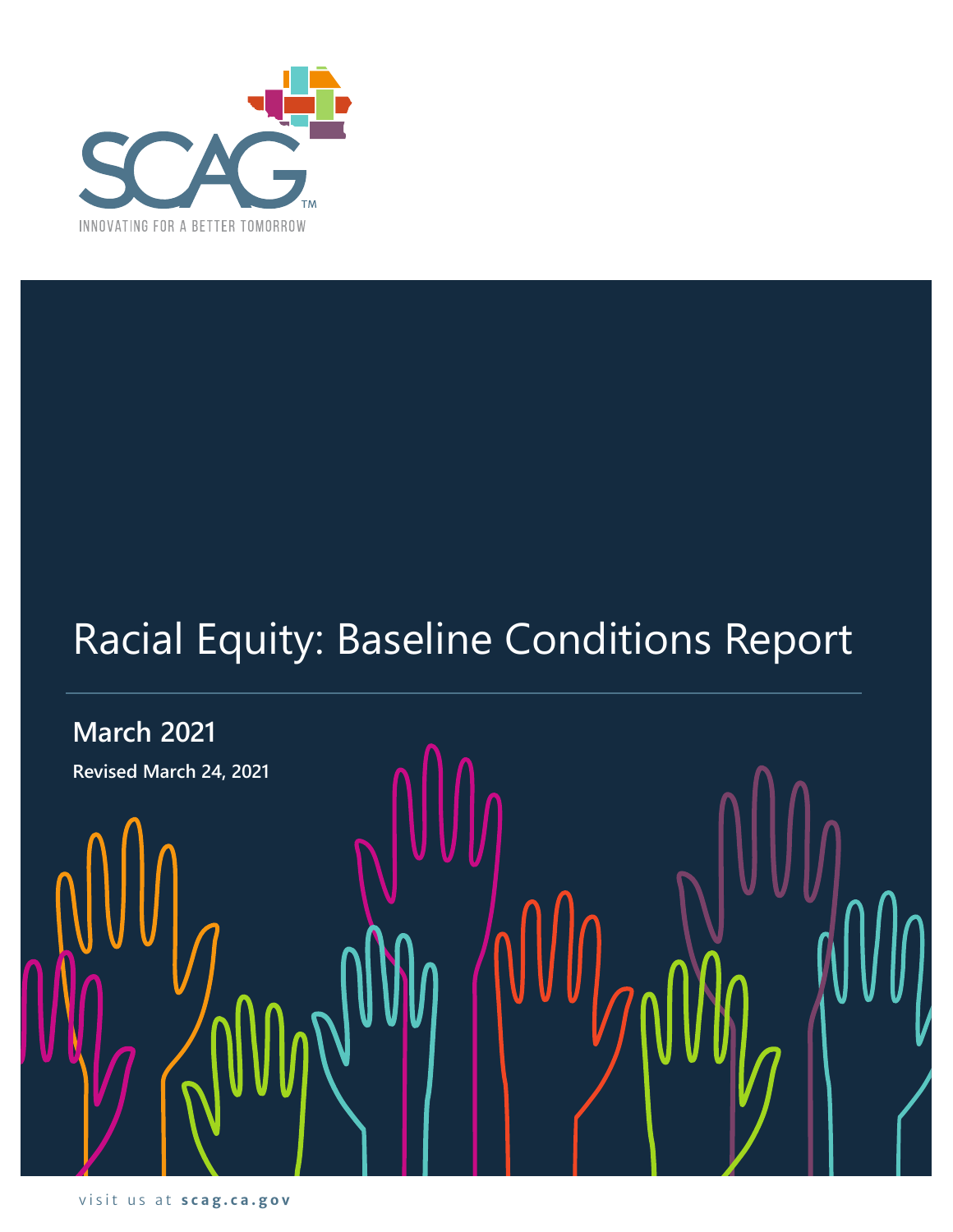#### **MODELING & FORECASTING**

**Ying Zhou**, Program Manager II **KiHong Kim**, Transportation Modeler III John Cho, Ph. D, Senior Regional Planner **Sung Ho Ryu**, Senior Regional Planner

### **PLANNING STRATEGY**

**Courtney Aguirre**, Program Manager II **Tom Vo**, Senior Regional Planner **Anikka Van Eyl**, Junior Planner **Amy Zhou**, Junior Planner

## **EQUITY WORK GROUP MEMBERS**

**Philip Law,** Manager of Mobility Planning & Management **Annie Nam,** Manager of Goods Movement & Transportation Finance **Tom Bellino**, Senior Regional Planner **Hannah Brunelle**, Senior Regional Planner **Joseph Cryer**, Associate Regional Planner **Sarah Dominguez**, Senior Regional Planner **Priscilla Freduah-Agyemang**, Senior Regional Planner

**Hannah Keyes**, Senior Regional Planner **Dorothy Le Suchkova**, Senior Regional Planner **Jaimee Lederman**, Senior Regional Planner **Alison Linder**, Senior Regional Planner **Julia Lippe-Klein**, Program Manager I **Nancy Lo**, Associate Regional Planner **Rongsheng Luo**, Program Manager II



## **ABOUT SCAG**

SCAG is the nation's largest metropolitan planning organization (MPO), representing six counties, 191 cities and more than 19 million residents. SCAG undertakes a variety of planning and policy initiatives to encourage a more sustainable Southern California now and in the future.

#### **MISSION STATEMENT**

To foster innovative regional solutions that improve the lives of Southern Californians through inclusive collaboration, visionary planning, regional advocacy, information sharing, and promoting best practices.

#### visit us at **scag.ca.gov**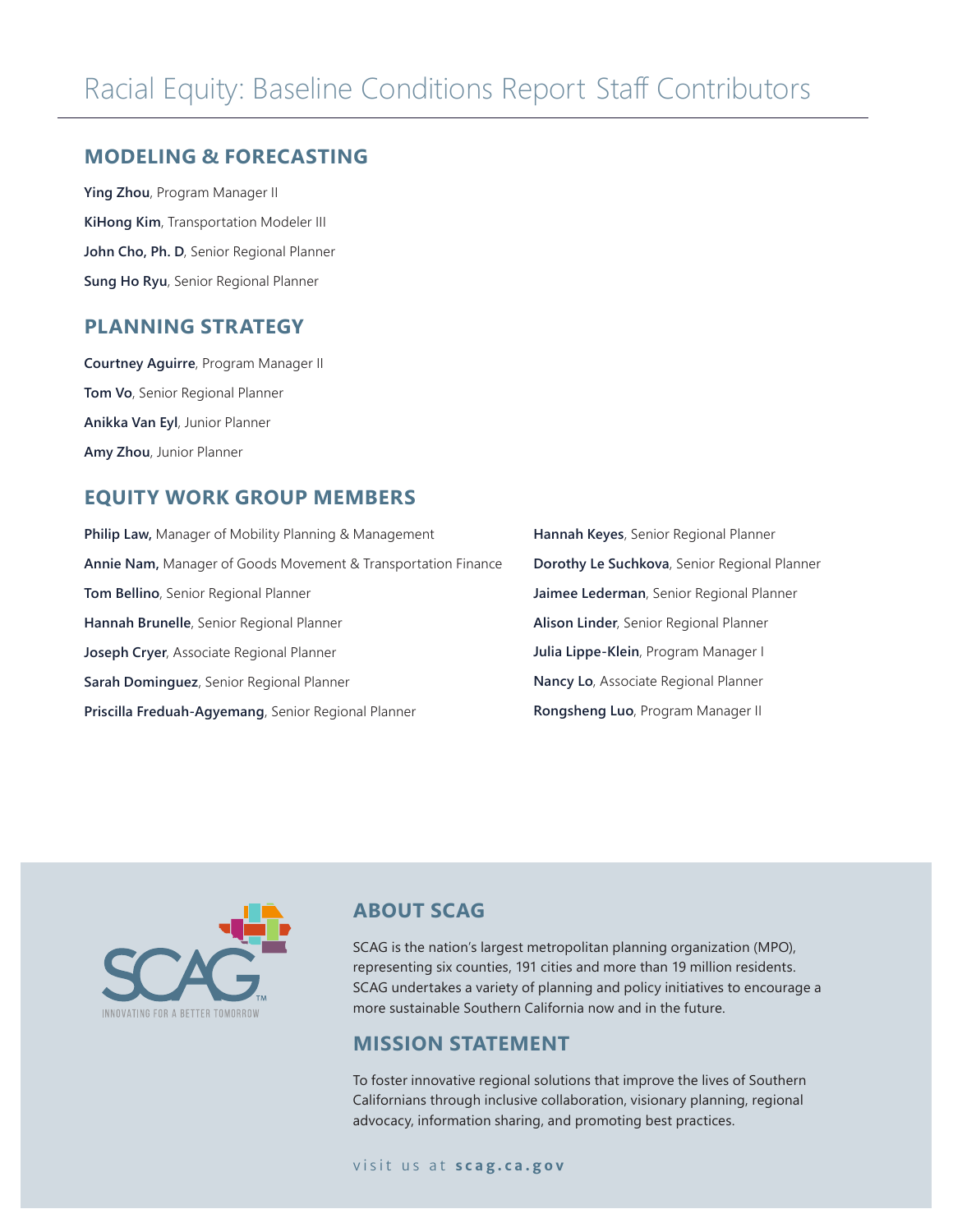# Table of Contents

| 1   WHO CONSIDERS SOUTHERN CALIFORNIA HOME? |   |
|---------------------------------------------|---|
|                                             | 8 |
|                                             |   |
|                                             |   |
|                                             |   |
|                                             |   |
|                                             |   |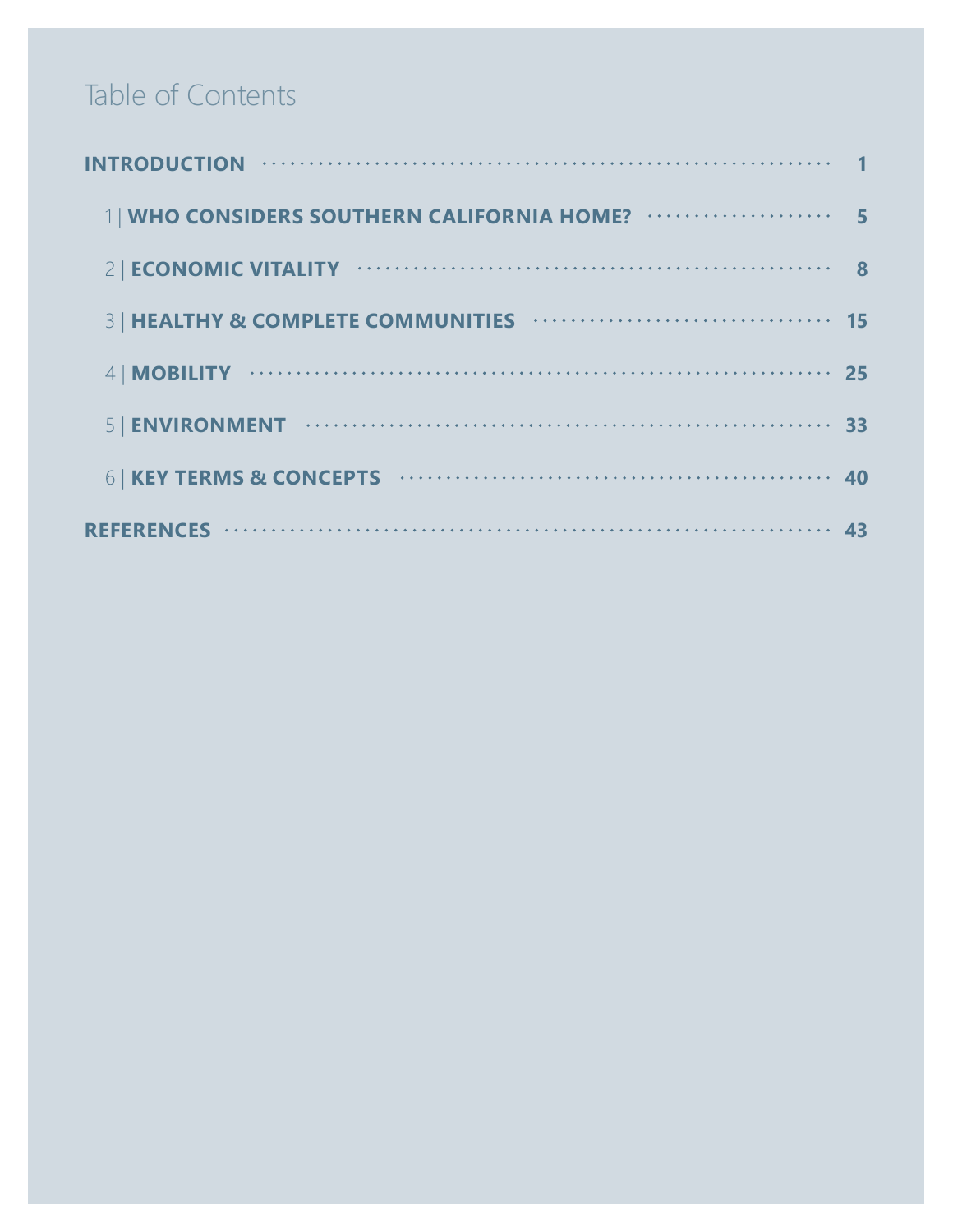# Introduction

In July 2020, SCAG's Regional Council made a commitment to advancing justice, equity, diversity, and inclusion throughout Southern California. For the region to become healthy, livable, sustainable, and economically resilient, SCAG needs to dramatically improve outcomes for low-income families and people of color. To that end, SCAG's core function, its planning work, must directly address the long‐standing systemic and institutional barriers that have fostered inequities in health, wealth, and opportunities. SCAG staff are developing an Early Action Plan to help facilitate the consistent integration of equity into its planning work. The purpose of this report is to highlight past transportation and housing policies and practices that yielded the inequitable conditions that exist today and provide a preliminary baseline assessment of racial equity in Southern California to inform future planning. These inequitable conditions fall into categories aligned with the goals of SCAG's long-range plan, Connect SoCal: Economy, Healthy and Complete Communities, Mobility, and Environment.

# **Brief History & Background**

People of color currently comprise about 70 percent of the region's population and are expected to make up an even larger share by 2045, when people of color will comprise nearly 80 percent of the population. A range of economic and social impacts such as health outcomes, education, employment, housing conditions, rates of incarceration, and life expectancy, vastly vary throughout the region based on race, income, and census tract. For example, there is a disproportionate burden of poverty on Black, Indigenous, and people of color compared to their white counterparts: the highest rates of poverty are experienced by Black (22 percent), Native American (19 percent), and Hispanic (Latino) (19 percent) communities, compared to about 14 percent of the white population and about 12 percent of an aggregated Asian population.<sup>1</sup> When the category Asian is further stratified (i.e., Chinese, Korean, Thai, etc.), certain Asian communities experience a disproportionate burden of poverty.<sup>2</sup> Institutional and systemic racism experienced by these communities continues to impact their access to more mobile, sustainable, and prosperous futures in Southern California. The history of both the United States of America and California shows how race has played a role in the disparities and inequities that people of color experience today.

## HOW TRANSPORTATION & HOUSING POLICIES IN THE 20TH CENTURY EXACERBATED INEQUITY

Despite both the ratification of the 14th Amendment in 1868, intended to provide equal protection under the law, and the 15th (1870) and 19th (1920) Amendments, which guaranteed citizens the right to vote, people of color have consistently not seen the full benefits of these rights. In 1896, the United States Supreme Court upheld the constitutionality of "separate but equal" laws in the case of Plessy v. Ferguson, ushering in the Jim Crow Era of racial segregation and disenfranchisement.

During this era, major expansions in transportation infrastructure were encouraged by a stimulus of federal funding in California. In 1911, the newly established California Highway Commission implemented

<sup>1</sup> Larger census groupings conceal income inequalities within categories, depending on a variety of factors such as ethnic origin, experience (e.g., education), immigration status, length of time individuals and their families have lived in the US, and gender. For example, though Asians overall rank as the highest earning racial and ethnic group in the US, it is not a status shared by all Asians: nearly one in four Asians in California are working but struggling with poverty.

<sup>&</sup>lt;sup>2</sup> PRRI STAFF. "The Working Lives and Struggles of Asian Americans and Pacific Islanders in California." PRRI, 2019. https://www.prri.org/research/theworking-lives-and-struggles-of-asian-americans-and-pacific-islanders-in-california/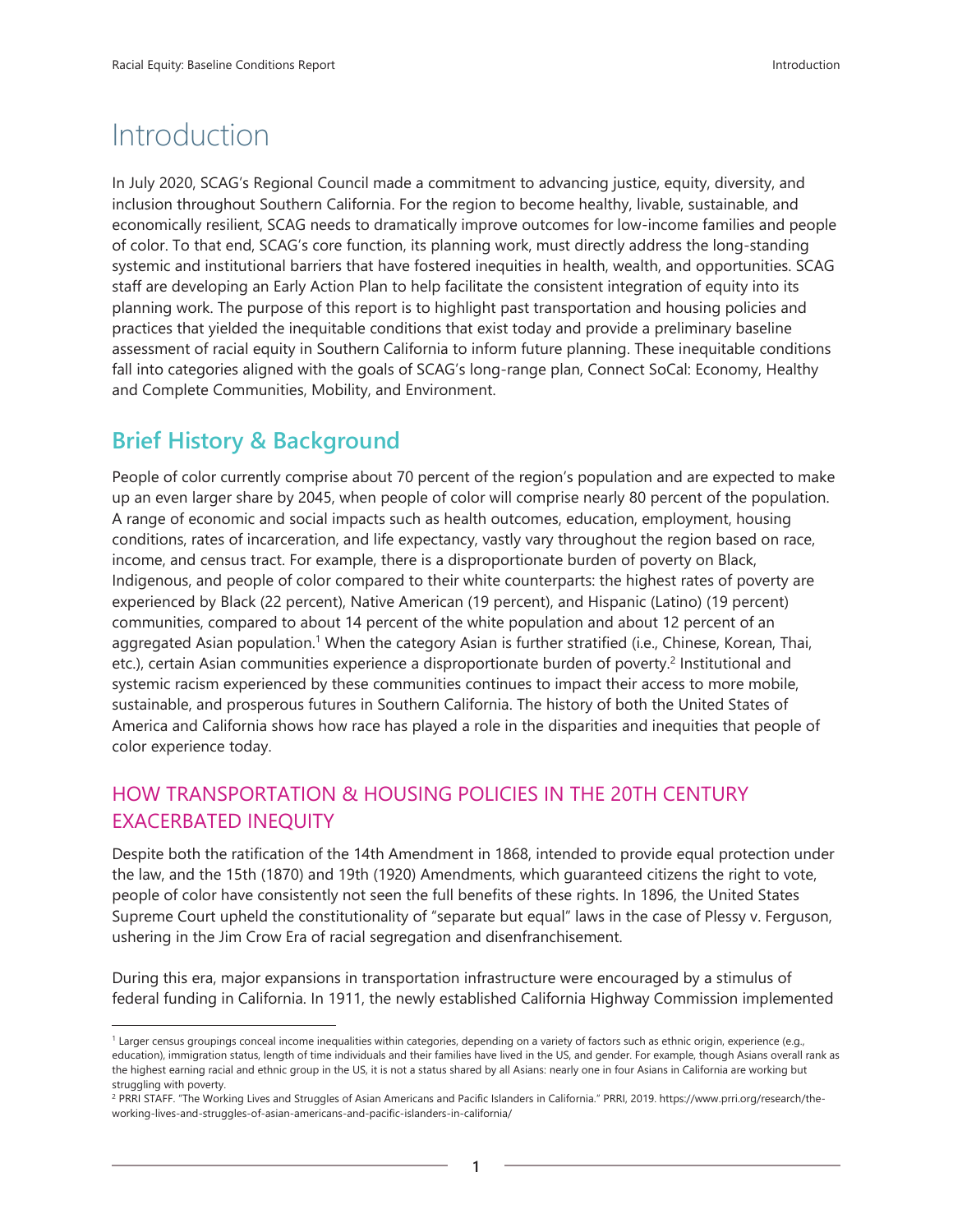federal policy direction toward the creation of the Interstate Highway System, which included the 1921 and 1944 Federal Aid Highway Acts. The Commission determined project locations, and both state and local officials routed new freeways through existing communities of color, displacing thousands of households through eminent domain. Much of this freeway construction was in service of a suburban housing boom that was explicitly segregationist. Racist policies and decisions also influenced the siting of other types of transportation infrastructure, such as commuter railways, and the delivery of transit services.

In 1934, the Federal Housing Administration (FHA) was established to facilitate numerous tasks, including home financing, improving housing standards, making housing and mortgages more affordable, and increasing employment in the home construction industry in the wake of the Great Depression. However, while its core function was to insure home mortgage loans by banks and private lenders, encouraging them to make more loans to prospective home buyers, the FHA refused to insure mortgages in Black neighborhoods, often forcing them to move into urban housing projects, and leaving them unable to build existing wealth that comes in the purchase of a home. This FHA home-valuation system was known as "redlining" because maps created by Home Owners' Loan Corporation and the FHA used red to color code neighborhoods where Black residents lived to indicate these areas were too risky to insure mortgages.<sup>3</sup> The FHA also tacitly endorsed the use of restrictive covenants, which were private agreements attached to property deeds to prevent the purchase of homes by Black, Hispanic (Latino), Asian and Native American people.

Though the FHA announced that it would not insure mortgages with restrictive covenants in 1950, redlining lasted until the mid-1960s. In addition to redlining, people of color still faced many challenges, such as negligent landlords and chronic disinvestment, which intersected with an influx of Black residents seeking homes as a part of the "Second Great Migration," when major populations of Black residents migrated West during World War II.<sup>4</sup> People of color had few choices on where to live, and neighborhoods where they were allowed became overcrowded and often took on unhealthy living conditions. In Los Angeles County, this included neighborhoods such as South Central and the San Fernando Valley.<sup>5</sup> Many of these neighborhoods were located next to polluting industrial infrastructure, sped up by burgeoning industrial factories in the defense, garment, and automobile industries. Many of the highway infrastructure projects not only cleared existing neighborhoods, but also contributed to heavy air pollution that has led to ongoing asthma and health conditions in remaining residents.<sup>6</sup>

Even in neighborhoods where people of color found housing, they were threatened by violence and urban renewal policies. The Federal Housing Acts of 1949 and 1954 led to the demolition of neighborhoods inhabited by people of color. The Acts enabled the clearing of blighted areas and destroyed affordable housing units in urban areas. A core example of the impacts of the 1954 Federal Housing Act is the clearance of Chavez Ravine, a self-sufficient Mexican American community that for generations ran their own schools and churches and grew their own food. The City of Los Angeles approved the construction of thousands of housing units in Chavez Ravine (which was deemed blighted), and residents were forced out through various means. While residents were told that they would have first choice for homes in the

<sup>&</sup>lt;sup>3</sup> Terry Gross. "A 'Forgotten History' Of How the U.S. Government Segregated America." NPR, 2017 https://www.npr.org/2017/05/03/526655831/aforgotten-history-of-how-the-u-s-government-segregated-

america#:~:text=He%20notes%20that%20the%20Federal,were%20mass%2Dproducing%20entire%20subdivisions

<sup>4</sup> Kelly Simpson. "The Great Migration: Creating a Black New Identity in Los Angeles." KCET, 2021. https://www.kcet.org/history-society/the-greatmigration-creating-a-new-black-identity-in-los-angeles

<sup>5</sup> Kelly Simpson. "A Southern California Dream Deferred: Racial Covenants in Los Angeles." KCET, 2012 https://www.kcet.org/history-society/a-southerncalifornia-dream-deferred-racial-covenants-in-los-angeles

<sup>6</sup> N.a. "Between the 110 and the 405: Environmental Injustice in South Los Angeles." SCOPE, 2017. https://scopela.org/between-the-110-and-the-405 environmental-injustice-in-south-los-angeles/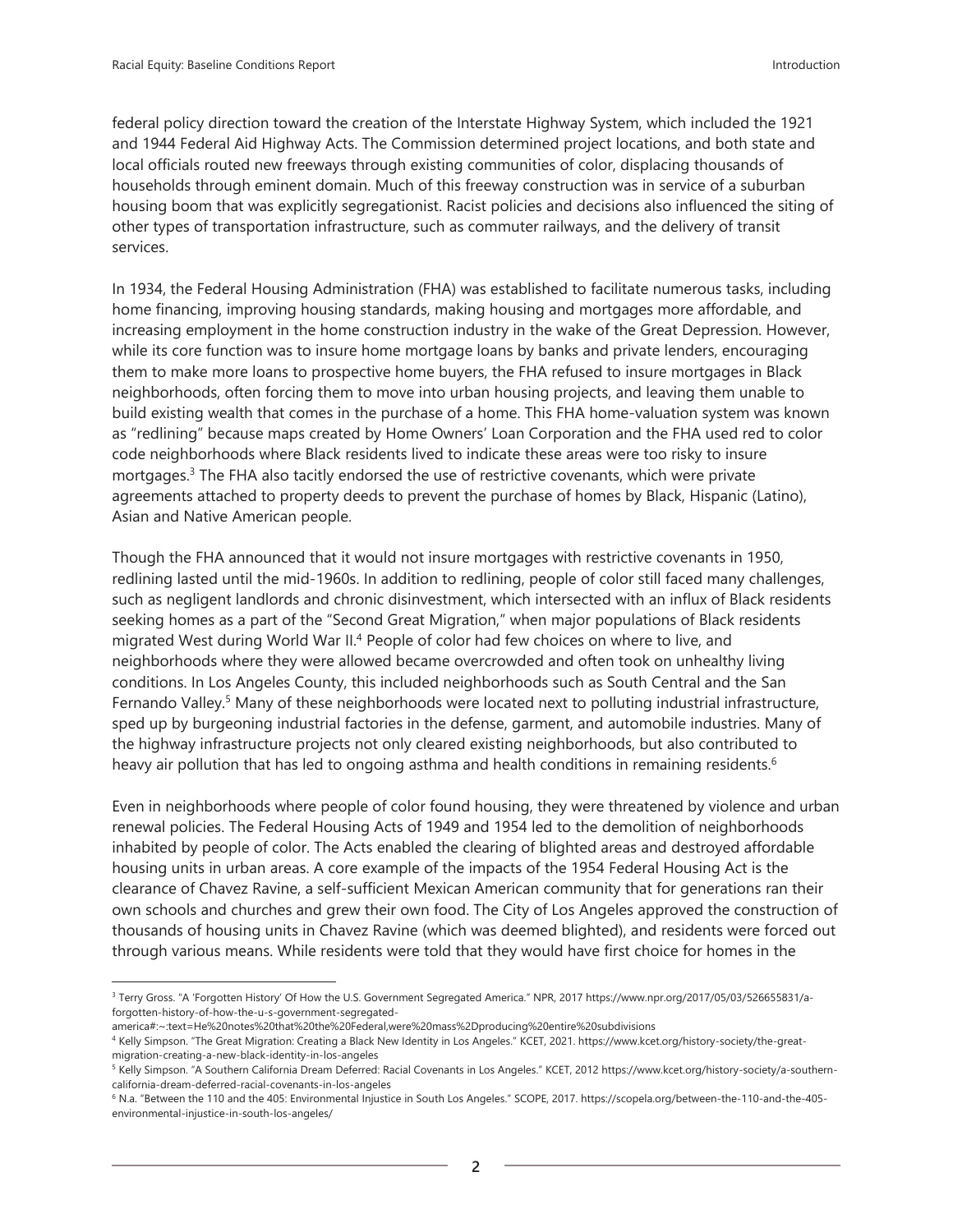proposed new development, public housing was never built, and the remains of Chavez Ravine instead became the site of Dodger Stadium.<sup>7</sup>

## ADDRESSING PAST POLICIES & PRACTICES

Attempts have been made through various federal and state laws and regulations to identify and rectify the impacts of racially discriminatory policies, including the Civil Rights Act of 1964, Title VI, Consideration of Environmental Justice, which discloses the benefits and burdens of proposed projects on minority populations and bars discrimination that is intentional and has unjustified disparate impact (policies that are, at face value, neutral, but discriminate against protected groups). More recent examples include Executive Order 12898 (1994), which requires that every federal agency make environmental justice a part of its mission by identifying and addressing effects of all programs, policies and activities on underrepresented groups and low-income populations; and Senate Bill 115 (1999) which calls for "the fair treatment of people of all races, cultures and income with respect to development, adoption and implementation of environmental laws, regulations and policies" to be included in the development of General Plans.

In addition, recently adopted legislation is helping SCAG work towards improving the availability of housing for all residents. In 2018, the State of California adopted legislation requiring local governments to "affirmatively further fair housing."<sup>8</sup> Under state law, to affirmatively further fair housing means "taking meaningful actions, in addition to combatting discrimination, that overcome patterns of segregation and foster inclusive communities free from barriers that restrict access to opportunity based on protected characteristics."<sup>9</sup> The new law has strengthened provisions of the State Housing Element law, which requires that general plans of all cities and counties plan for housing for all Californians.

As a regional planning organization, understanding the disparities and inequities resulting from geography and the built environment are central to SCAG's work to plan for a more racially just, equitable future. Connect SoCal includes an extensive Environmental Justice Technical Report with detailed analyses on current conditions and the consequences of the region's transportation projects on low-income communities and Black, Indigenous, and people of color. Connect SoCal also includes a robust, data‐ driven Public Health Technical Report, which is grounded in the Social Determinants of Health, a public health framework which is centered on the built environment and conditions in which we live, work, play and age.

As a government agency focused on planning, SCAG has the opportunity, and in some cases the legal obligation, to analyze and address the inequities that government and the planning profession have created by systemically driving and perpetuating societal differences along racial lines that have resulted in vastly different living and social conditions and access to opportunities. While SCAG considers potential impacts on people of color and low-income households in our regional growth, transportation, and economic development planning and analysis, SCAG recognizes that more affirmative approaches that seek to counter the effects of historic practices, like those being pursued through state housing law to overcome patterns of segregation and foster inclusive communities, are needed to advance equity and social justice across the region.

<sup>7</sup> Elina Shatkin. "The Ugly, Violent Clearing of Chavez Ravine Before It Was Home to the Dodgers." LAist, 2018. https://laist.com/2018/10/17/dodger\_stadium\_chavez\_ravine\_battle.php

<sup>&</sup>lt;sup>8</sup> AB 686 Summary of Requirements in Housing Element Law, California Department of Housing and Community Development Memorandum to Planning Directors et. al, April 23, 2020; AB 686, Ch. 958 (Santiago) Statutes of 2018.

<sup>9</sup> California Government Code § 8899.50 (a)(1).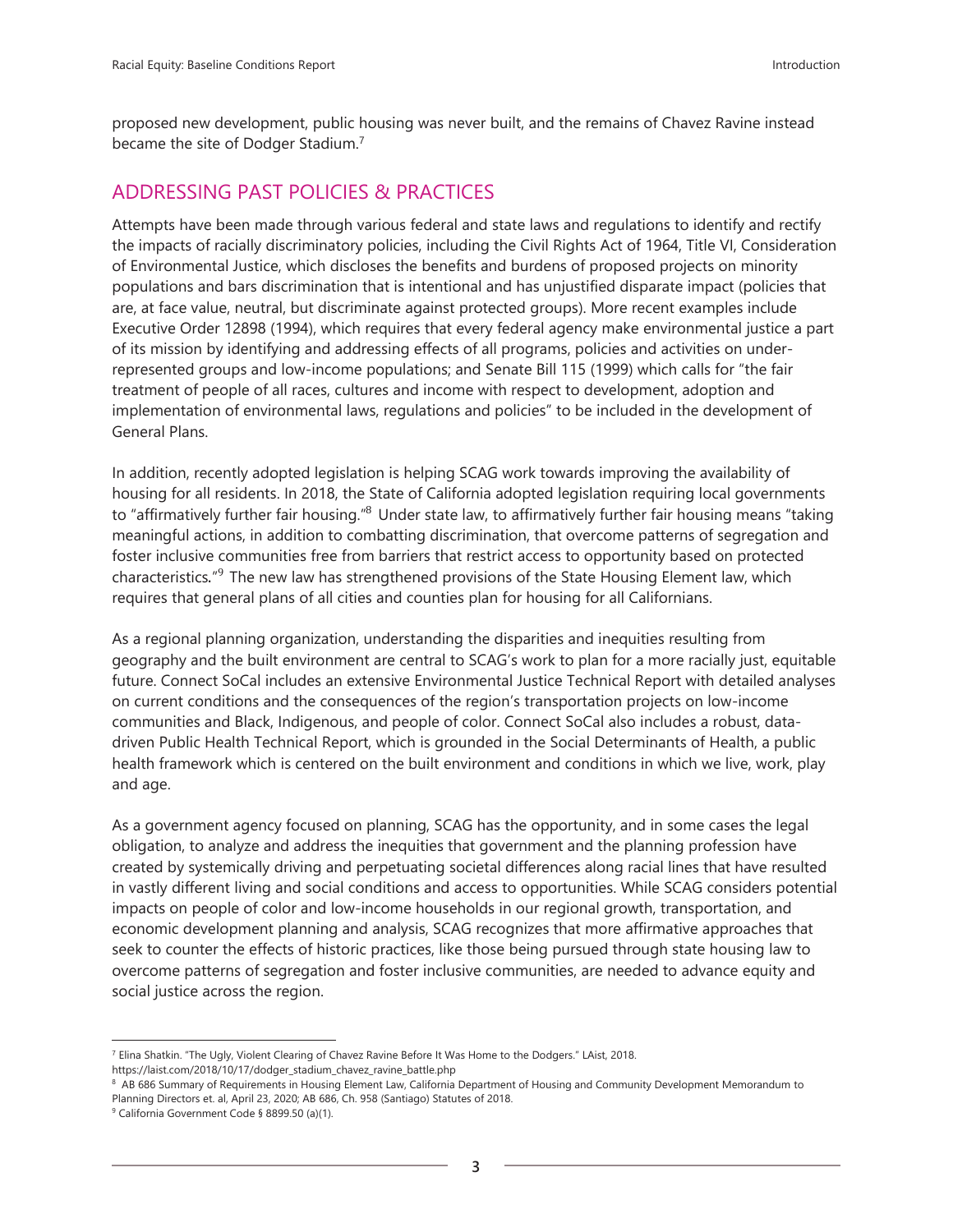## A NOTE ON TERMINOLOGY

Language and terms are intricately connected to equity and representation and are evolving. The names of the following indicators used in this report are drawn from existing terminology used in their original data sources. They do not always represent current best practice, and in some cases, may in fact be offensive, triggering or erasing to some communities. The list below includes the demographic categories that are used in the following sections regarding the region's existing conditions.

- Black includes the category, Black or African American (not Hispanic or Latino), as defined by the U.S. Census.
- Hispanic (Latino) includes all populations that identify their ethnicity as Hispanic or Latino in the U.S. Census.
- Native American includes the U.S. Census category, American Indian and Alaskan Native (not Hispanic or Latino).
- Asian/Pacific Islander includes the categories Asian (not Hispanic or Latino) and Native Hawaiian and Other Pacific Islander (not Hispanic or Latino). Select analyses only address the category Asian (not Hispanic or Latino) or Pacific Islander (not Hispanic or Latino) and will be noted as such.
- Mixed/Other includes the categories Some Other Race (nor Hispanic or Latino) and Two or More Races (not Hispanic or Latino).
- White includes the census category white (not Hispanic or Latino).
- The designation "people of color" indicates the percentage of the population that does not identify as non-Hispanic white, inclusive of the following categories: Black, Hispanic (Latino), Native American, Asian/Pacific Islander, and Mixed/Other.<sup>10</sup> People of color is both a helpful and unhelpful term: people of color puts anyone besides non-Hispanic white into one group, hiding the unique disparities that differ greatly among various populations. Yet at the same time, the term people of color recognizes the significant disparities that have endured over time as a result of historical discrimination and racism and highlights these inequities against non-white populations. This report uses this term to highlight the stark inequities in the region, while also further breaking down each indicator by race/ethnicity.

<sup>&</sup>lt;sup>10</sup> U.S. Census Bureau, 1980, 1990, 2000, and 2010 Decennial Census Summary Files, 2017 National Population Projections; Woods & Poole Economics, Inc., 2019 Complete Economic and Demographic Data Source.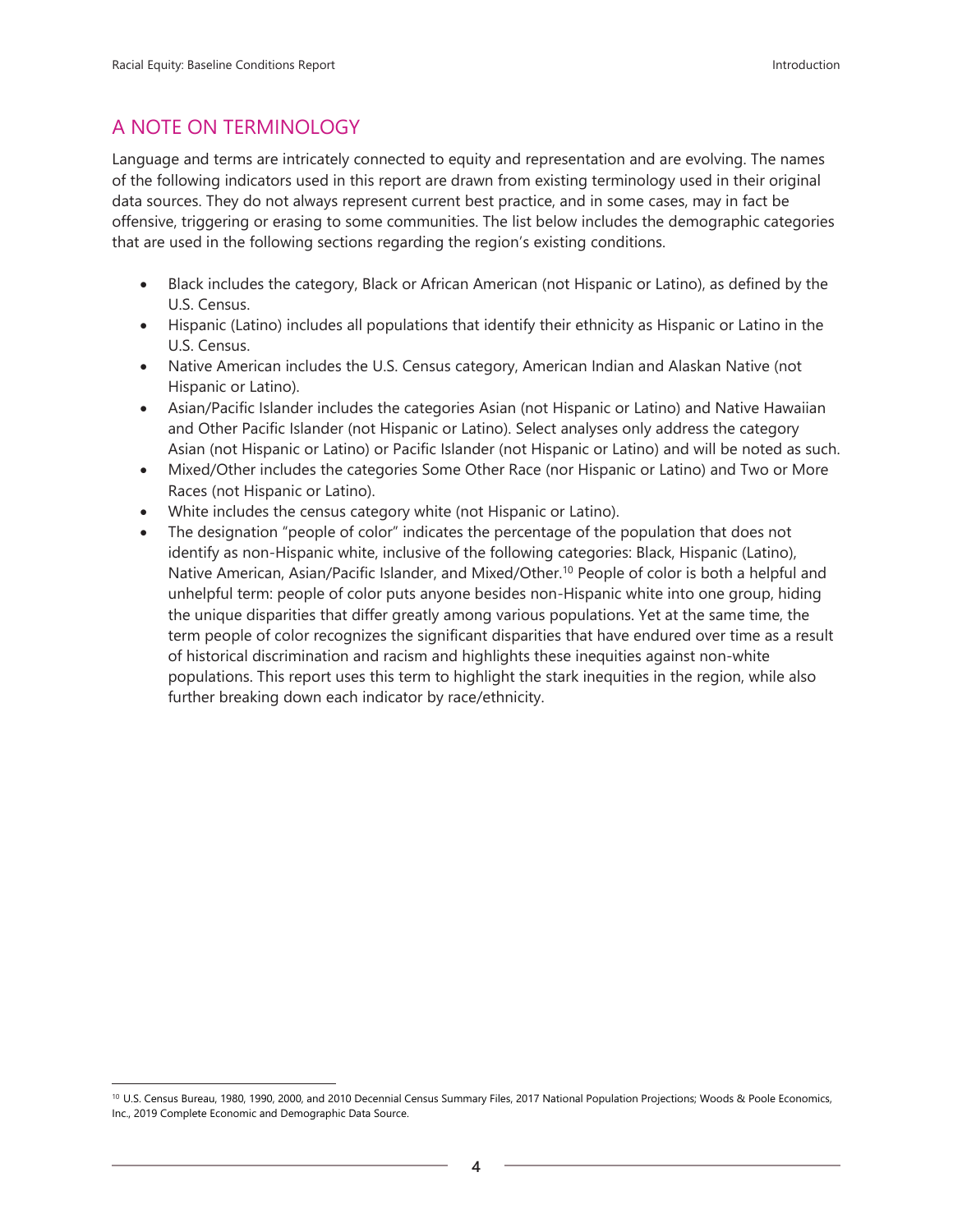# 1 | Who Considers Southern California Home?

Southern California is home to roughly 19 million people, about half the entire state's population. One of the region's greatest assets is its diversity, not just in its geography, but in its people. People of color currently represent about 70 percent of the region's population and by 2045 are expected to grow to nearly 80 percent. In reviewing our current demographics, SCAG relied on the U.S. Census Bureau and American Community Survey 2019 1-year estimate and 5-year estimates.

# **Total Population**



**Nearly 19 million residents live in the SCAG region.**

*Source: 2019 American Community Survey (1-year estimate), U.S. Census Bureau*

# **Race/Ethnicity Distribution**

#### **People of color make up over 70 percent of the region's population.**

| Race/Ethnicity         | Imperial | Los<br><b>Angeles</b> | Orange | <b>Riverside</b> | San<br><b>Bernardino</b> | Ventura | <b>SCAG</b><br>Region |
|------------------------|----------|-----------------------|--------|------------------|--------------------------|---------|-----------------------|
| <b>Black</b>           | 2.2%     | 7.8%                  | 1.6%   | 6.1%             | 7.9%                     | 1.7%    | 6.2%                  |
| Hispanic (Latino)      | 84.2%    | 48.5%                 | 34.1%  | 48.9%            | 53.3%                    | 42.7%   | 46.8%                 |
| Asian/Pacific Islander | 1.4%     | 14.6%                 | 20.6%  | 6.6%             | 7.3%                     | 7.4%    | 13.4%                 |
| <b>Native American</b> | 0.6%     | 0.2%                  | 0.2%   | 0.4%             | 0.4%                     | 0.2%    | 0.3%                  |
| Mixed/Other            | 1.0%     | 2.6%                  | 3.0%   | 2.7%             | 2.7%                     | 2.6%    | 2.7%                  |
| White                  | 10.6%    | 26.2%                 | 40.6%  | 35.3%            | 28.5%                    | 45.4%   | 30.8%                 |
| People of color        | 90.4%    | 76.3%                 | 62.5%  | 67.4%            | 74.3%                    | 57.2%   | 71.9%                 |

**Race/Ethnicity breakdown by county in the region.**

*Source: 2019 American Community Survey (1-year estimate), U.S. Census Bureau*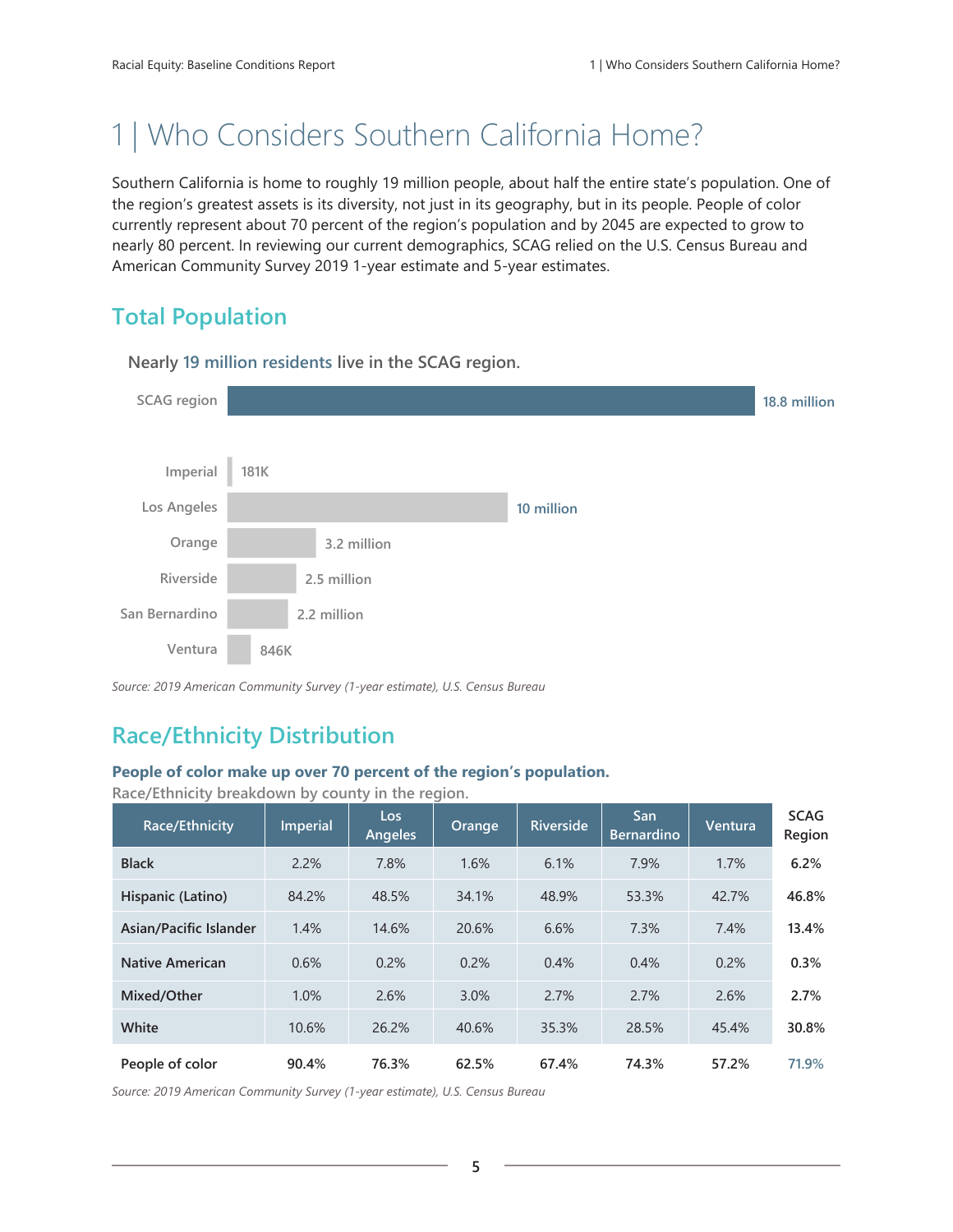# **Age Distribution**

### **Age Distribution by County**



S*ource: 2019 American Community Survey (1-year estimate), U.S. Census Bureau*

# **Female-Headed Households**



### **Regionally, 30 percent of households are female-headed households.**

*Source: Social Explorer Tables: ACS 2019 (5-Year Estimates), ACS 2019 (5-Year Estimates), Social Explorer; U.S. Census Bureau*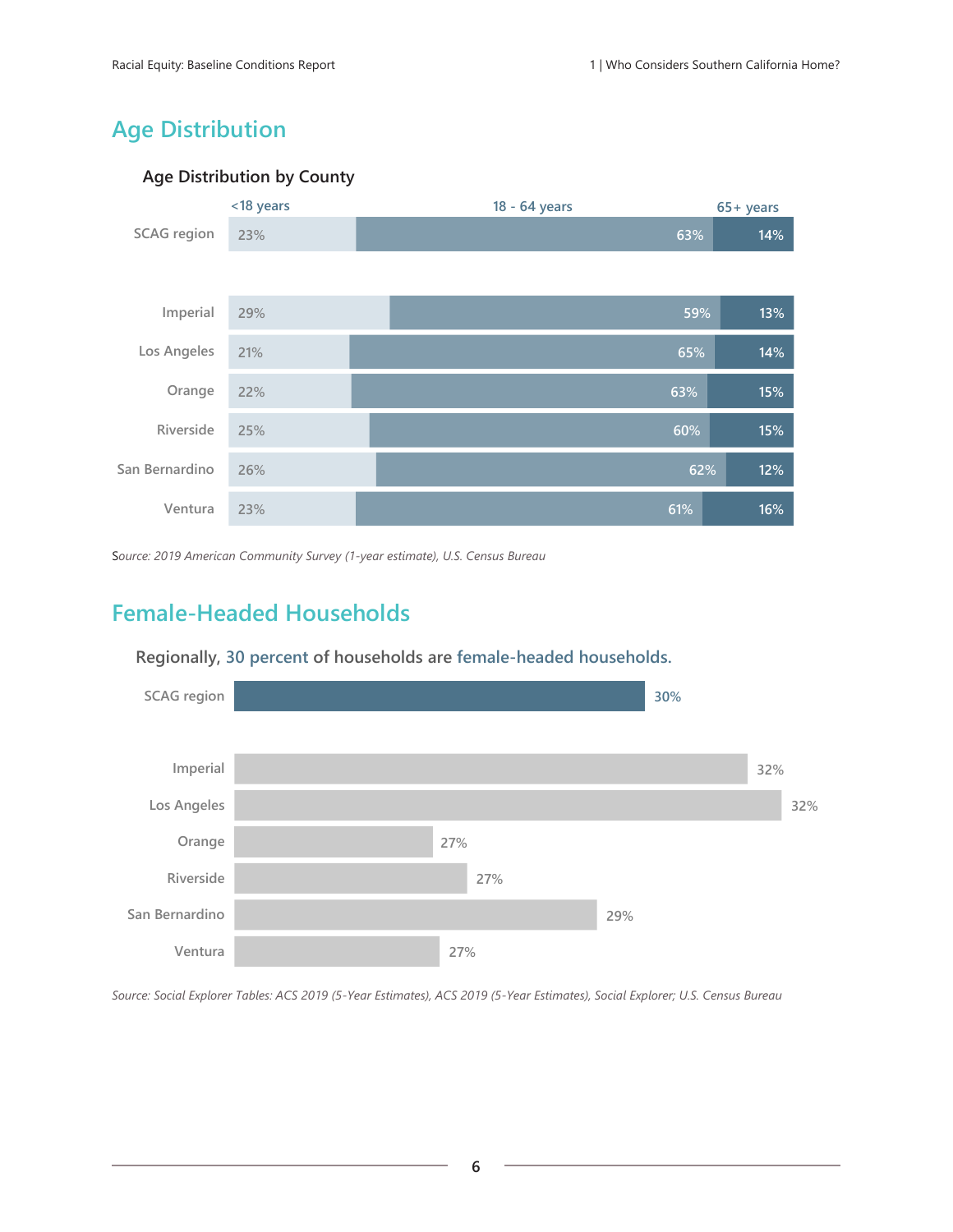# **Linguistic Isolation**



**Regionally, over 1 in 10 residents experience linguistic isolation.**

*Source: American Community Survey 2015 - 2019 (5-Year Estimates), ACS 2019 (5-Year Estimates), U.S. Census Bureau*

People experiencing linguistic isolation are more likely to experience larger inequities as it can be more difficult to access resources, employment, healthcare, and other needs, furthering inequitable outcomes.<sup>11</sup>

## **People with Disabilities**



**1 in 10 residents identify as having one or more disabilities in the region.**

*Source: American Community Survey 2015 - 2019 (5-Year Estimates), ACS 2019 (5-Year Estimates), U.S. Census Bureau*

People with disabilities often face increased systemic barriers to resources and opportunities.<sup>12</sup> These experiences might be compounded when people with disabilities are racialized, and/or live-in poverty.<sup>13</sup> Regionally, nearly one in ten residents identify as having a disability.<sup>14</sup>

<sup>&</sup>lt;sup>11</sup> Linguistic isolation is measured in population for those aged 5 and above.

<sup>12</sup> (Center for Disease Control and Prevention 2020)

<sup>13</sup> (Artiles 2013)

<sup>14</sup> American Community Survey Tables: 2015 - 2019 (5-Year Estimates), ACS 2019 (5-Year Estimates), U.S. Census Bureau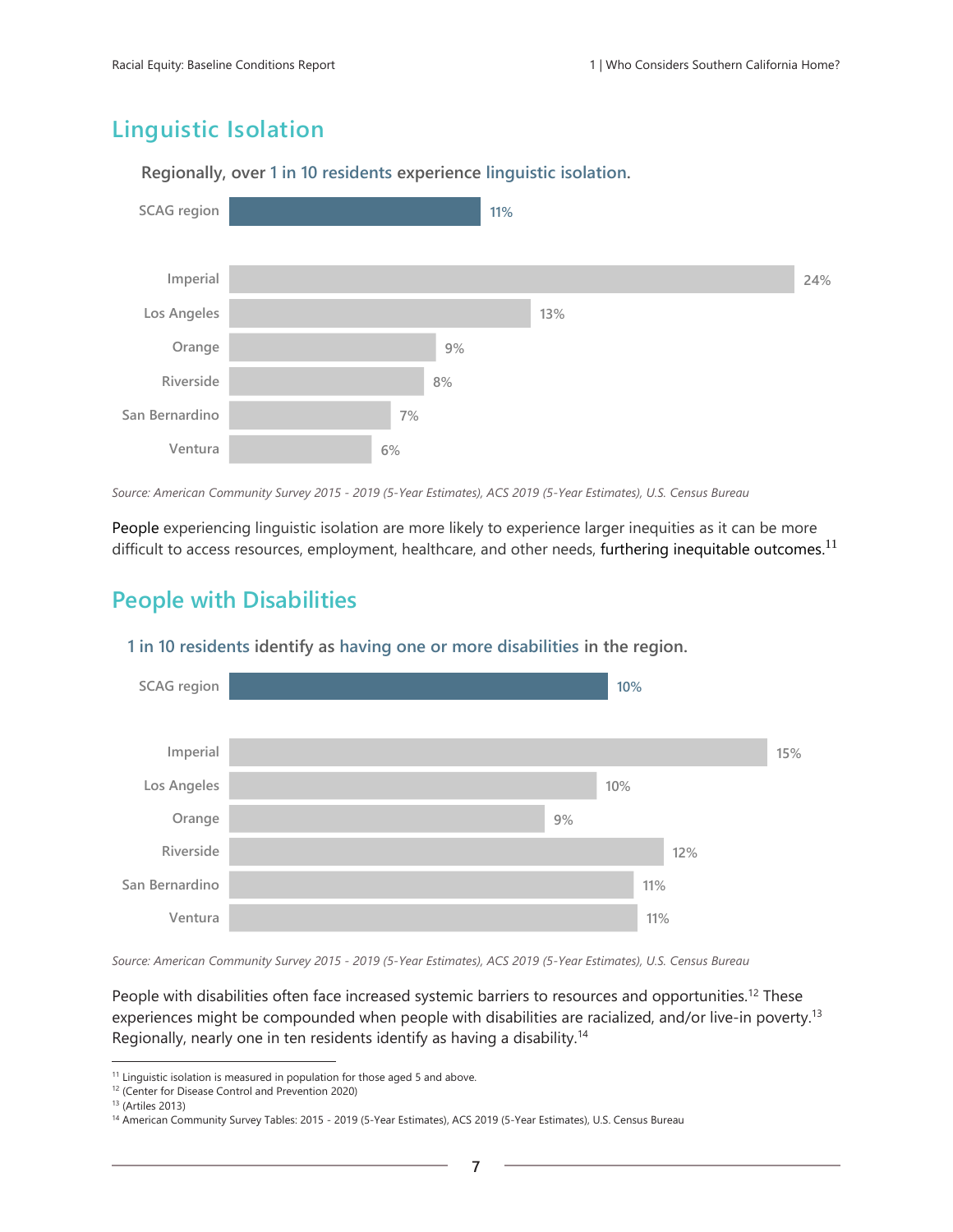# 2 | Economic Vitality

In considering economic equity and the corresponding indicators, SCAG consulted the National Equity Atlas, a detailed report card on American racial and economic equity.<sup>15</sup> The National Equity Atlas defines an equitable community as one where all residents, regardless of their race, nativity, gender, or zip code, are fully able to participate in a community's economic vitality, contribute to its readiness for the future, and connect to its assets and resources. A multitude of structural barriers, such as discrimination in the labor market and predatory financial practices, have prevented people of color from advancing and contributed to racial inequities in employment, income, and wealth. In the sections that follow, economic equity indicators for the region are highlighted, disaggregated by race and ethnicity, and other demographics whenever possible.

The COVID-19 pandemic has brought increased recognition that improving economic health and achieving equity will require new approaches and strategies that address social, economic, and environmental factors that influence the economy. Pre-pandemic, the income gap grew faster in California than anywhere else in the nation. The wealthiest Californians have enjoyed a growing slice of the income pie, while the poorest households' share shrunk.<sup>16</sup> The pandemic has disproportionately impacted the least advantaged and most at-risk SCAG region residents, and low-resourced jurisdictions have seen larger impacts. Lower-income segments of the population at the regional levels have experienced dramatically higher job losses and economic disruptions related to the pandemic, and these were people who were already experiencing significant difficulties pre-pandemic. As the region moves forward to build an inclusive economic recovery strategy, efforts aim to ensure that the region's most disadvantaged populations can realize growth and opportunities.

Economic vitality indicators examine whether all people regardless of race or gender can access highquality jobs, economic security, rising incomes, and entrepreneurship and homeownership opportunities. They also measure income inequality and job and wage growth in relation to overall economic growth. In the following section, economic vitality indicators are highlighted, providing a regional snapshot, disaggregated by race and ethnicity, county, and other demographics whenever possible.

*"True economic recovery demands a more integrated, community-led, place- and people-centered approach—one designed to build upon community strengths and break down the structural inequities."* –Hanna Love, Tunua Thrash-Ntuk, and Jennifer S. Vey<sup>17</sup>

A note for interpreting the figures that follow: the designation "people of color" indicates the percentage of the population that does not identify as non-Hispanic white, inclusive of the following categories, Black, Hispanic (Latino), Asian/Pacific Islander, and Mixed/Other.<sup>18</sup>

<sup>15</sup> (PolicyLink, USC Equity Research Institute n.d.)

<sup>16</sup> California Budget Fiscal Year 2021: http://www.ebudget.ca.gov/budget/2021-22/#/BudgetDetail (Newsom January 8, 2021)

<sup>17</sup> Hanna Love, Tunua Thrash-Ntuk, and Jennifer S. Vey, "No more status quo: A community-led action plan for addressing structural inequity during COVID-19 recovery" (August 3, 2020)

<sup>&</sup>lt;sup>18</sup> U.S. Census Bureau, 1980, 1990, 2000, and 2010 Decennial Census Summary Files, 2017 National Population Projections; Woods & Poole Economics, Inc., 2019 Complete Economic and Demographic Data Source.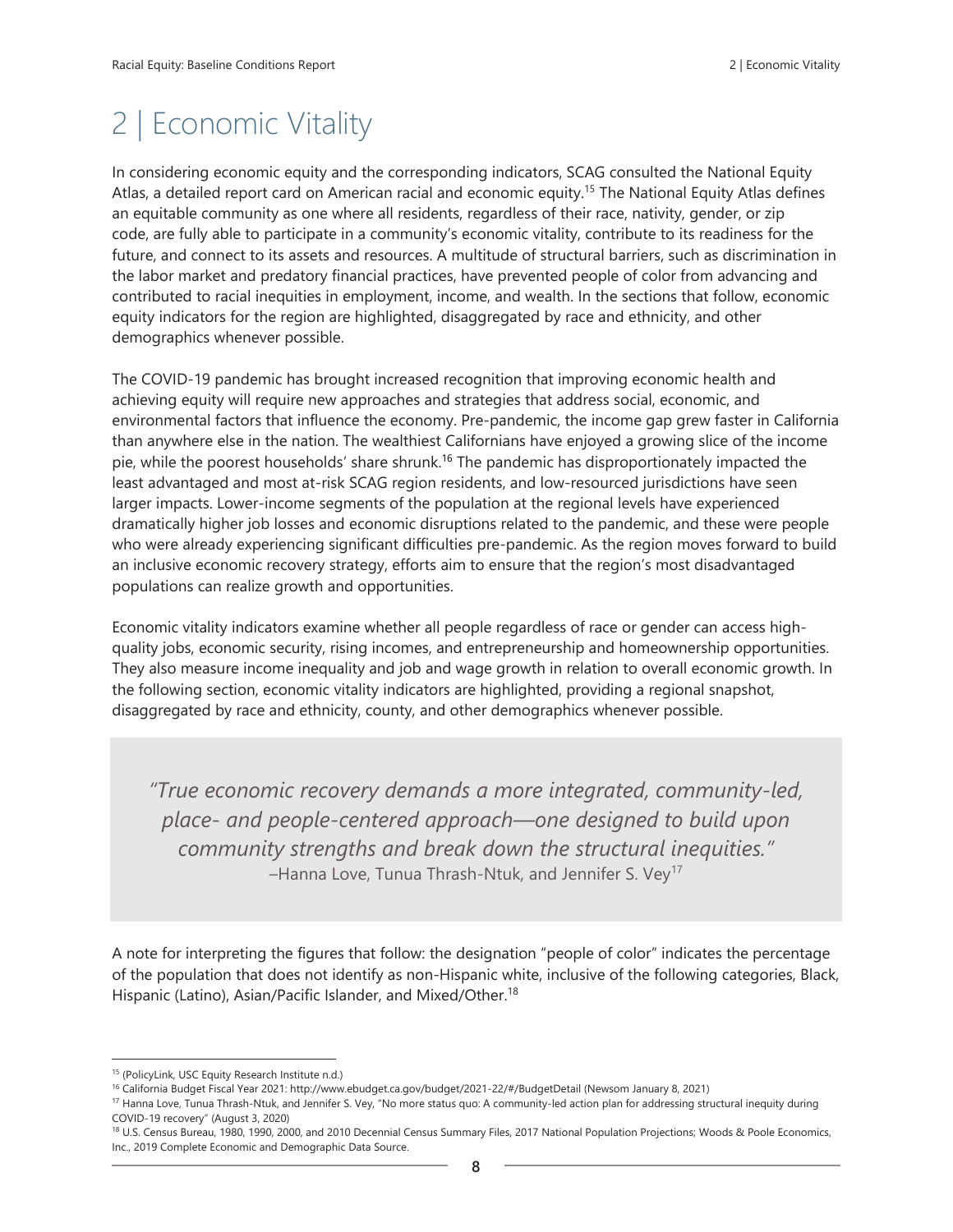## **Households Below 200% Poverty<sup>19</sup>**

## WHO IS MOST LIKELY TO LIVE IN POVERTY?

Lack of sufficient income has multiple negative consequences on health, well-being, and economic success. Children who experience poverty are at greater risk of starting school behind their peers, scoring lower on achievement tests, being unemployed and earning less as adults, and having poor health as adults.<sup>20</sup>

#### **Nearly half of Hispanic (Latino) households lived below 200 percent of the poverty line in 2018, the highest among all race/ethnicity groups in the region.**



*Source: IPUMS USA, National Equity Atlas*

- There is a disproportionate burden of poverty on people of color relative to their white counterparts with 41 percent of people of color living in poverty across the region. $21$
- Overall, the percentage of residents that fall under the two hundred percent (200%) federal poverty level is significantly higher in every county for people of color than for white populations.
- Since 1980, white populations experienced the lowest poverty rates across the region compared to all other race/ethnic groups.
- Hispanic (Latino) (45 percent) and Native American (42 percent) populations experienced poverty at the highest rates compared to all other racial and ethnic groups in the SCAG region in 2018.
- About 25 percent of Asian/Pacific Islanders lie under the 200 percent federal poverty level, except for in Ventura County, where Asian/Pacific Islanders experience the lowest poverty rates as compared to other racial and ethnic groups.

<sup>&</sup>lt;sup>19</sup> The Federal Poverty Level (FPL) is a measurement of the minimum amount of annual income that is needed for individuals and families to pay for essentials, such as room and board, clothes, and transportation. The FPL takes into account the number of people in a household, their income, and the state in which they live. The percentage of the population living below the indicated federal poverty threshold based on their family income, size, and composition. The federal poverty threshold in 2017 for a family of four with two children was about \$25,000 per year (thus, 200% of the federal poverty threshold was about \$50,000). In California, 200% of the federal poverty line was \$52,400 for a family of four. (PolicyLink, USC Equity Research Institute n.d.) (Covered California, Medi-Cal 2021)

<sup>20</sup> (PolicyLink, USC Equity Research Institute n.d.)

<sup>&</sup>lt;sup>21</sup> Integrated Public Use Microdata Series, IPUMS USA, University of Minnesota, [www.ipums.org,](http://www.ipums.org/) 1980 5% State Sample, 1990 5% Sample, 2000 5% Sample, 2010 and 2017 American Community Survey 5-year samples.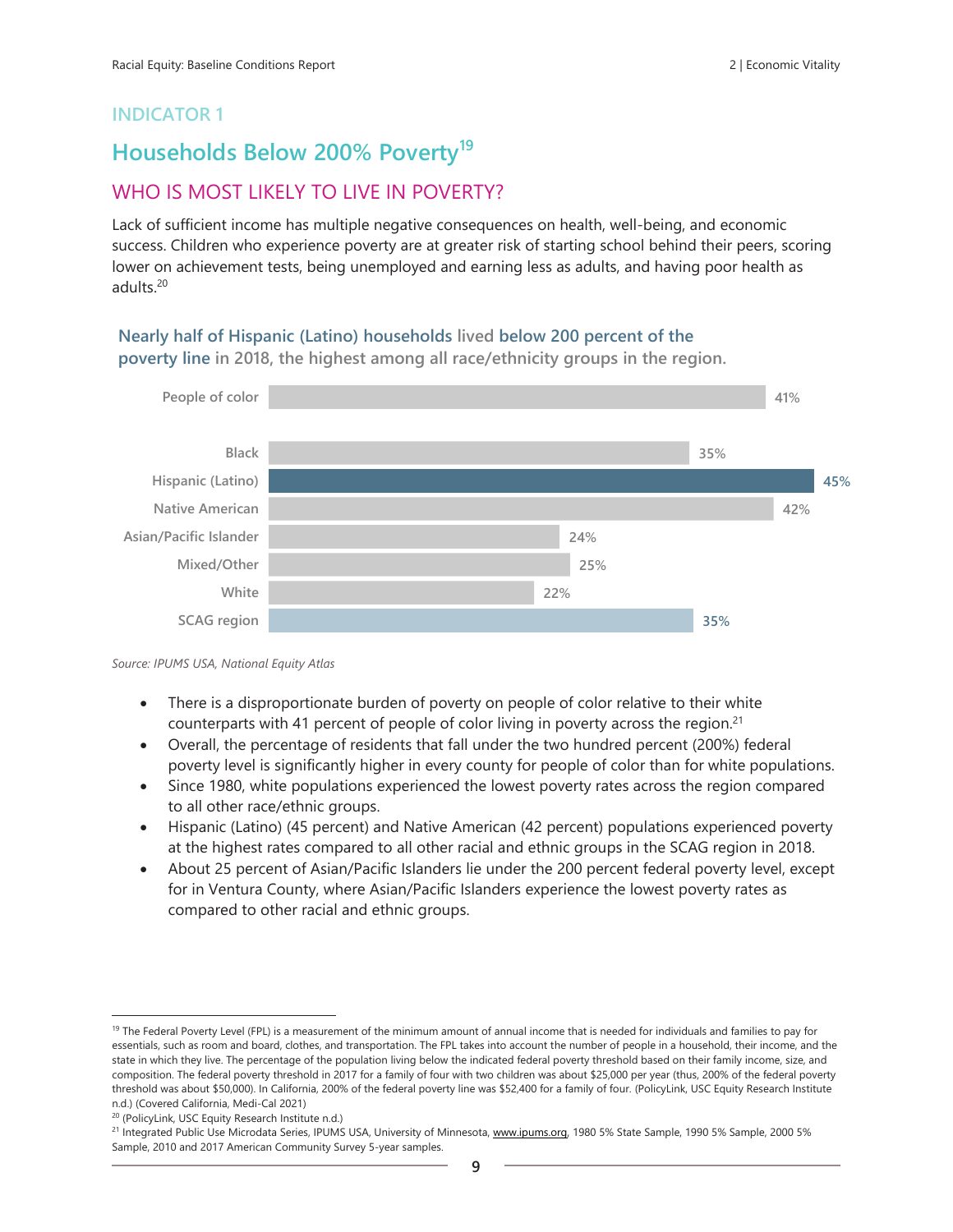# **Working Poor<sup>22</sup>**

## DO ALL JOBS PAY HOUSEHOLD-SUPPORTING WAGES?

Many full-time jobs do not pay enough to keep workers out of poverty, leaving them struggling to pay their bills and not able to invest in their future. Low-wage workers face the challenge of finding affordable childcare and experience greater family instability and worse health than higher-wage workers.<sup>23</sup>

**Full-time workers of color were three times more likely than their white counterparts to live in poverty in the region.**



*Source: IPUMS USA, National Equity Atlas*

- Regionally, people of color (14 percent) were considered working poor three times more than that of the white population (4 percent) in  $2018.<sup>24</sup>$
- The percentage of working poor has increased overall since 1980 from 7 percent of workers to 11 percent of workers, although Black and Mixed/Other populations experienced slight decreases.
- In 2018, across all race/ethnicity groups, Hispanic (Latino) workers were most likely to be considered working poor with 17 percent of full-time workers still living below two hundred percent (200%) federal poverty level. Hispanic (Latino) workers were most likely to be identified as working poor in Los Angeles County (21 percent), San Bernardino County (19 percent), and Orange County (18 percent).
- In San Bernardino County, Native American populations were significantly more likely than any other race or ethnic group to be identified as working poor at 27 percent, more than 15 percent higher than the regional average of working poor.<sup>25</sup>

<sup>&</sup>lt;sup>22</sup> The Federal Poverty Level (FPL) is a measurement of the minimum amount of annual income that is needed for individuals and families to pay for essentials, such as room and board, clothes, and transportation. The FPL takes into account the number of people in a household, their income, and the state in which they live. The percentage of the population living below the indicated federal poverty threshold based on their family income, size, and composition. The federal poverty threshold in 2017 for a family of four with two children was about \$25,000 per year (thus, 200% of the federal poverty threshold was about \$50,000). In California, 200% of the federal poverty line was \$52,400 for a family of four. (PolicyLink, USC Equity Research Institute n.d.) (Covered California, Medi-Cal 2021)

<sup>23</sup> (PolicyLink, USC Equity Research Institute n.d.)

<sup>&</sup>lt;sup>24</sup> Integrated Public Use Microdata Series, IPUMS USA, University of Minnesota, [www.ipums.org,](http://www.ipums.org/) 1980 5% State Sample, 1990 5% Sample, 2000 5% Sample, 2010 and 2017 American Community Survey 5-year samples.

<sup>&</sup>lt;sup>25</sup> Disaggregated data was unavailable for Imperial County (Black, Native American, Asian/Pacific Islander, Mixed/Other), Los Angeles County (Asian/Pacific Islander), Orange County (Native American and Asian/Pacific Islander), Riverside County (Asian/Pacific Islander), San Bernardino County (Asian/Pacific Islander), and Ventura County (Native American and Asian/Pacific Islander).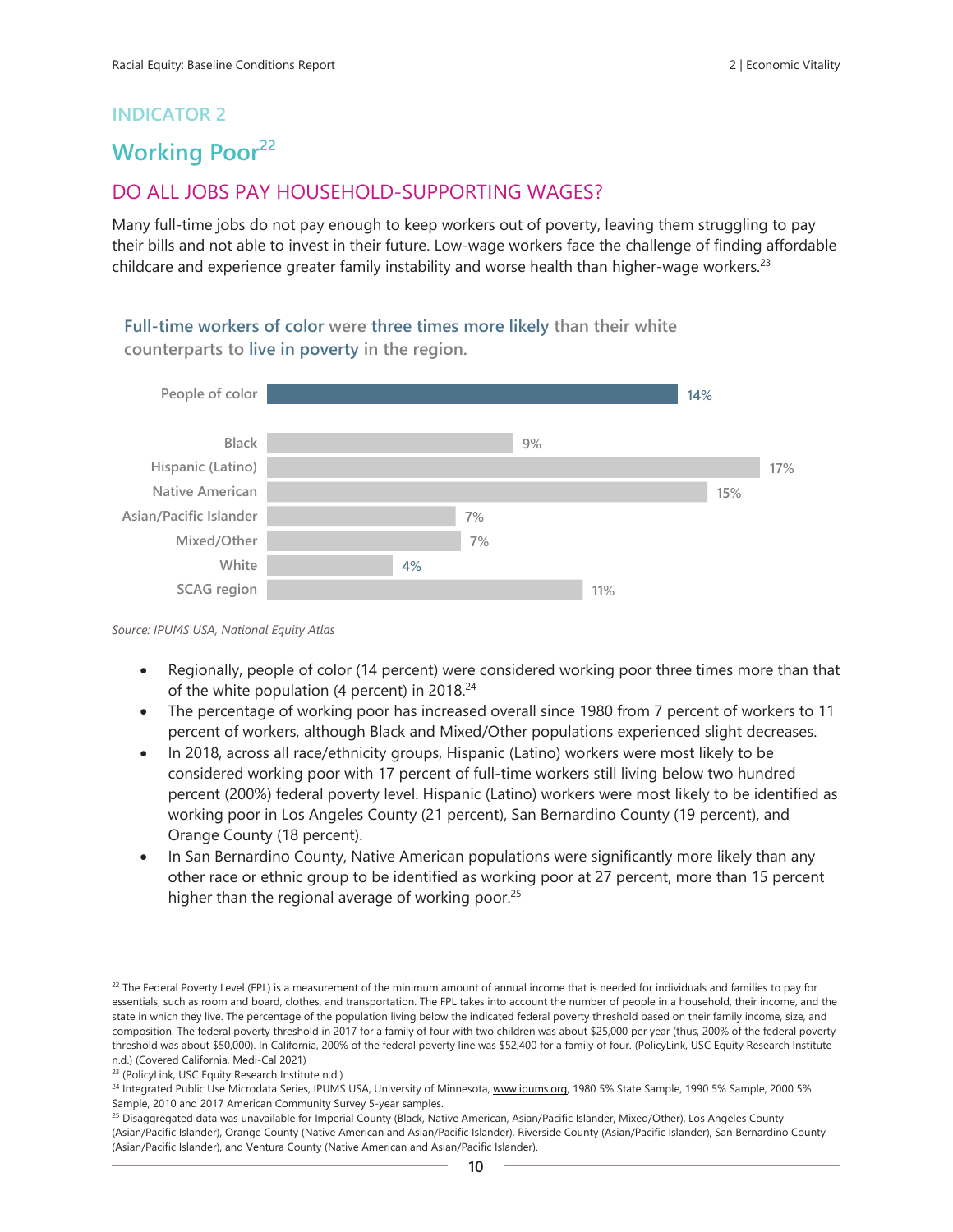## **Unemployment Rate<sup>26</sup>**

## CAN ALL RESIDENTS ACCESS EMPLOYMENT?

Employment is the predominant source of income for the vast majority of working-age people, and unemployment is strongly associated with poverty as well as physical and mental illness, drug addiction, and suicide. A reduced unemployment rate would help reduce racial inequities and create a stronger economy.<sup>27</sup>

**Native Americans were 2 ‒ 3 times more likely to be unemployed than any other race/ethnicity group in the region in 2018.**



*Source: IPUMS USA, National Equity Atlas*

- Between 1980 and 2017, the average unemployment rate for people of color remained stable. This disparity shrinking was likely due to the bounce back after the recession. However, this growth was the result of increasing numbers of jobs with lower skills and lower wages.<sup>28</sup> While the disparity in unemployment between the white population and people of color had shrunk prior to the pandemic, the unemployment rate for people of color was still 38 percent higher.<sup>29</sup>
- Native Americans expressed a different, more concerning picture, with significantly higher rates of unemployment (15 percent) than any other race or ethnicity group in the region. In Riverside County, 21 percent of Native Americans experienced unemployment.<sup>30</sup>
- This differed widely under the COVID-19 pandemic: the region experienced 4 percent unemployment in February 2020, which rapidly grew to 18 percent by May 2020 due to significant losses among low-paying jobs, predominantly staffed by people of color.<sup>31</sup>

<sup>&</sup>lt;sup>26</sup> The Federal Poverty Level (FPL) is a measurement of the minimum amount of annual income that is needed for individuals and families to pay for essentials, such as room and board, clothes, and transportation. The FPL takes into account the number of people in a household, their income, and the state in which they live. The percentage of the population living below the indicated federal poverty threshold based on their family income, size, and composition. The federal poverty threshold in 2017 for a family of four with two children was about \$25,000 per year (thus, 200% of the federal poverty threshold was about \$50,000). In California, 200% of the federal poverty line was \$52,400 for a family of four. (PolicyLink, USC Equity Research Institute n.d.) (Covered California, Medi-Cal 2021)

<sup>27</sup> (PolicyLink, USC Equity Research Institute n.d.)

<sup>28</sup> (Southern California Association of Governments 2020)

<sup>&</sup>lt;sup>29</sup> Integrated Public Use Microdata Series, IPUMS USA, University of Minnesota, [www.ipums.org,](http://www.ipums.org/) 1980 5% State Sample, 1990 5% Sample, 2000 5% Sample, 2010 and 2017 American Community Survey 5-year samples.

<sup>&</sup>lt;sup>30</sup> Disaggregated data was unavailable for Imperial County (Black, Native American, Asian/Pacific Islander, Mixed/Other), Los Angeles County (Asian/Pacific Islander), Orange County (Native American and Asian/Pacific Islander), Riverside County (Asian/Pacific Islander), San Bernardino County (Asian/Pacific Islander), and Ventura County (Asian/Pacific Islander).

<sup>31</sup> (Southern California Association of Governments 2020)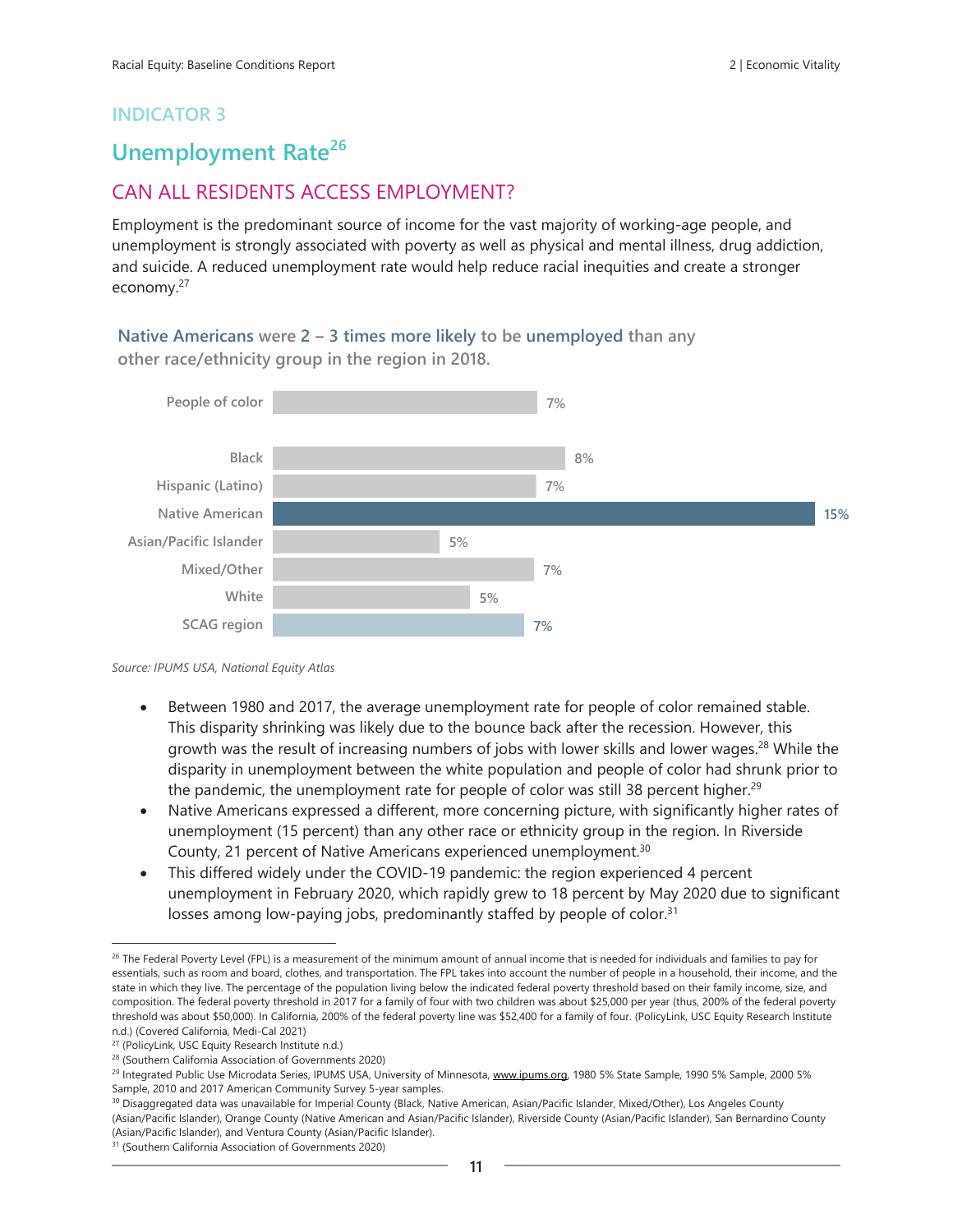# **Households Living in High-Poverty Neighborhoods<sup>32</sup>** ARE RESIDENTS CONNECTED TO OPPORTUNITES?

A long history of racial segregation in the United States, including in Southern California, led to the concentration of people of color in neighborhoods with concentrated poverty.<sup>33</sup> This concentration of poverty has led to neighborhoods with less access to jobs, services, high-quality education, parks, safe streets, and other essential ingredients of economic and social success. As the National Equity Atlas notes, "Across the nation, people of color—particularly African Americans, Hispanic (Latino)s, and Native Americans—are significantly more likely than their white counterparts to live in high-poverty neighborhoods, even if they themselves are not poor."<sup>34</sup>

**15% 14% 16% 21% 6% 7% 7% 13% People of color Black Hispanic (Latino) Native American Asian/Pacific Islander Mixed/Other White SCAG region**

**Native Americans are three times more likely than white residents to live in a high poverty area across the region.**

- Overall, an average of 15 percent of the region's people of color population live in high-poverty areas, two times more likely than white populations in the region.<sup>35</sup> When excluding Orange and Ventura Counties, the percentage of people of color living in a high-poverty area increases to an average of 20 percent of residents, 5 percent higher than regionwide.
- Across the region, Native Americans (21 percent) are the most likely to live in a high-poverty area as compared to other racial/ethnic groups.<sup>36</sup>
- Asian/Pacific Islander (6 percent) and white (7 percent) populations were the least likely to live in a high-poverty area as compared to other racial/ethnic groups.
- Approximately 16 percent of Hispanic (Latino) residents, 14 percent Black, and 7 percent Mixed/Other populations live in a high-poverty census tract. An average of nearly 13 percent of all residents across the region live in a high-poverty area.

*Source: IPUMS USA, National Equity Atlas*

<sup>&</sup>lt;sup>32</sup> The Federal Poverty Level (FPL) is a measurement of the minimum amount of annual income that is needed for individuals and families to pay for essentials, such as room and board, clothes, and transportation. The FPL takes into account the number of people in a household, their income, and the state in which they live. The percentage of the population living below the indicated federal poverty threshold based on their family income, size, and composition. The federal poverty threshold in 2017 for a family of four with two children was about \$25,000 per year (thus, 200% of the federal poverty threshold was about \$50,000). In California, 200% of the federal poverty line was \$52,400 for a family of four. (PolicyLink, USC Equity Research Institute n.d.) (Covered California, Medi-Cal 2021).

<sup>33 (</sup>PolicyLink, USC Equity Research Institute n.d.)

<sup>34</sup> (PolicyLink, USC Equity Research Institute n.d.)

<sup>35</sup> U.S. Census Bureau, 2010 and 2017 American Community Survey 5-year Summary File; Geolytics, Inc., 1990 and 2000 Long Form in 2010 Boundaries. <sup>36</sup> Disaggregated data was unavailable for Asian/Pacific Islander populations for all counties.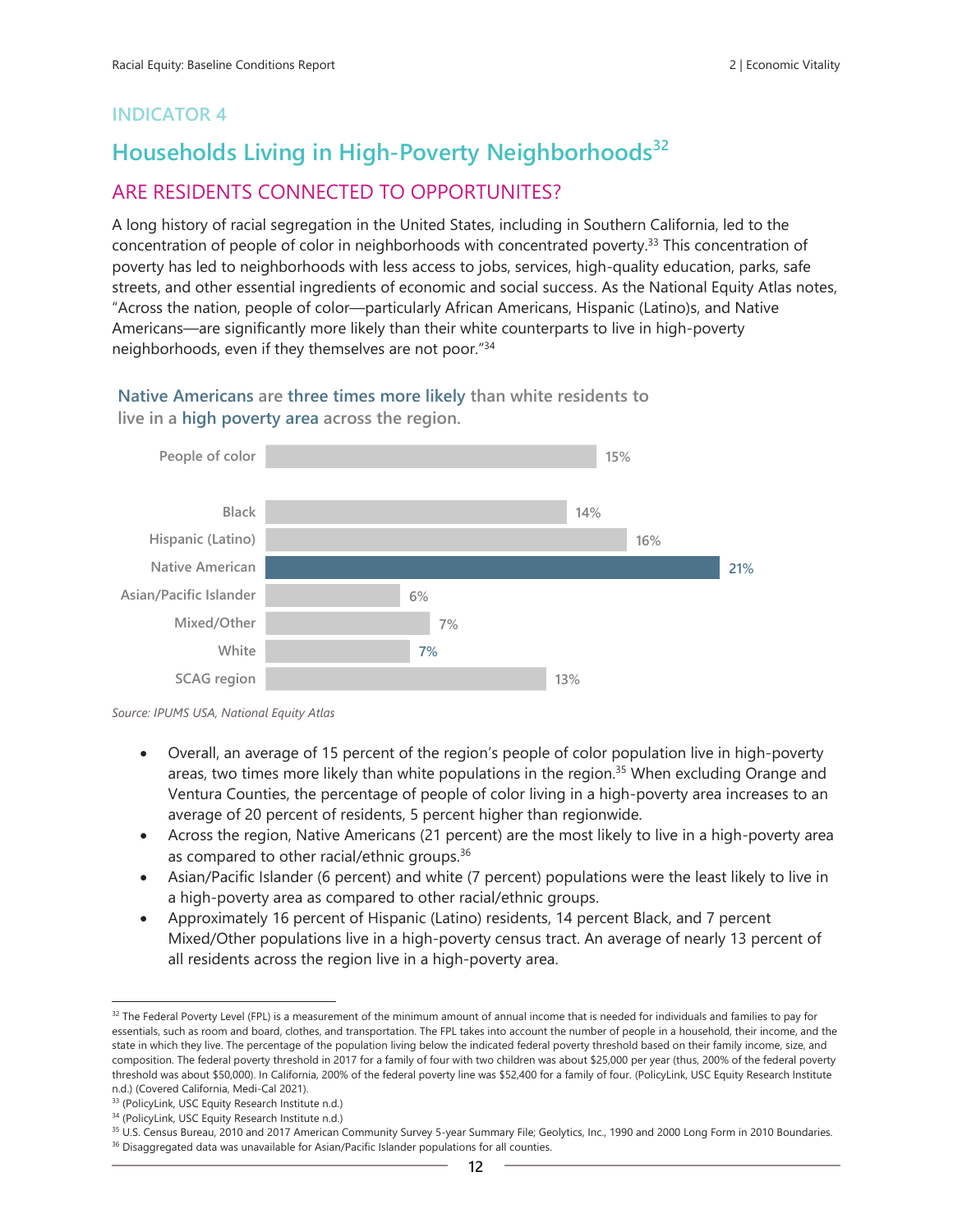# **Share of Workers Earning at least \$15/hour<sup>37</sup>**

## CAN ALL WORKERS EARN A LIVING WAGE?

Higher wages improve living standards, provide greater workforce stability, reduce reliance on social safety-net services, and increase the tax base. California's minimum wage is currently \$13 or \$14 per hour, depending on the number of employees.<sup>38</sup>

#### **In 2018, workers of color were less likely to earn an hourly wage of at least \$15 than white workers.**



*Source: IPUMS USA, National Equity Atlas*

- The share of full-time workers earning at least \$15 an hour was lower in 2017 than in 1980. Overall, 71 percent of workers in the region earned at least \$15 an hour in 2018, leaving 29 percent of the region's workers earning less than a minimum livable wage.<sup>39</sup>
- In 2018, 64 percent of workers of color earned at least \$15 an hour while 84 percent of white workers did.<sup>40</sup>
- Hispanic (Latino) residents were the least likely to earn more than \$15 an hour, with 41% of Hispanic (Latino) workers earning less than the livable wage threshold.
- After white workers, an average of 80 percent of Asian/Pacific Islander workers earned more than \$15 an hour, 77 percent of Native American workers, 77 percent of Black workers, and 77 percent of Mixed/Other races.
- There are wide wage inequities by race and ethnicity among people with similar education levels: 52 percent of white people who did not graduate high school earn at least \$15/hour, compared with 34 percent of people of color.<sup>41</sup>

<sup>40</sup> Disaggregated data was unavailable for Imperial County (Black, Native American, Asian/Pacific Islander, Mixed/Other), Los Angeles County (Asian/Pacific Islander), Orange County (Native American and Asian/Pacific Islander), Riverside County (Native American and Asian/Pacific Islander), San Bernardino County (Native American and Asian/Pacific Islander), and Ventura County (Native American and Asian/Pacific Islander).

41 Integrated Public Use Microdata Series, IPUMS USA, University of Minnesota, [www.ipums.org,](http://www.ipums.org/) 1980 5% State Sample, 1990 5% Sample, 2000 5% Sample, 2010 and 2017 American Community Survey 5-year samples.

<sup>&</sup>lt;sup>37</sup> The Federal Poverty Level (FPL) is a measurement of the minimum amount of annual income that is needed for individuals and families to pay for essentials, such as room and board, clothes, and transportation. The FPL takes into account the number of people in a household, their income, and the state in which they live. The percentage of the population living below the indicated federal poverty threshold based on their family income, size, and composition. The federal poverty threshold in 2017 for a family of four with two children was about \$25,000 per year (thus, 200% of the federal poverty threshold was about \$50,000). In California, 200% of the federal poverty line was \$52,400 for a family of four. (PolicyLink, USC Equity Research Institute n.d.) (Covered California, Medi-Cal 2021)

<sup>38</sup> (State of California Department of Industrial Relations 2020)

<sup>39</sup> Integrated Public Use Microdata Series, IPUMS USA, University of Minnesota, [www.ipums.org,](http://www.ipums.org/) 1980 5% State Sample, 1990 5% Sample, 2000 5% Sample, 2010 and 2017 American Community Survey 5-year samples.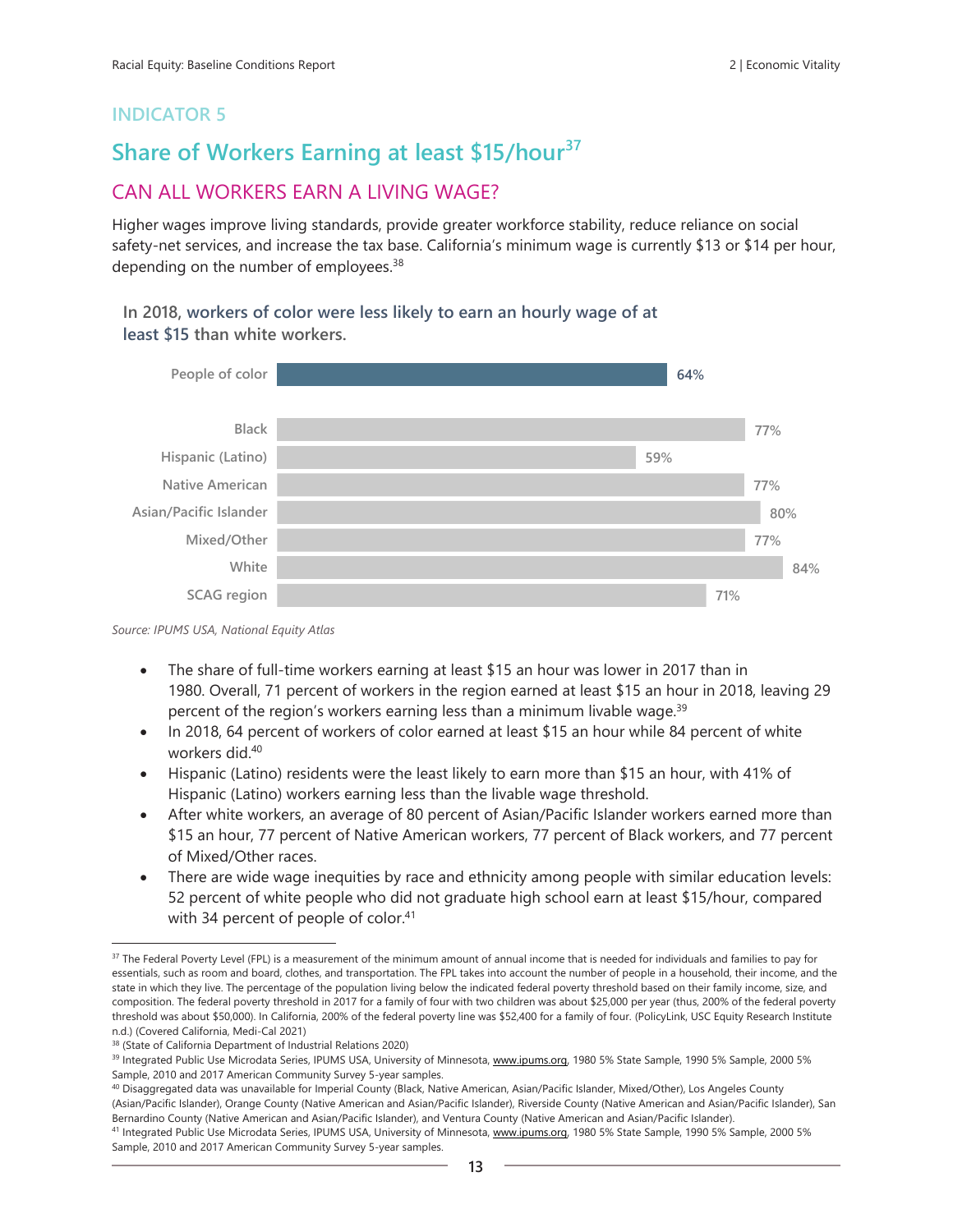## **Median Hourly Wage<sup>42</sup>**

## CAN ALL WORKERS EARN A LIVING WAGE?

Low wages and pay gaps by race and gender challenge workers and their communities, while reducing local spending and tax revenue. Rising wages for low-wage workers will boost incomes, resulting in more of the consumer spending that supports business growth and job creation.<sup>43</sup>

**Workers of color make nearly \$10 less per hour than their white counterparts, equating to a nearly \$20,000 deficit in pre-tax revenue.** 



*Source: IPUMS USA, National Equity Atlas*

- From 1980 and 2018, the median hourly wage for workers of color decreased from \$18 to \$17 over the four decades. 44
- Workers of color make nearly \$10 less in median hourly wage (\$17) than their white counterparts (\$26). Assuming a 40-hour workweek, this equates to a nearly \$20,000 deficit of pre-tax annual revenue.<sup>45</sup>
- White people with only a high school diploma have a higher median hourly wage (\$22) than people of color with some college education or an associate degree at \$20 per hour.<sup>46</sup>

45 Disaggregated data was unavailable for Imperial County (Black, Native American, Asian/Pacific Islander, Mixed/Other), Los Angeles County (Asian/Pacific Islander), Orange County (Native American and Asian/Pacific Islander), Riverside County (Native American and Asian/Pacific Islander), San Bernardino County (Native American and Asian/Pacific Islander) and Ventura County (Native American and Asian/Pacific Islander).

<sup>&</sup>lt;sup>42</sup> The Federal Poverty Level (FPL) is a measurement of the minimum amount of annual income that is needed for individuals and families to pay for essentials, such as room and board, clothes, and transportation. The FPL takes into account the number of people in a household, their income, and the state in which they live. The percentage of the population living below the indicated federal poverty threshold based on their family income, size, and composition. The federal poverty threshold in 2017 for a family of four with two children was about \$25,000 per year (thus, 200% of the federal poverty threshold was about \$50,000). In California, 200% of the federal poverty line was \$52,400 for a family of four. (PolicyLink, USC Equity Research Institute n.d.) (Covered California, Medi-Cal 2021)

<sup>43</sup> (PolicyLink, USC Equity Research Institute n.d.)

<sup>44</sup> Integrated Public Use Microdata Series, IPUMS USA, University of Minnesota, www.jpums.org, 1980 5% State Sample, 1990 5% Sample, 2000 5% Sample, 2010 and 2017 American Community Survey 5-year samples.

<sup>46</sup> Integrated Public Use Microdata Series, IPUMS USA, University of Minnesota, [www.ipums.org,](http://www.ipums.org/) 1980 5% State Sample, 1990 5% Sample, 2000 5% Sample, 2010 and 2017 American Community Survey 5-year samples.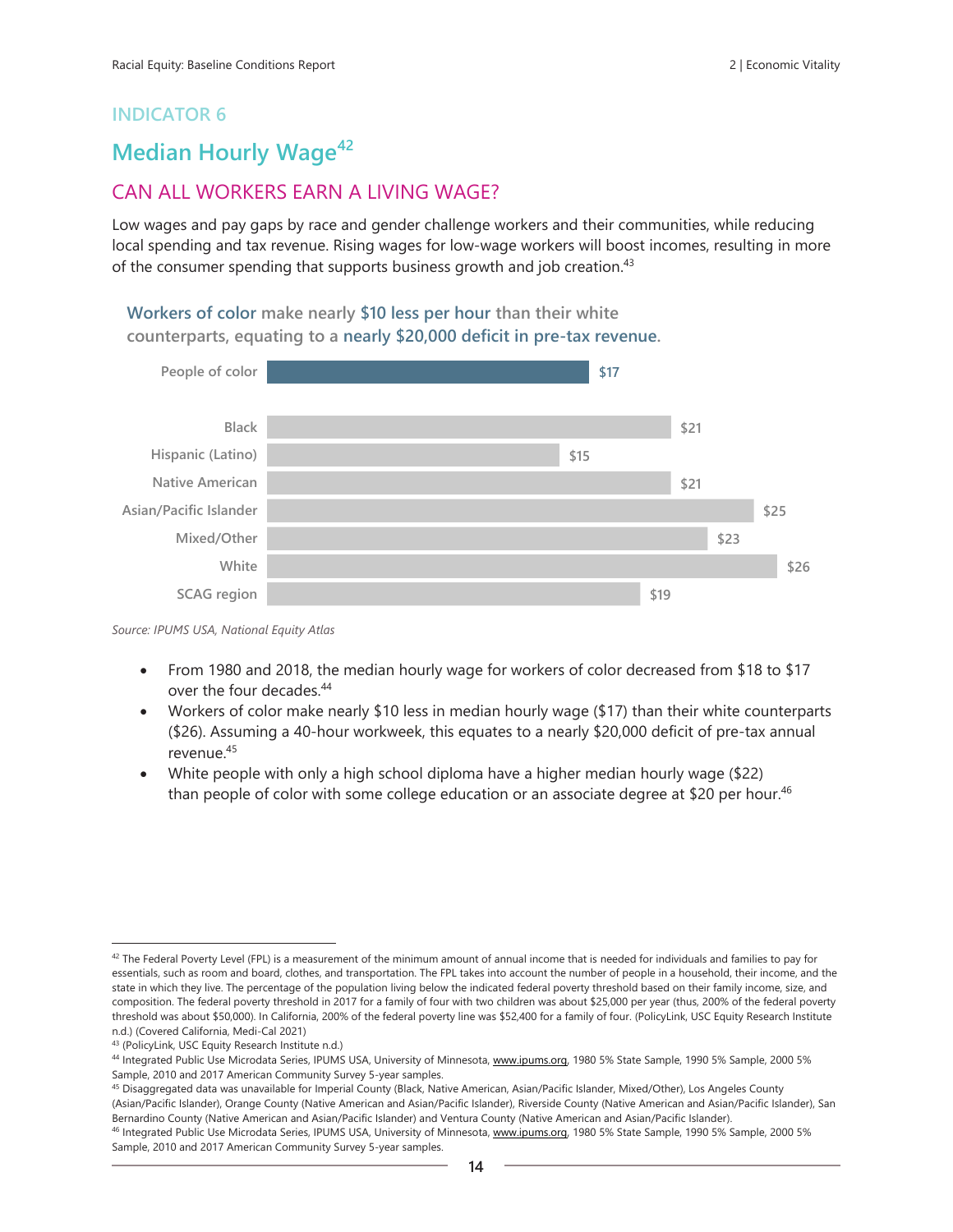# 3 | Healthy & Complete Communities

SCAG's long-range plan, Connect SoCal, charts a path toward a more mobile, sustainable, and prosperous region, and includes the goal of developing more healthy and complete communities. Analysis of regional conditions continues to reinforce that where a person lives matters. A range of economic and social impacts such as health outcomes, education, employment, housing conditions, the likelihood of incarceration, and life expectancy, vary vastly in this region based on race, income, and census tract.  With more research establishing a significant link between public health outcomes and built environment characteristics such as housing, Healthy and Complete Communities indicators highlight existing public health and housing conditions in the region and how they vary between different communities, many of which have led to exacerbated outcomes during the COVID-19 pandemic. To understand existing regional housing and public health disparities, SCAG consulted data from the 2018 5-year American Community Survey and the National Equity Atlas.

## **INDICATOR 1**

# **Median Household Income<sup>47</sup>**

## HOW ARE HOUSEHOLDS PAYING FOR HOUSING?

The amount of median household income deeply affects the proportion of income spent on housing costs which can then divert income from other important obligations and necessities such as healthcare and education. While Asian/Pacific Islander households earn higher income across the region (though not as much as white households), other communities of color such as Black, Hispanic (Latino), and Native American households earn much less. Income levels significantly influence who is able to purchase a home in the region.



**The median household income for Black households is less than 60 percent than that of the median household income for white households.**

*Source: 2018 5-Year American Community Survey*

<sup>&</sup>lt;sup>47</sup> The Federal Poverty Level (FPL) is a measurement of the minimum amount of annual income that is needed for individuals and families to pay for essentials, such as room and board, clothes, and transportation. The FPL takes into account the number of people in a household, their income, and the state in which they live. The percentage of the population living below the indicated federal poverty threshold based on their family income, size, and composition. The federal poverty threshold in 2017 for a family of four with two children was about \$25,000 per year (thus, 200% of the federal poverty threshold was about \$50,000). In California, 200% of the federal poverty line was \$52,400 for a family of four. (PolicyLink, USC Equity Research Institute n.d.) (Covered California, Medi-Cal 2021)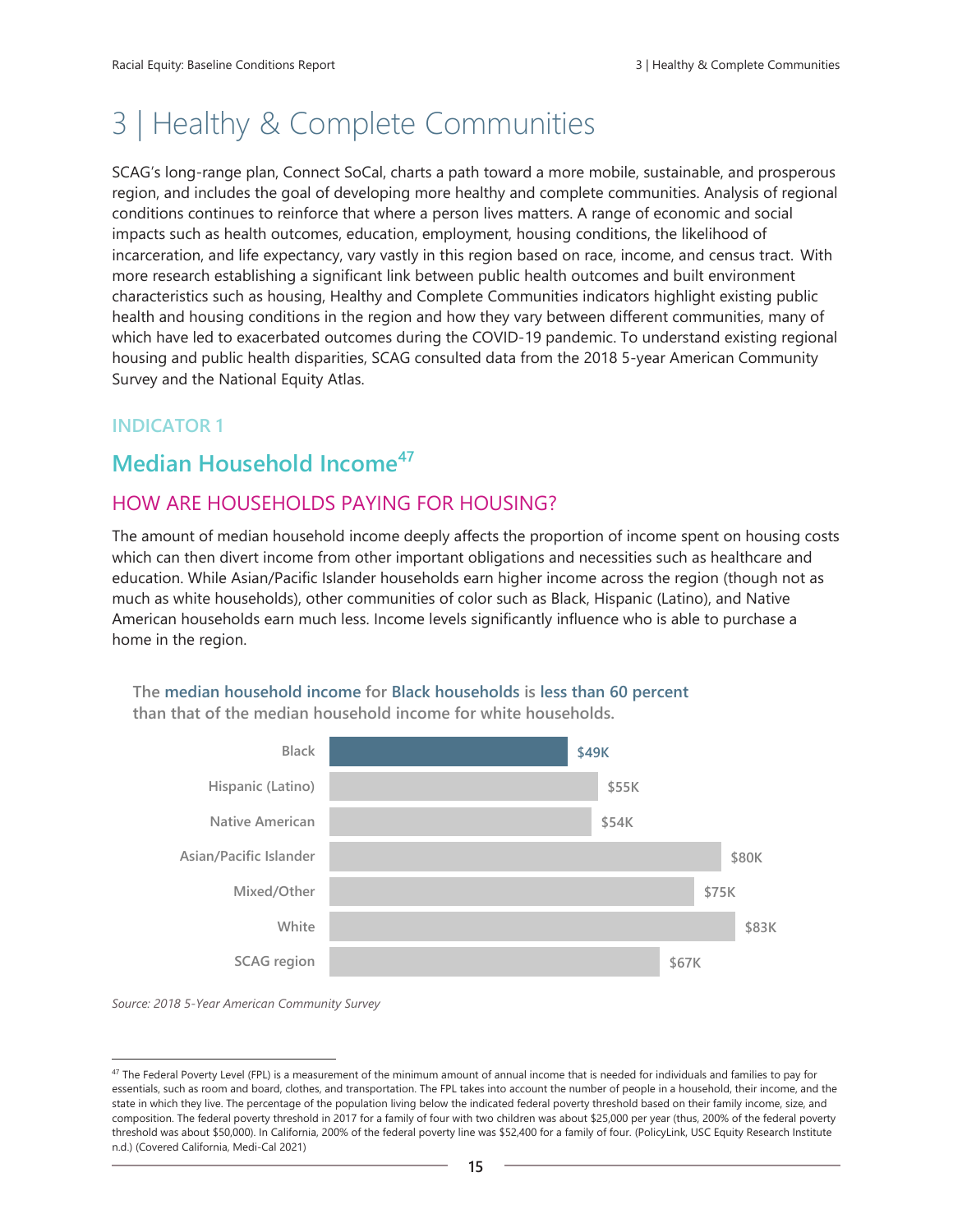- White household income (\$82,867) was the highest across the region, and nearly \$3,000 more than the nearest community of color (Asian/Pacific Islanders, at \$79,979).
- While Orange County has the highest median household income of all region's counties, Black, Hispanic (Latino) and Native Americans still earn less than the white population, a difference of over \$32,000 for Hispanic (Latino) households, \$23,000 for Native American households, and nearly \$21,000 for Black households. 48

## **Home Ownership<sup>49</sup>**

## WHO IS MOST LIKELY TO OWN THEIR HOME?

Homeownership has been identified as a significant contributor to wealth building.<sup>50</sup> Due to a history of restrictive covenants and discriminatory lending practices, many households of color have been locked out of owning a home and thus an opportunity to maintain and increase wealth between generations. The Great Recession exacerbated many existing inequities and set back communities of color in both homeownership rates and household wealth.<sup>51</sup>

#### **62 percent of white households own their homes, nearly two times as many than that of Black households (35 percent).**





- Overall, there are more homeowners than renters in the SCAG region. The only county that has more renters than owners is Los Angeles County.<sup>52</sup>
- The percentage of owner-occupied households in the region was 52 percent in 2018. White households continue to lead the proportion of owner-occupied households (62 percent), compared to 35 percent of Black households and 43 percent of Hispanic (Latino) households.

<sup>48 5-</sup>Year 2018 American Community Survey, Calculations from Southern California Association of Governments.

<sup>&</sup>lt;sup>49</sup> The Federal Poverty Level (FPL) is a measurement of the minimum amount of annual income that is needed for individuals and families to pay for essentials, such as room and board, clothes, and transportation. The FPL takes into account the number of people in a household, their income, and the state in which they live. The percentage of the population living below the indicated federal poverty threshold based on their family income, size, and composition. The federal poverty threshold in 2017 for a family of four with two children was about \$25,000 per year (thus, 200% of the federal poverty threshold was about \$50,000). In California, 200% of the federal poverty line was \$52,400 for a family of four. (PolicyLink, USC Equity Research Institute n.d.) (Covered California, Medi-Cal 2021)

<sup>50</sup> "Equitable Housing and Homeownership." Greenlining Institute, accessed February 1, 2021. https://greenlining.org/our-work/economicequity/homeownership/

<sup>51</sup> N.a. (n.d.) Equitable Housing and Homeownership. Greenlining Institute. https://greenlining.org/our-work/economic-equity/homeownership/ <sup>52</sup> 5-Year 2018 American Community Survey, Calculations from Southern California Association of Governments.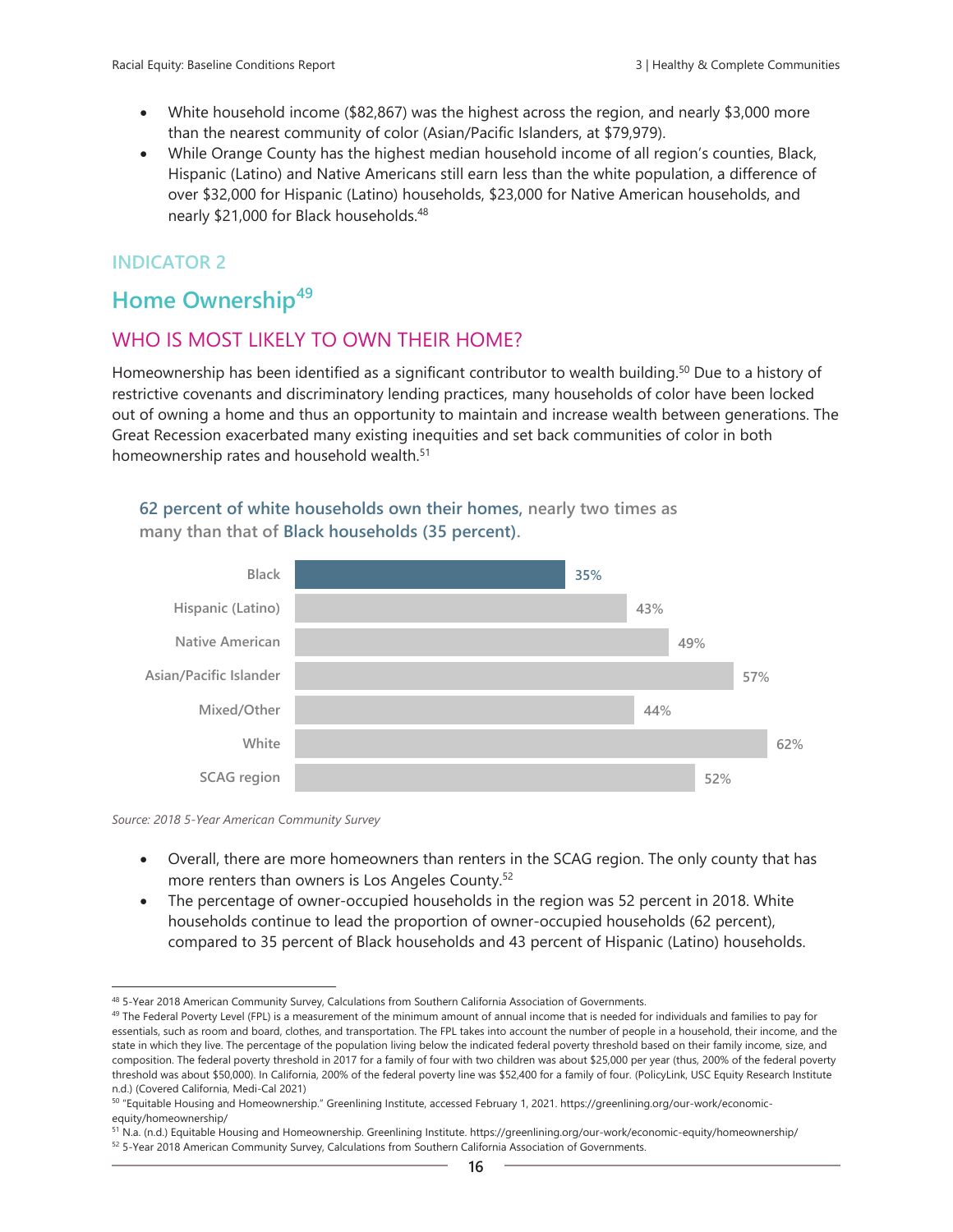• In Los Angeles County, where only 46 percent of households are owner-occupied, Black households experience the lowest rates of homeownership at 33 percent, followed closely by Hispanic (Latino) households at 38 percent.

### **INDICATOR 3**

## **Housing Burden<sup>53</sup>**

## WHO IS OVERBURDENED BY HOUSING COSTS?

Low-income households that are housing burdened (defined by the U.S. Census Bureau as those spending upwards of 30 percent of their household income housing- and rent-related costs) often spend less on food and healthcare costs, which can result in increased negative health outcomes. Housing burdened households also tend to choose housing in areas that may be lower cost but have longer commute times to jobs and urban centers with job opportunities, causing increased expenditures in transportation-related costs.

**Hispanic (Latino) households are the most likely to be burdened by housing when renting or owning a home as compared to other** 



**racial/ethnic groups.**

*Source: 2018 5-Year American Community Survey*

- Across the region, Black, Hispanic (Latino) and Native American households—regardless of if they own or rent their homes—experience the greatest housing cost burdens: 46 percent of renting Hispanic (Latino) households, 41 percent of renting Black households, and 33 percent of renting Native American households spend over 30 percent of their income on housing costs compared to 26 percent of renting white households.
- The high burden of housing costs carries over to households that own their homes: 18 percent of Hispanic (Latino) home-owning households, 14 percent of Black home-owning households, and

<sup>53</sup> This indicator denotes the share of households that pay upwards of 30% their household income on housing- and rent-related costs (severely costburdened is referred to as more than 50%) at the 200% Federal Poverty Line. Households living below 200% Federal Poverty Line for a four-person household with two children would be \$24,465 in 2018 (U.S. Census Bureau).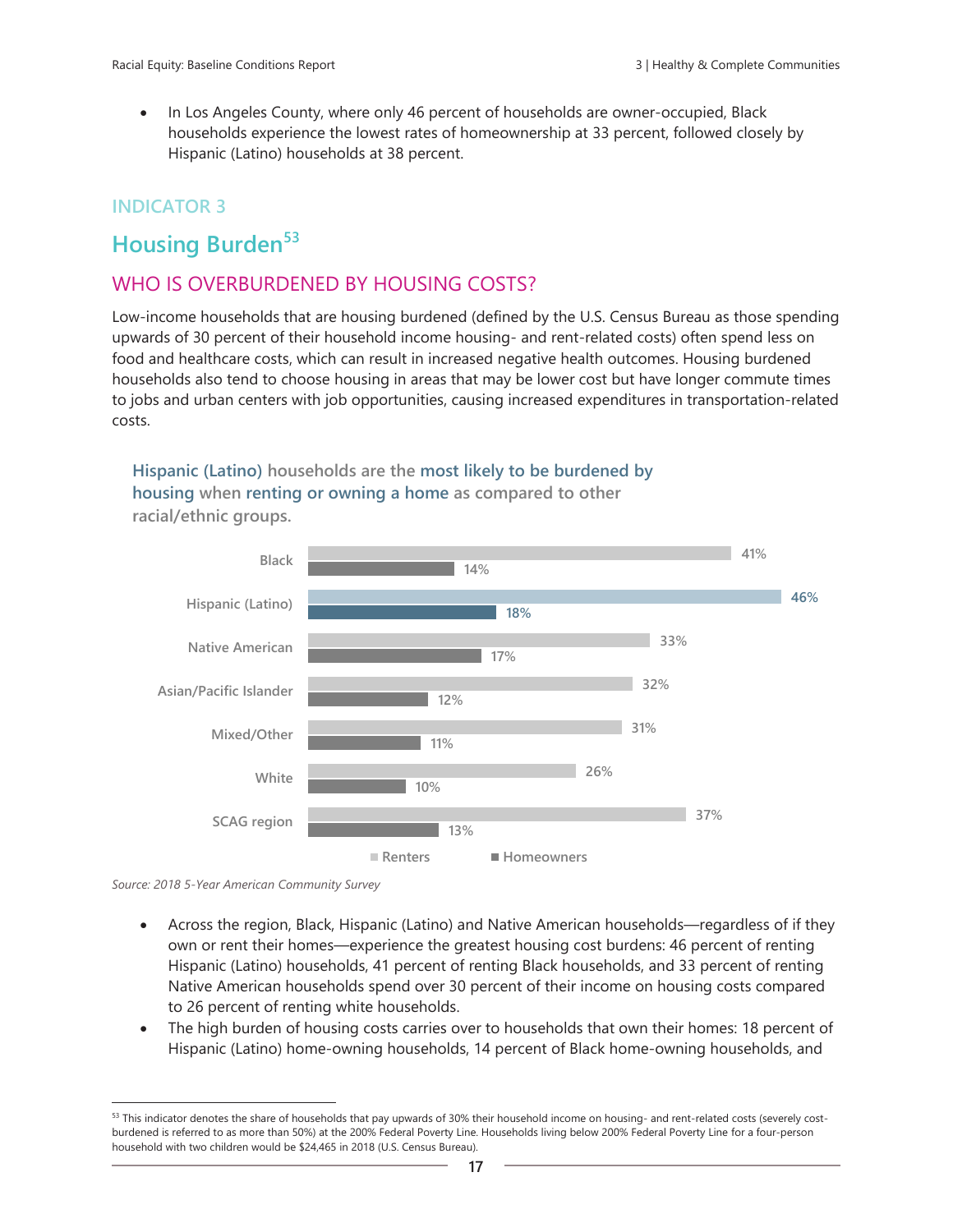17 percent of Native American home-owning households spend over 30 percent of their incomes on housing compared to 10 percent of white home-owning households.

In Imperial County, where 84 percent of the population is Hispanic (Latino), almost 50 percent of households spend over 30 percent of their income on housing costs.<sup>54, 55</sup>

## **INDICATOR 4**

# **Overcrowding<sup>56</sup>**

## WHO HAS ENOUGH ROOM AT HOME?

Households that are housing burdened are also at an increased risk of living in poor quality housing, overcrowded housing and living in housing located near high–volume roadways, as these options are typically less expensive. All of these situations increase the risk of negative health outcomes. The cost of housing can lead to choices to live in unsafe or poor-quality housing that can expose residents to toxins or other harmful conditions.<sup>57</sup>

Overcrowded housing can also lead to unsafe living conditions. Housing is considered overcrowded when there is more than one person per room in a given household (PPR).<sup>58</sup> Severe overcrowding is defined as more than 1.5 PPR in a given household. Overcrowded housing is a dangerous public health issue, as it increases risk of infection from communicable diseases, prevalence of respiratory issues and vulnerability to experiencing homelessness.<sup>59</sup>



#### **1 in 10 Hispanic (Latino) households are overcrowded.**

*Source: 2018 5-Year American Community Survey*

• Across the region, there is a much higher likelihood for Hispanic (Latino) people to be living in overcrowded housing with about one in 10 living in overcrowded conditions or 10 percent, while white people have only about a 1 percent likelihood across the region.

<sup>54</sup> ACS 2018, 5-year – SCAG calculations.

<sup>55</sup> ACS 2019, 5-year.

<sup>56</sup> Described as the likelihood of individuals living in housing units with more than 1.5 people per room. The Census Bureau notes that Persons-perroom is a common measure for overcrowding in housing and 1.5 is a widely accepted threshold above which there are impacts on health and personal safety.

<sup>57</sup> "Plan Performance: Public Health," Southern California Association of Governments, 2020. https://scag.ca.gov/sites/main/files/fileattachments/0903fconnectsocal\_public-health.pdf?1606001755

<sup>58</sup> N.a. (2017). Office of Health Equity - Healthy Communities Data and Indicators: Percent of household overcrowding. California Department of Public Health. https://data.chhs.ca.gov/dataset/housing-crowding/resource/9cf0037a-62cd-48fc-8646-18086a1b5e53

<sup>59</sup> Ibid.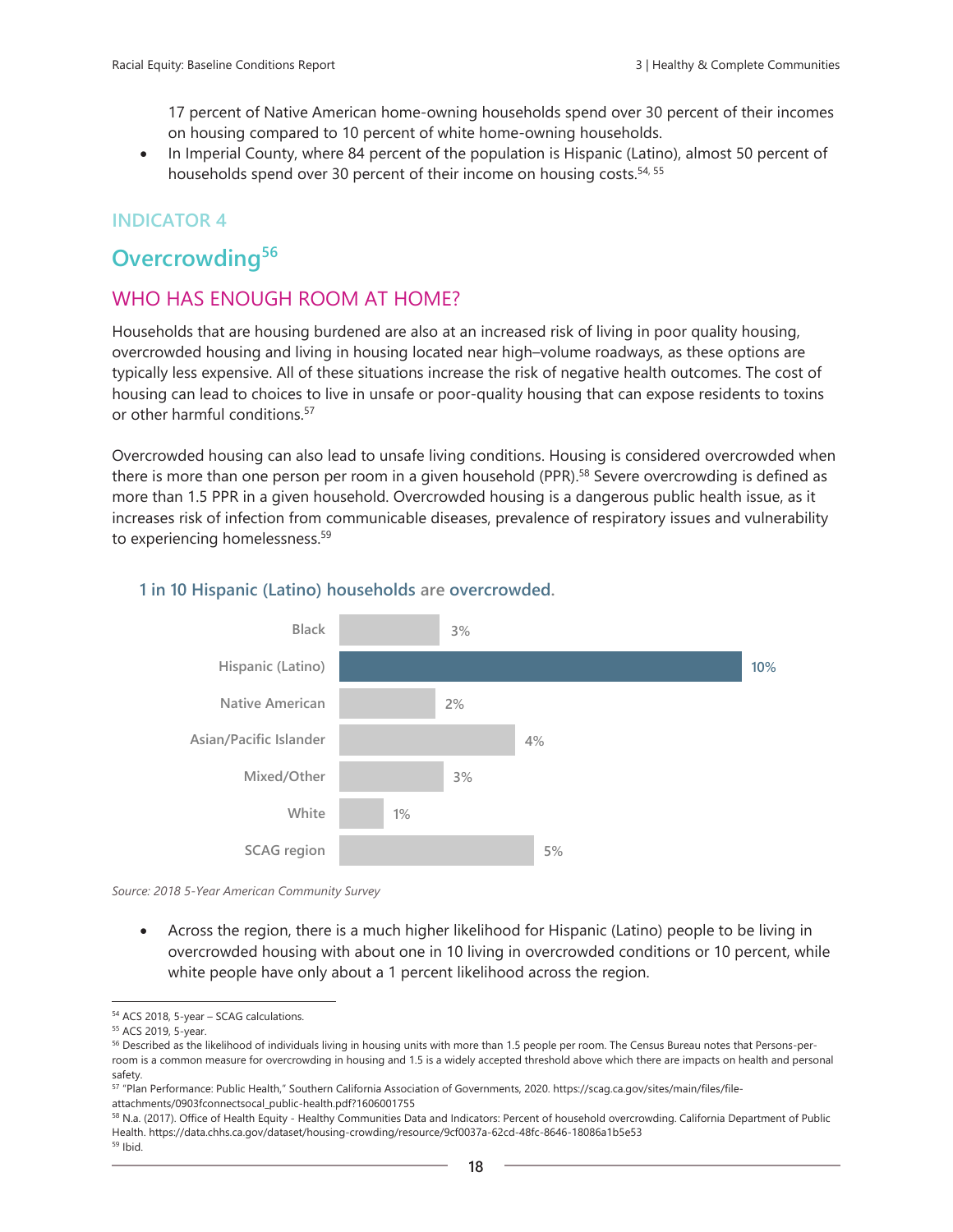- Research found that the Hispanic (Latino) community in Southern California was severely impacted by COVID-19 as they are disproportionately represented in positive COVID-19 cases and deaths.<sup>60</sup> In addition, people living in more crowded housing units are more likely to contract the virus, thus demonstrating overcrowded housing is another example of how existing inequities have exacerbated the effects of public health crisis in certain communities.<sup>61</sup>
- Larger counties such as Los Angeles County, which also have higher housing costs, experience higher rates of overcrowding: 6 percent of housing units in Los Angeles County experience overcrowding, compared to about 5 percent across the region.

# **Complete Plumbing Facilities**

## WHO HAS ACCESS TO SAFE SANITATION?

In addition to the affordability of housing, the essential amenities offered by a housing unit matters greatly in being able to maintain sanitation. The availability of plumbing facilities provides insight on who has access to necessary sanitation that helps keep residents safe and healthy. This is a particularly critical issue in light of the COVID-19 pandemic.

#### **Native Americans are three times more likely to live in housing units without complete plumbing facilities than white households.**



*Source: 2018 5-Year American Community Survey*

- Across the region, greater proportions of Native Americans (1.1 percent) and Black (0.7 percent) people live in housing units without complete plumbing facilities more than two or three times likely than white people (0.3 percent).
- In Imperial County, more than 2 percent of Native Americans and Black people lived in housing units without complete plumbing facilities, significantly higher than other race/ethnicity groups (less than 0.15 percent).
- In Riverside County, 3 percent of Native Americans lived in housing with no complete plumbing while all other race/ethnicity groups fell below 0.65 percent living in housing without complete plumbing facilities. 62

<sup>60</sup> Villarreal, Alexandra. (Jan 11, 2021). "Everywhere you look, people are infected": Covid's toll on California Latinos. The Guardian. https://www.theguardian.com/world/2021/jan/11/covid-california-latino-cases-inequality

<sup>61</sup> N.a. (April 10, 2020). COVID-19 Cases in New York City, a Neighborhood-Level Analysis. The Stoop: NYU Furman Center Blog.

https://furmancenter.org/thestoop/entry/covid-19-cases-in-new-york-city-a-neighborhood-level-analysis

<sup>62</sup> ACS 2018, 5-year – SCAG calculations.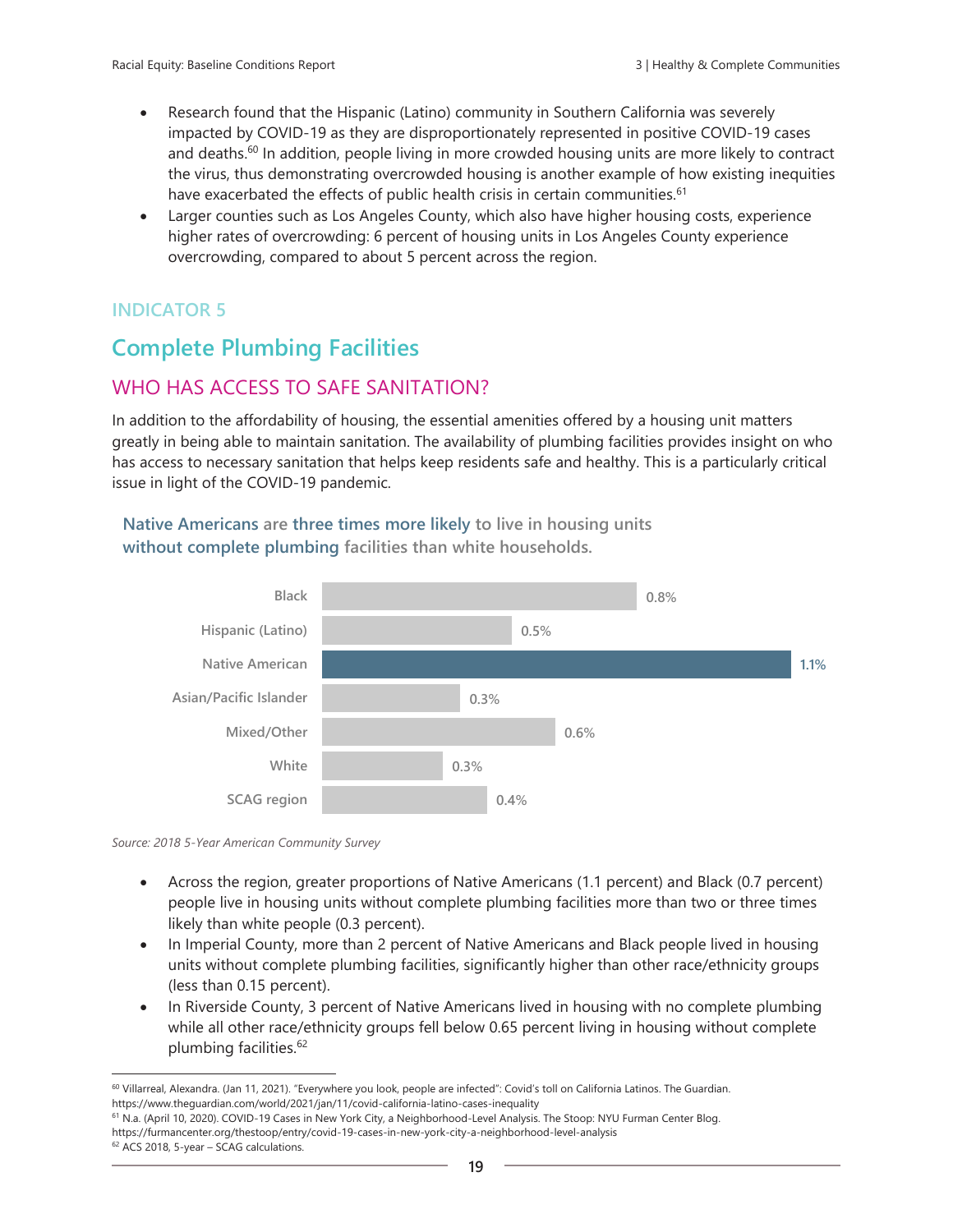# **Complete Kitchen Facilities<sup>63</sup>**

## WHO HAS ACCESS TO IMPORTANT KITCHEN FACILITIES?

Without complete kitchen facilities, which include a sink with running water, a stove or range, or a refrigerator, it can become more difficult to prepare nutritious food and maintain sanitation. This in turn may lead to increased food insecurity and worsened health outcomes.<sup>64</sup>

**Native Americans are more likely to live in housing units without complete kitchen facilities.**



*Source: 2018 5-Year American Community Survey*

- Across the region, more than 1 in 100 residents live in housing units without complete kitchen facilities at 1.3 percent. Regionally, Native American (2.0 percent), Asian/Pacific Islander (1.8 percent) and Mixed/Other (1.7 percent) populations are the most likely to live in housing units without complete kitchen facilities.
- In Imperial County, one out of every 20 Black residents live in housing units without complete kitchen facilities, significantly more than that of the county with 0.9 percent of residents living without kitchen facilities. Similarly, in Ventura County, three times more Black people live without complete kitchen facilities at 3.1 percent as compared to white people at 1.2 percent.<sup>65</sup>

## **INDICATOR 7**

## **Broadband Access**

## WHO IS MISSING ACCESS TO HIGH-SPEED INTERNET?

High speed internet access, referred to generically as "broadband" and including both wired and wireless technologies, is considered as essential as electricity for daily life during the pandemic. Schooling, jobs, government services, medical care, and grocery shopping and many other consumer purchases, activities that once were performed in-person, have transferred to the internet. This dependence on

 $63$  This indicator considers the availability of a sink and a faucet, a stove or range, and a refrigerator in a housing unit.

<sup>64</sup> N.a. (N.d.) No Kitchens: What does this indicator measure? Public Health Alliance of Southern California. https://phasocal.org/hdi-indicator-nokitchen/

<sup>65</sup> ACS 2018, 5-year – SCAG calculations.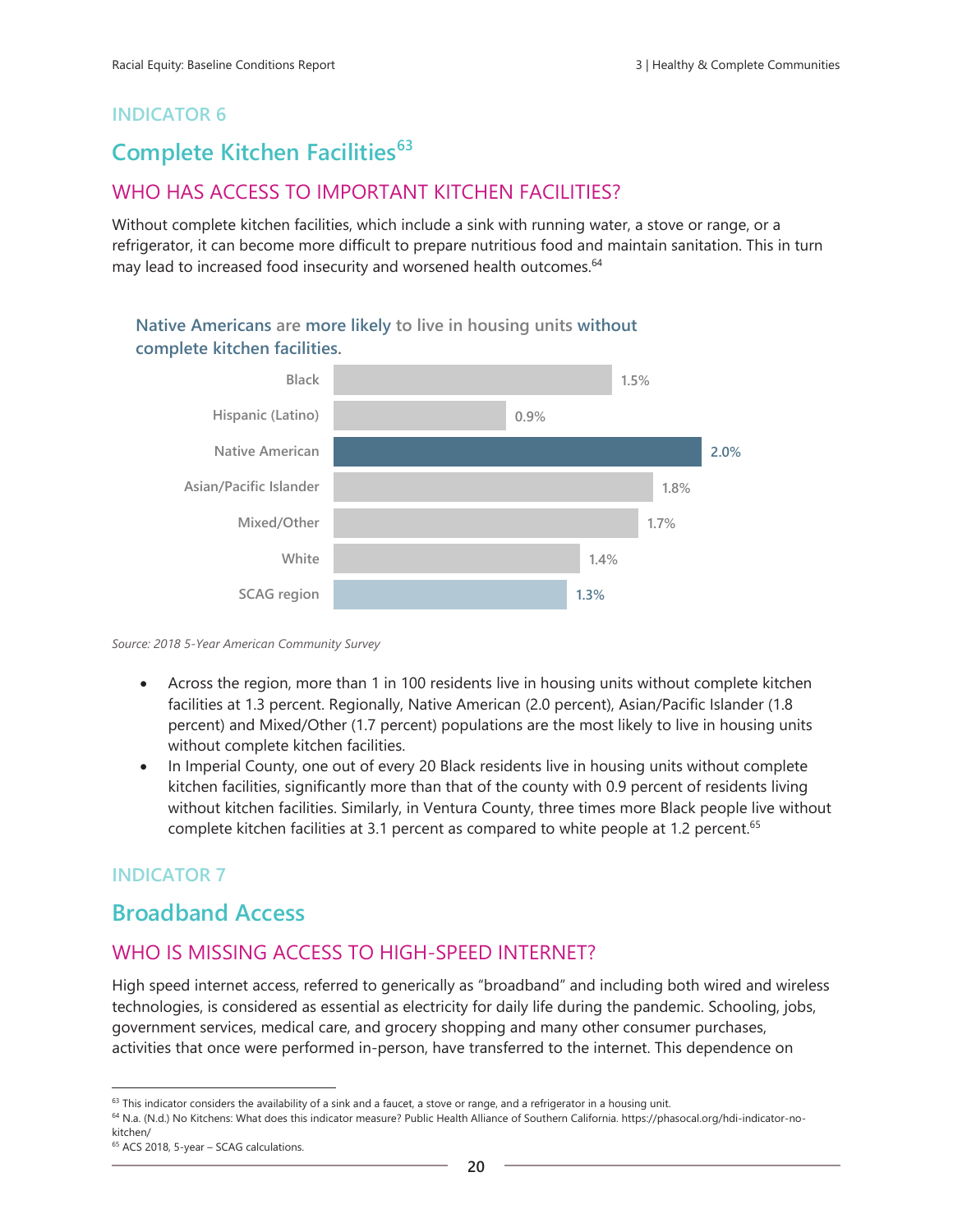the internet for core functions is exposing a digital divide. Though internet usage and broadband access are at all-time highs, only 74 percent of households in California have broadband subscriptions at home – the type of internet speed people need to effectively engage in online activities such as school.<sup>66</sup> Gaps in access to broadband persist for low-income, less educated, rural, Black, and Hispanic (Latino) households. The COVID-19 pandemic only exacerbated this divide, and it is evident that high speed internet will remain crucial for daily life, and households without access will be greatly impacted.



## **Hispanic (Latino) households are nearly two times more likely to not have access to high speed internet than white households.**

*Source: 2018 5-Year American Community Survey*

- Across the region, 19 percent of Hispanic (Latino) and 18 percent of Black households have no access to high-speed internet, more than any other racial or ethnic group.
- Native Americans also face limited access to high-speed internet: nearly 28 percent of Native Americans in Imperial County and almost 26 percent in San Bernardino County do not have access to high-speed internet. Nearly 26 percent of white people in Imperial County and about 16 percent in San Bernardino County do not have internet access. 67

## **INDICATOR 8**

## **Health Insurance**

## WHO HAS ACCESS TO HEALTH SERVICES?

Insured individuals have better health outcomes as they have more access to health services and a greater variety of health services available to them. Insured individuals are less likely to use emergency services for routine procedures or conditions. Without access to primary care services, uninsured individuals are likely to utilize more emergency services for more routine procedures, and the overutilization of emergency services can lead to an increase in overall health care spending.<sup>68</sup>

<sup>&</sup>lt;sup>66</sup> Public Policy Institute of California. California's Digital Divide. <https://www.ppic.org/publication/californias-digital-divide/>

<sup>67</sup> ACS 2018, 5-year – SCAG calculations.

<sup>68</sup> "Plan Performance: Public Health," Southern California Association of Governments, 2020. https://scag.ca.gov/sites/main/files/fileattachments/0903fconnectsocal\_public-health.pdf?1606001755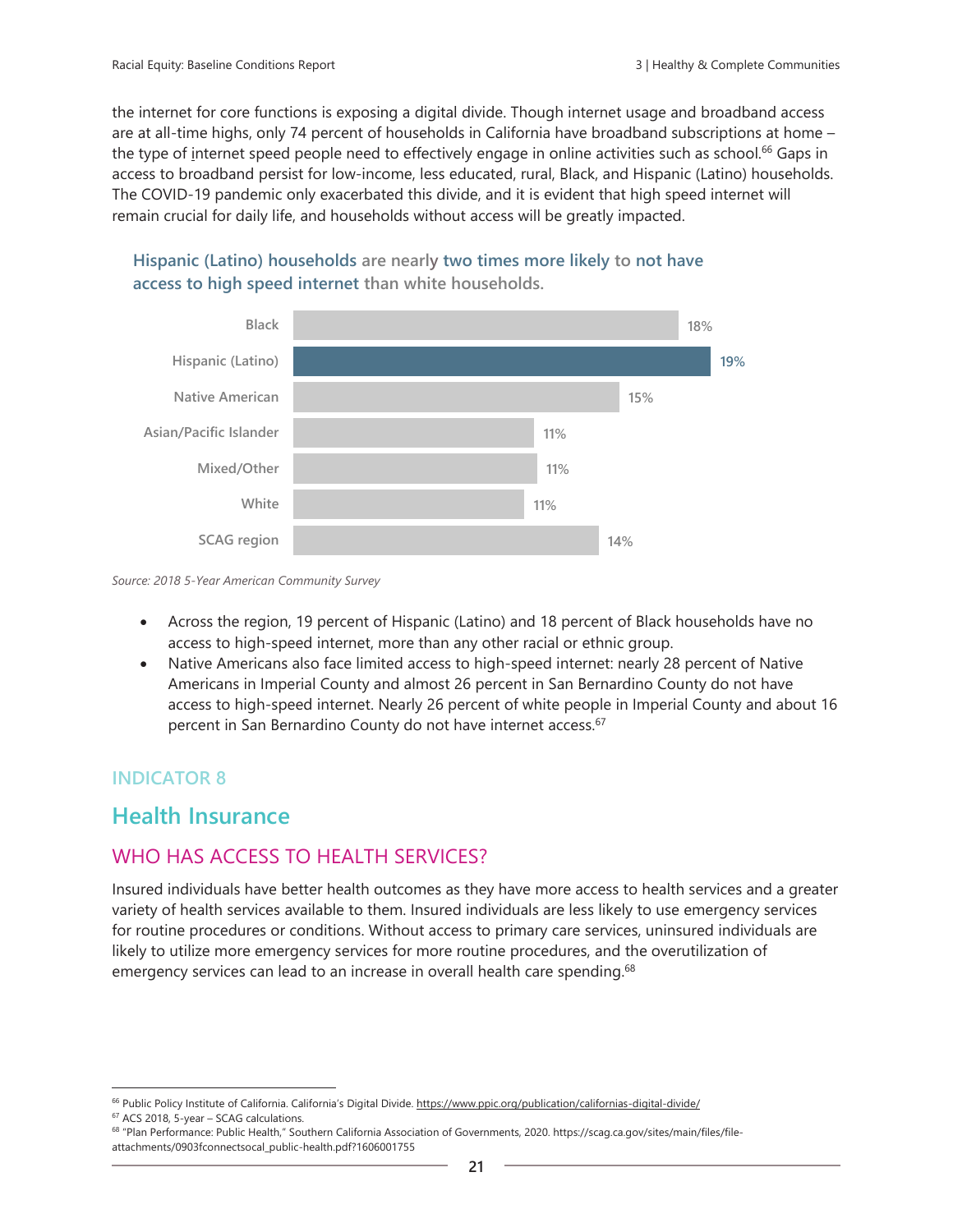**Across the region, a larger percentage of the Hispanic (Latino) and Native American populations do not have health insurance when compared to the white population.**



*Source: 2018 5-Year American Community Survey*

- Across the region, 15 percent of Hispanic (Latino) population and 14 percent of the Native American population do not have health insurance, compared to 5 percent of the white population.
- Nearly 25 percent of Native Americans in Riverside County do not have health insurance coverage—the highest percentage of any racial or ethnic group, in any county.<sup>69</sup>
- Los Angeles County and San Bernardino County experience the highest rates of missing health insurance coverage at 10 percent each.<sup>70</sup>
- The Hispanic (Latino) population is the most uninsured in four of the region's six counties (Los Angeles, Orange, San Bernardino, and Ventura Counties), yet continue to work essential jobs with high COVID-19 exposure rates and continue to be disproportionately represented in the state's COVID-19 positive cases and deaths.<sup>71,72</sup>

## **INDICATOR 9**

# **Supplemental Nutrition Assistance Program (SNAP) Recipiency<sup>73</sup>**

## WHO IS AT RISK OF EXPERIENCING FOOD INSECURITY?

The Supplemental Nutrition Assistance Program (SNAP) provides nutrition benefits to supplement the food budget of low-income families so they can purchase healthy food. Eligibility is tied to the federal poverty level.<sup>74</sup> In California, food insecurity is exacerbated by COVID-19: more than one in five Hispanic (Latino) and Black households with children are reporting that they are sometimes or often do not have enough to eat.<sup>75</sup>

<sup>69</sup> ACS 2018, 5-year – SCAG calculations.

<sup>70</sup> Ibid.

<sup>71</sup> Hayes-Bautista, D. E. and Hsu, P. (April 24, 2020). Uninsured Working Latinos and COVID-19: Essential Businesses at Risk. UCLA Health Center for the Study of Latino Health and Culture. https://www.uclahealth.org/ceslac/workfiles/Research/Uninsured-Working-Latinos-andCOVID19-Apr-23.pdf 72 Villarreal, Alexandra. (Jan 11, 2021). "Everywhere you look, people are infected": Covid's toll on California Latinos. The Guardian. https://www.theguardian.com/world/2021/jan/11/covid-california-latino-cases-inequality

 $73$  Refers to percent of individuals who live in households in which at least one household member received SNAP.

<sup>74</sup> N.a. (n.d.) SNAP Benefits Recipients. Census Bureau. https://www.census.gov/programs-surveys/saipe/guidance/model-input-data/snap.html <sup>75</sup> Ramos-Yamamoto, Adriana. (September 2020). Not Enough to Eat: California Black and Latinx Children Need Policymakers to Act. California Budget & Policy Center. https://calbudgetcenter.org/resources/snap-calfresh-california-black-and-latinx-children-need-policymakers-to-act/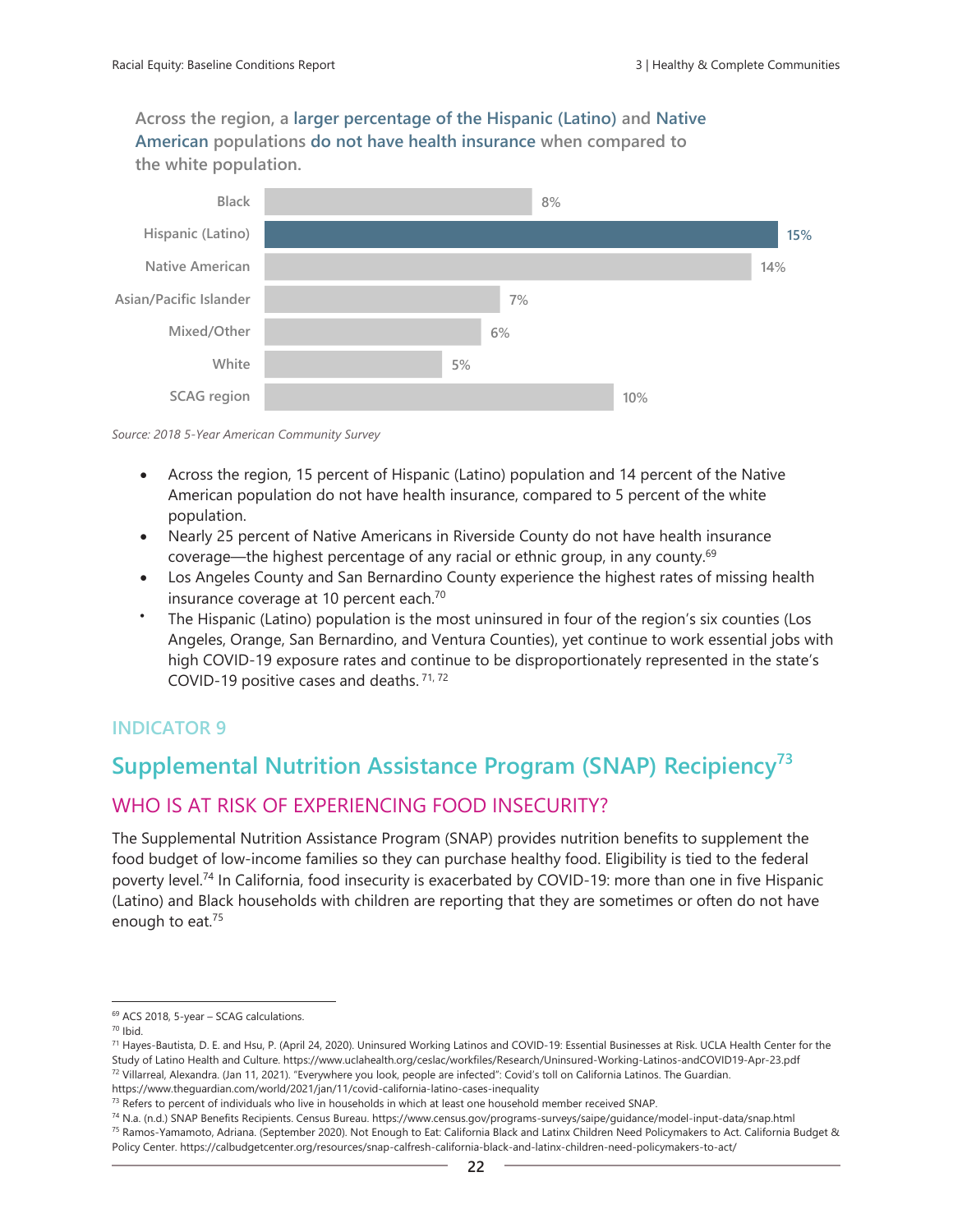#### **Approximately 15 percent of both the Hispanic (Latino) and Black populations across the region receive SNAP benefits.**



#### *Source: 2018 5-Year American Community Survey*

- Black, Hispanic (Latino), and Native American households have higher rates of receiving SNAP, at 15 percent and, 15 percent, and 13 percent, respectively, across the region.
- In Imperial County, more than 25 percent of Black, Hispanic (Latino), and Native American persons live in a household where one member is receiving SNAP benefits. Over 30 percent of Mixed/Other individuals in Imperial County also live-in households where at least one household member received SNAP.

#### **INDICATOR 10**

## **Life Expectancy at Childbirth**

#### WHO IS LIKELY TO LIVE A LONGER LIFE?

Life expectancy is one indicator of how health outcomes can vary between different communities of people. While the gap between the life expectancies of Black, Hispanic (Latino), and Native Americans generally narrowed over the years recorded, COVID-19 has greatly disrupted these gains as Black, Hispanic (Latino), and Native American populations were approximately three times more likely to die of COVID-19 than white people nationwide (as of December 2020). 76, <sup>77</sup>

<sup>&</sup>lt;sup>76</sup> Yong, Ed. (December 29, 2020). Where Year Two of the Pandemic Will Take Us. The Atlantic. https://www.theatlantic.com/health/archive/2020/12/pandemic-year-two/617528/  $77$  Ibid.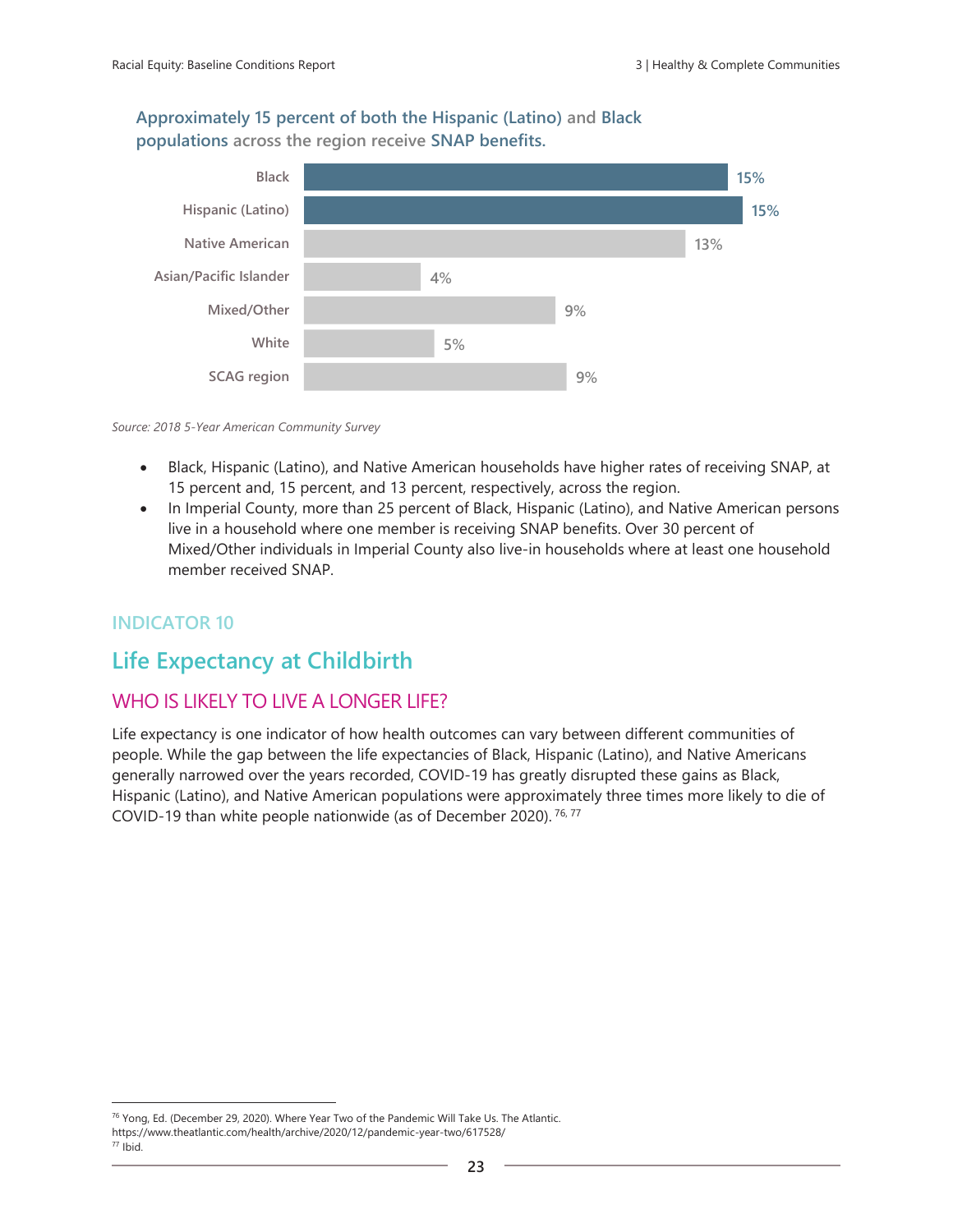**In 2015, the average life expectancy for a Black person was 77 years, which was the lowest of any racial/ethnic group in the SCAG region.**



*Source: National Equity Atlas*

- In 2016, white individuals had an average life expectancy of 79 across the region, compared to Asian/Pacific Islanders, who had an average life expectancy of 84—the highest across the region.
- Native Americans across the region experienced consistent decreases in the average life expectancy, from 78.7 in 2005, to 78.2 in 2010, and 78.0 in 2015.
- While there were increases in life expectancy for both Black and Hispanic (Latino) individuals in the region (with the biggest increase being from 2010 to 2015 for Black individuals), COVID-19 has depressed previous increases.<sup>78</sup>

<sup>78</sup> February 2021: Vital Statistics Rapid Release: https://www.cdc.gov/nchs/data/vsrr/VSRR10-508.pdf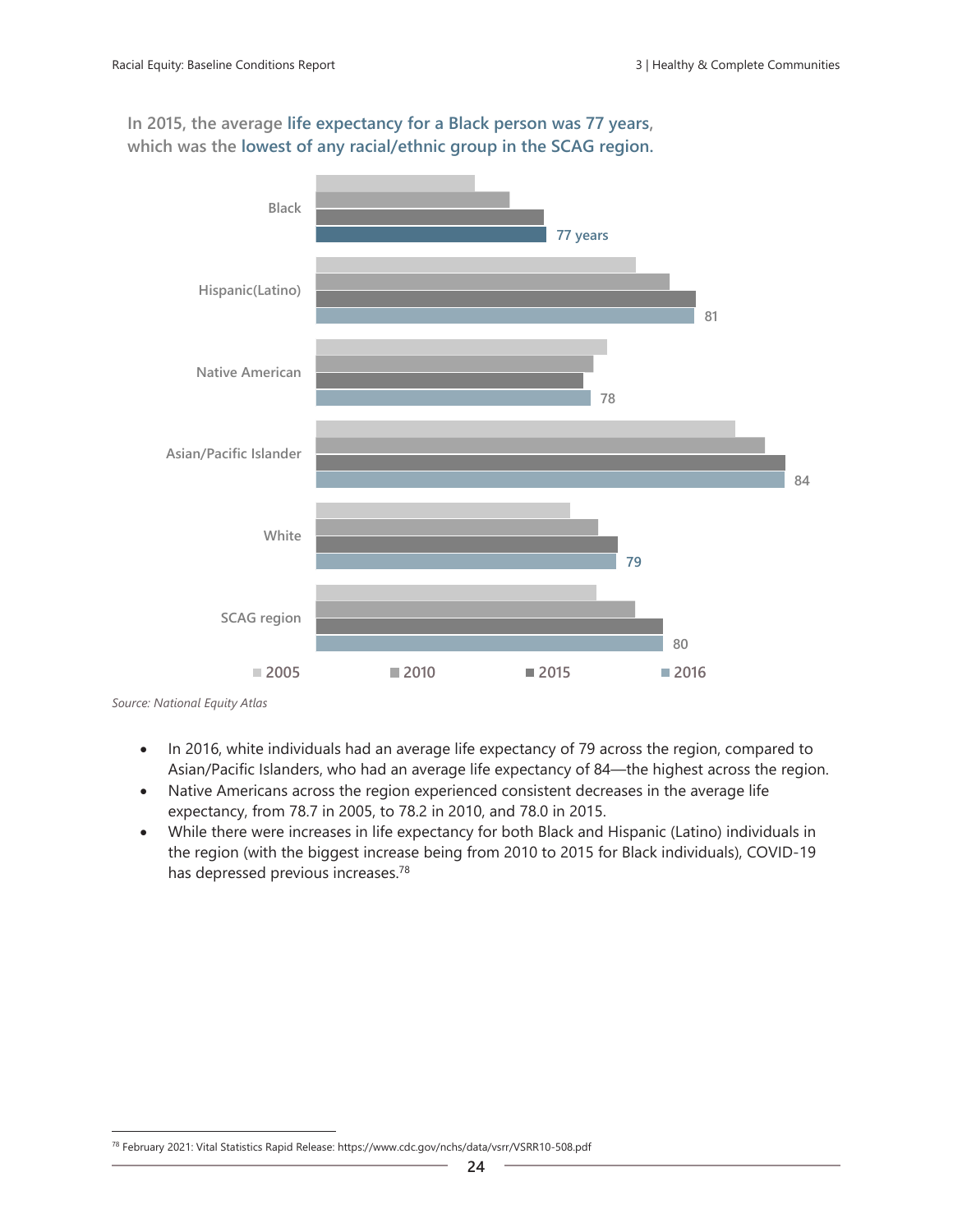# 4 | Mobility

It is widely understood that transportation and land use decisions determine access to opportunities and have far-reaching effects on equity and social justice.<sup>79</sup> Transportation links people to places, allowing them to move between home, work, play and community services. A community's land use pattern can determine the distribution of these activities and destinations, which when combined with transportation options, impacts the ability of a household to meet their daily needs. Historically, patterns such as racial segregation, gentrification, and displacement, have limited communities of color's accessibility to essential services and overall mobility. $80$  Mobility indicators measure who can access job opportunities, transportation, parks, and more.<sup>81</sup> To understand existing regional mobility disparities, SCAG analyzed data from the National Equity Atlas, Transportation Injury Mapping System (TIMS), Statewide Integrated Traffic Records System (SWITRS), U.S. Census American Community Survey Public Use Microdata Sample, and the SCAG Regional Travel Model, Socioeconomic Growth Forecast and Regional Household Travel Survey.

## **INDICATOR 1**

# **Access to Employment<sup>82</sup>**

## DO ALL RESIDENTS HAVE ACCESS TO EMPLOYMENT?

Accessibility to various destinations, in particular employment opportunities, is foundational for social and economic interactions to meet basic needs. As an indicator, accessibility is measured by the spatial distribution of potential destinations, the ease of reaching each destination, and the magnitude, quality, and character of activities at potential destination sites.<sup>83</sup> The number of destination choices that people have is equally crucial: the more destinations and the more varied the destinations, the higher the level of accessibility.<sup>84</sup> While not included in the below data on accessibility, travel cost is also an important element of accessibility. This methodology also does not differentiate between high versus low wage employment; individuals are more likely to commute farther for higher wage jobs.<sup>85</sup>

<sup>79</sup> (Wilson, Hutson and Mujahid 2008)

<sup>80</sup> (Trounstine 2020)

<sup>81</sup> PolicyLink/USC Equity Research Institute, National Equity Atlas, www.nationalequityatlas.org.

<sup>82</sup> Accessibility to employment and shopping measured the share of regional destinations that are reachable between work and home or between retail stores and home within 30 minutes of travel by automobile, and 45 minutes of travel by transit during the evening peak period (5pm to 7pm). Travel time by transit took into account factors incurred by riders that impact total travel time, such as the accumulation of initial wait time, transfer wait time, access walk time, egress walk time, transfer walk time, and in-vehicle time. In addition, accessibility is measured for all transit (bus and rail included) and exclusively for bus service. Accessibility is measured for all transit (bus and rail included) and exclusively for bus service.

<sup>83 (</sup>PolicyLink, USC Equity Research Institute n.d.)

<sup>&</sup>lt;sup>84</sup> Measured as the percent of regional employment accessible for each demographic group.

<sup>85 (</sup>Kneebone and Holmes 2015)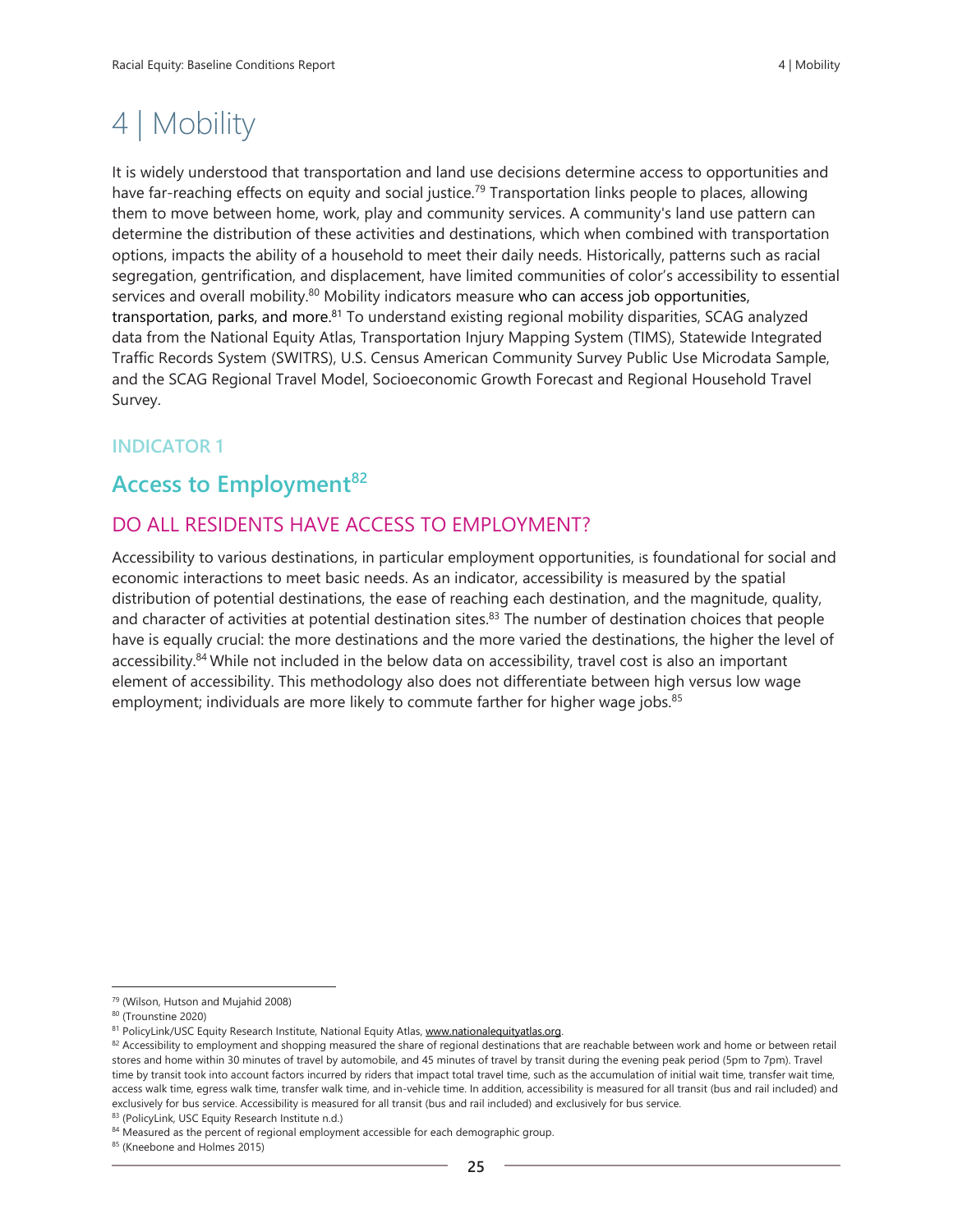**Native Americans can reach the lowest percent of employment opportunities in the region via all transportation modes compared to all other racial/ethnic groups.** 



*Source: SCAG Regional Travel Model and Socioeconomic Growth Forecast*

- Across the region, Native Americans have the lowest accessibility to employment opportunities in the region compared to other racial/ethnic groups by car, with less than 10 percent of employment destinations in the region within reach.<sup>86</sup> Within a 45-minute transit commute, less than 1 percent of employment destinations are accessible for Native Americans in the region, and only 0.5 percent of employment opportunities are accessible by local bus.
- People have access to the lowest percentage of employment destinations in the region at 0.6 percent via automobile in Imperial County, followed by 3.3 percent in Ventura County, and 3.7 percent in Riverside County.
- Imperial County has the lowest accessibility to jobs at 0 percent via a 45-minute transit commute than any other county when examining accessibility by transit. However, regionally, all employment within a 45-minute commute by transit is marginal, with only 1.7 percent of all employment destinations within reach for any demographic group.
- Across the region, Asian/Pacific Islanders have the greatest accessibility to employment destinations, accessing 14 percent of all employment sites within a 30-minute drive.
- Geographically, Orange County provides the greatest employment accessibility within a thirtyminute (30-minute) drive to access the largest number of employment destinations in the region. Overall, nearly 17 percent of employment destinations in the region can be reached by the average resident.

<sup>&</sup>lt;sup>86</sup> Measured as the percent of regional employment accessible for each demographic group.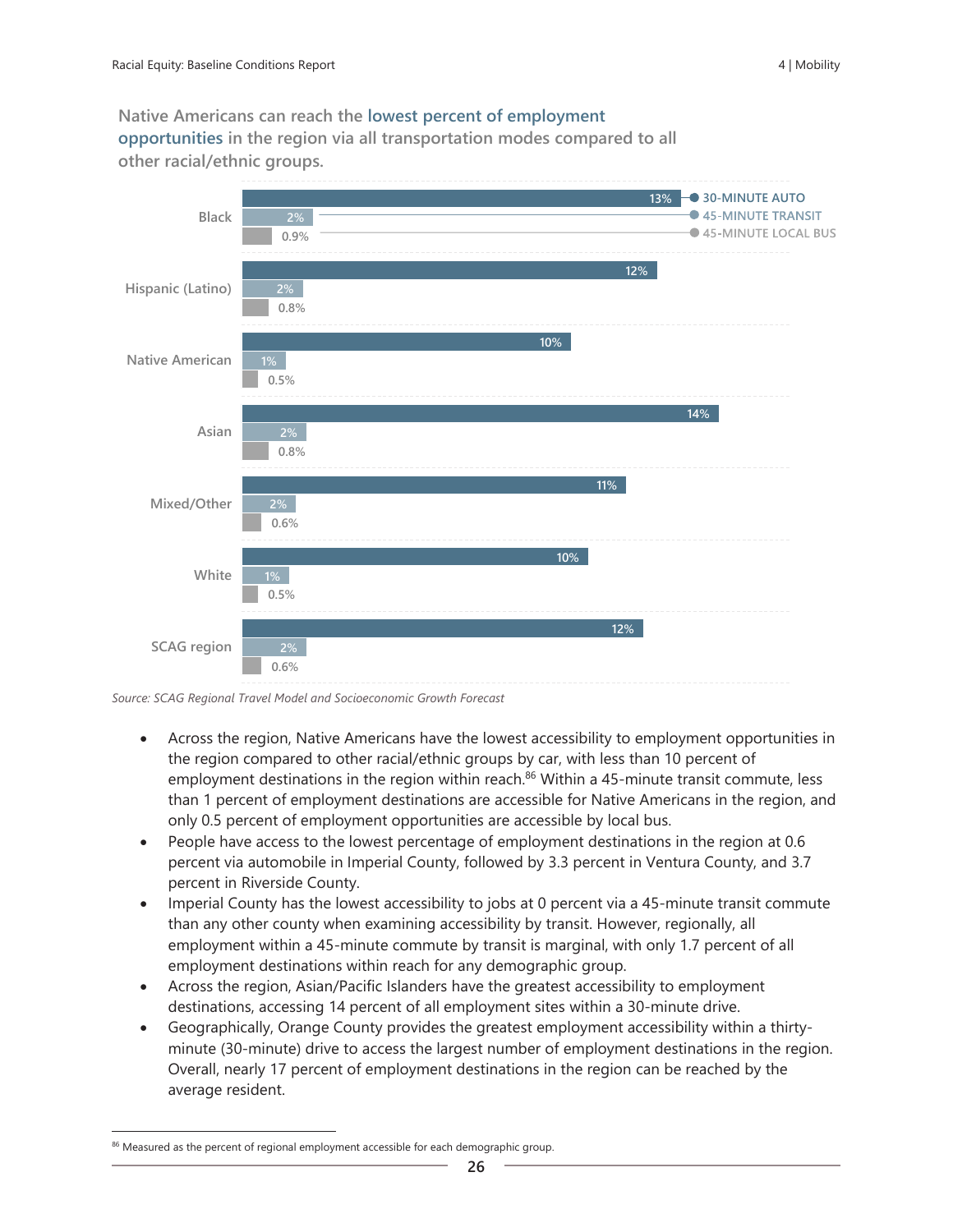# **Access to Open Space & Parks<sup>87</sup>**

## DO ALL RESIDENTS HAVE ACCESS TO OPEN SPACE AND PARKS?

Local parks and other natural lands are important amenities for residents' quality of life. Residents who live near parks have easier access to recreation and other outdoor activities (e.g., walking, biking, hiking, etc.), providing numerous physical, mental, and social benefits.<sup>88</sup> The region is diverse in its open space resources and offers a wide variety of public parks as well as national parks, state parks, and numerous county parks. Not all parks are created equal, however, and many neighborhoods do not have access to a variety of public resources.<sup>89</sup> For instance, some neighborhoods have more natural lands, some parks are better maintained, some are built so that those with disabilities can enjoy them, and some parks are safer. In addition, there is a greater need for urban green spaces and trees to cool and offset warming temperatures from the impacts of climate change which are known to disproportionately impact communities of color and low-income populations.



**region within a 30-minute drive compared to other racial/ethnic groups.** 

**Black residents can access the least percentage of local parks in the** 

*Source: SCAG Regional Travel Model and Socioeconomic Growth Forecast*

<sup>&</sup>lt;sup>87</sup>Accessibility to parks is defined as the percentage of park acreage that may be reached within 30 minutes of travel time by automobile or 45 minutes by transit.

<sup>88</sup> (Gies 2006)

<sup>89</sup> (Grinspan, et al. 2020)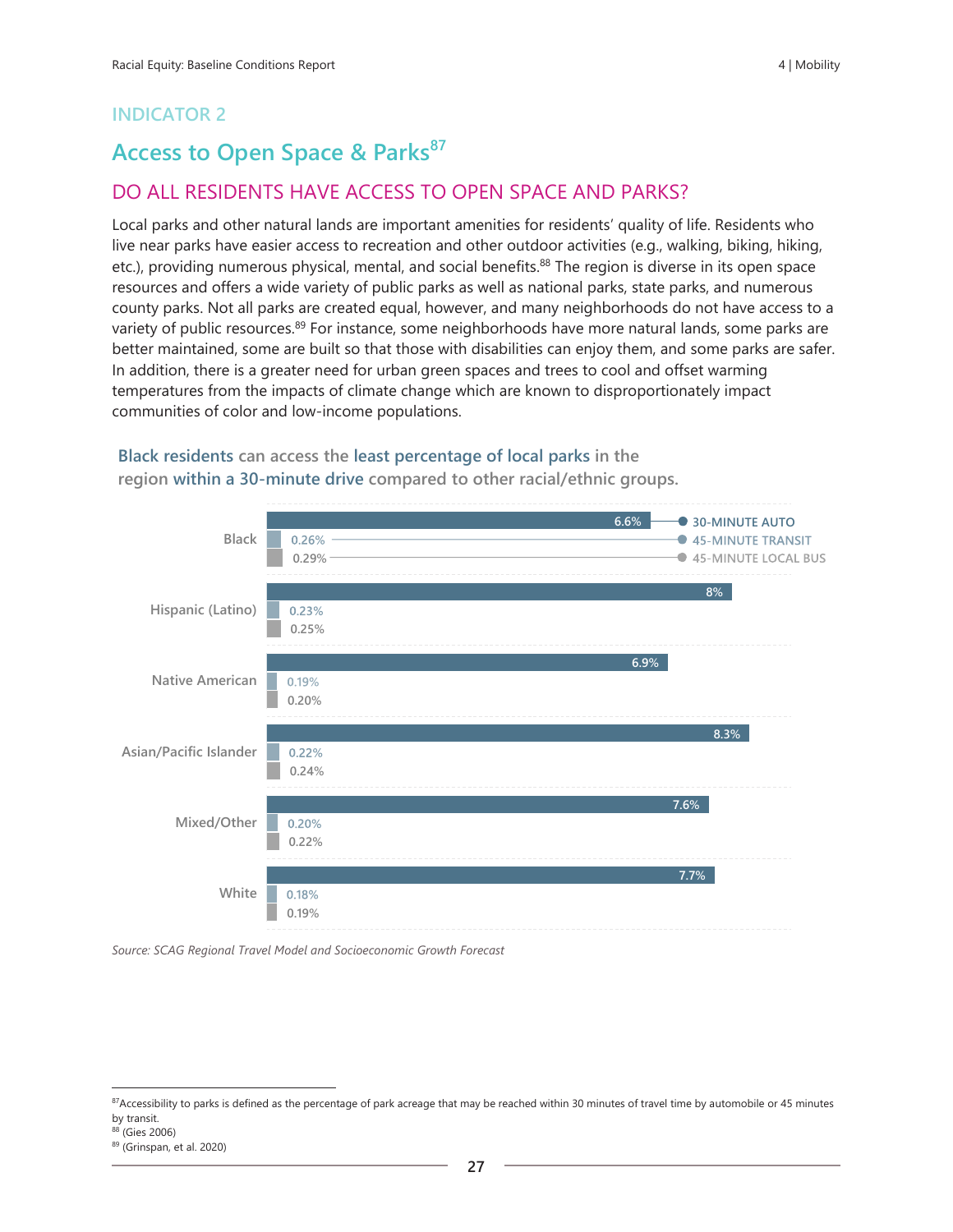**Asian/Pacific Islanders can access the least percentage of other natural lands in the region within a 30-minute drive compared to other racial/ethnic groups.** 



*Source: SCAG Regional Travel Model and Socioeconomic Growth Forecast*

- On average, Black residents have the least access to local parks via a 30-minute drive, with 6.6 percent of local parks in the region accessible to Black residents as compared to the average share of local park acreage in the region accessible to all residents at 7.5 percent.
- Just 0.9 percent of other natural land acreage is accessible to Asian/Pacific Islanders within a 30 minute drive, the lowest of any other racial/ethnic group. However, on average, Asian/Pacific Islanders can reach the highest percentage of local park acreage by car, with 8.3 percent of the region's local park acreage accessible, more than any other racial/ethnic group.
- All demographic groups have limited access to local parks and other natural lands via public transportation rather than via automobile. When analyzing only natural lands, there is very limited access for all groups to national and state parks via transit. Overall, transit and local bus provide very limited access to local parks and other natural lands. Households of color disproportionately do not own their own vehicle, resulting in even more reduced access to local parks and natural lands.

## **INDICATOR 3**

# **Average Travel Time to Work**

## DO WORKERS HAVE SHORT COMMUTES TO THEIR JOBS?

Long commutes are linked with worse physical and mental health, including higher rates of obesity, stress, and depression.<sup>90</sup> Employers also suffer from high turnover and employee dissatisfaction, and the public is

<sup>90 (</sup>Public Health Alliance of Southern California n.d.)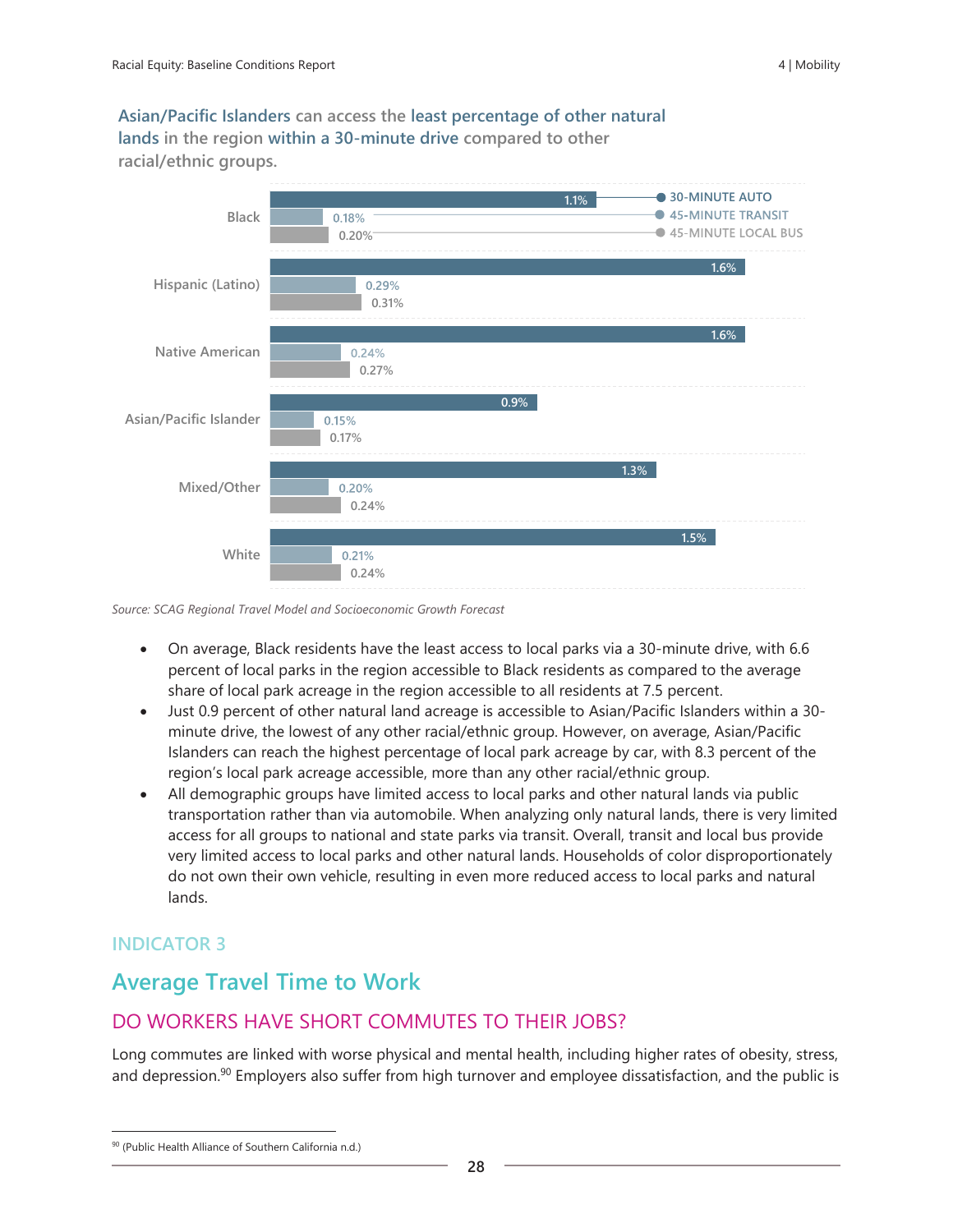affected by heightened congestion, high carbon dioxide emissions, and increasingly worsening air quality as a result of pollution.

**Black residents who take the bus, rail, taxi, or ferry to work experience the longest commute at just over one hour compared to all other race/ethnic groups and transportation types.** 



*Source: National Equity Atlas, American Community Survey PUMS* **Black Hispanic (Latino) Native American Asian/Pacific Islander Mixed/Other White**

- Across the region, Black residents experience the longest commutes to work via bus, rail, taxi, or ferry, at over one hour, or 62 minutes, as compared to all other racial/ethnic groups. Black households are also the least likely to own their own vehicle at nearly 13 percent. When biking, walking, or using another mode of transportation, Black residents commute an average of 25 minutes. Overall, Black residents travel a little over half an hour at 32 minutes to work using any form of transportation.
- On average, Hispanic (Latino) residents tend to have shorter commutes than other racial/ethnic groups, by car or motorcycle (28 minutes), bus, rail, taxi, or ferry (49 minutes), and overall, any form of transportation (28 minutes).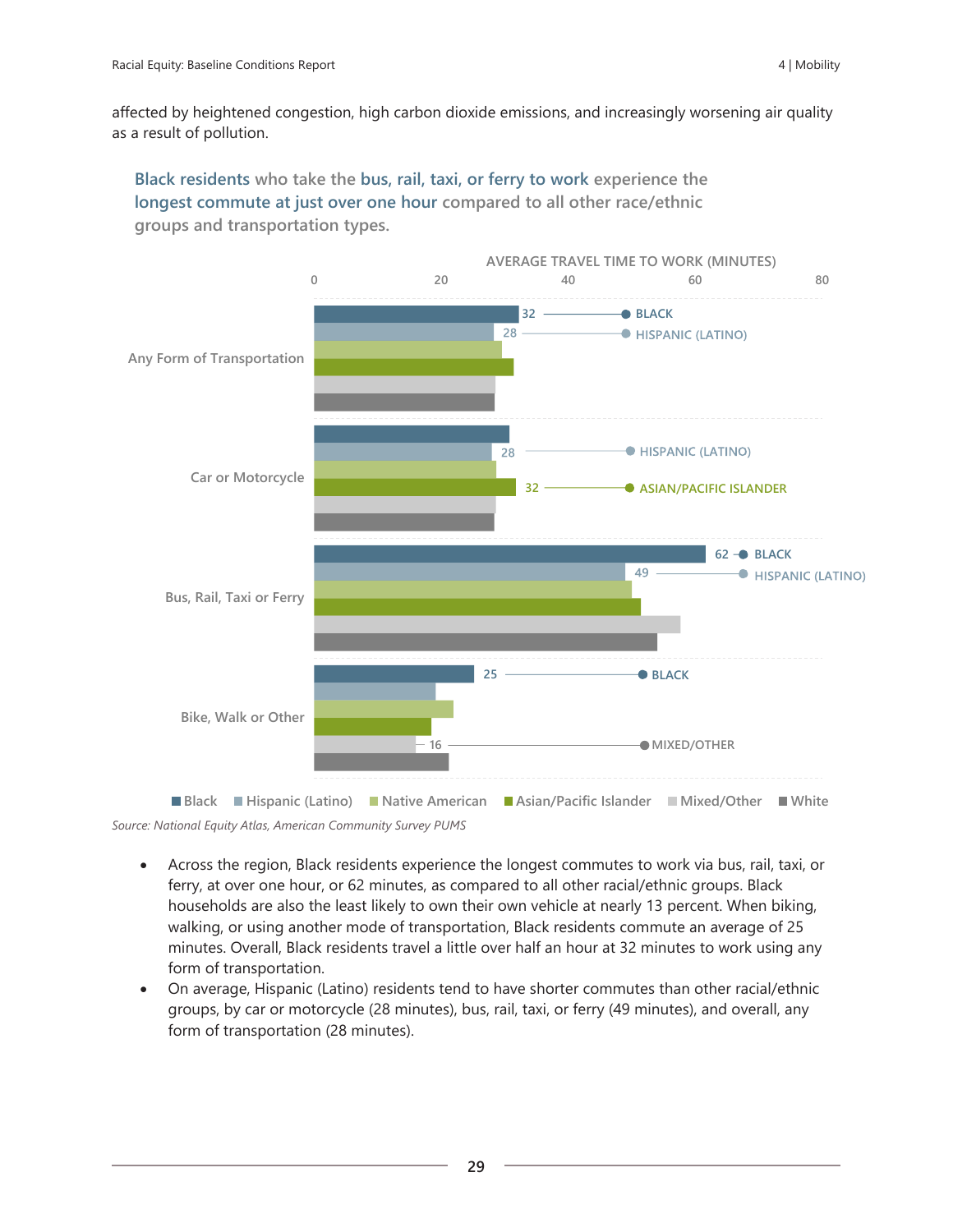# **Households Without a Vehicle**

## DO ALL HOUSEHOLDS HAVE RELIABLE TRANSPORTATION?

Everyone needs reliable transportation access and in most American communities, due to land use configuration, that means a car.<sup>91</sup> Reliable and affordable transportation is critical for meeting daily needs and accessing educational and employment opportunities located throughout the region. Much of the region's current built environment is primarily oriented towards the automobile. Throughout the region, the share of households without a vehicle has gone down substantially since 2000, from 10 percent to just over 7 percent.<sup>92</sup> A private vehicle should not be a requirement for full participation in social, civic, and economic life, as it is unaffordable and burdensome for many people. To address this significant issue, the built environment needs to become more supportive of non-car trips and more non-car forms of transportation need to become more reliable.

#### **Regionally, 1 in 8 Black residents do not own a car, the highest of any other race/ethnic groups.**



*Source: National Equity Atlas, American Community Survey PUMS*

- One in eight Black households (13 percent) do not own a vehicle, the highest rate of any demographic group. Additionally, 10 percent of Native Americans do not own a vehicle across the region.
- Overall, 6 percent of people of color across the region do not own a vehicle.
- White and Asian/Pacific Islander households have the highest rate of vehicle ownership with 5 percent of white households and a little less than 5 percent of Asian/Pacific Islander households who do not own a vehicle.

## **INDICATOR 5**

# **Share of Transportation System Usage**

## WHO USES DIFFERENT TYPES OF TRANSPORTATION MODES?

Overall, people of color are more likely to use transit and active transportation modes to reach destinations than white residents.<sup>93</sup> Communities of color and low-income households have been shown

<sup>91</sup> PolicyLink/USC Equity Research Institute, National Equity Atlas, [www.nationalequityatlas.org.](http://www.nationalequityatlas.org/)

<sup>92</sup> ACS PUMS

<sup>93 (</sup>Anderson 2016)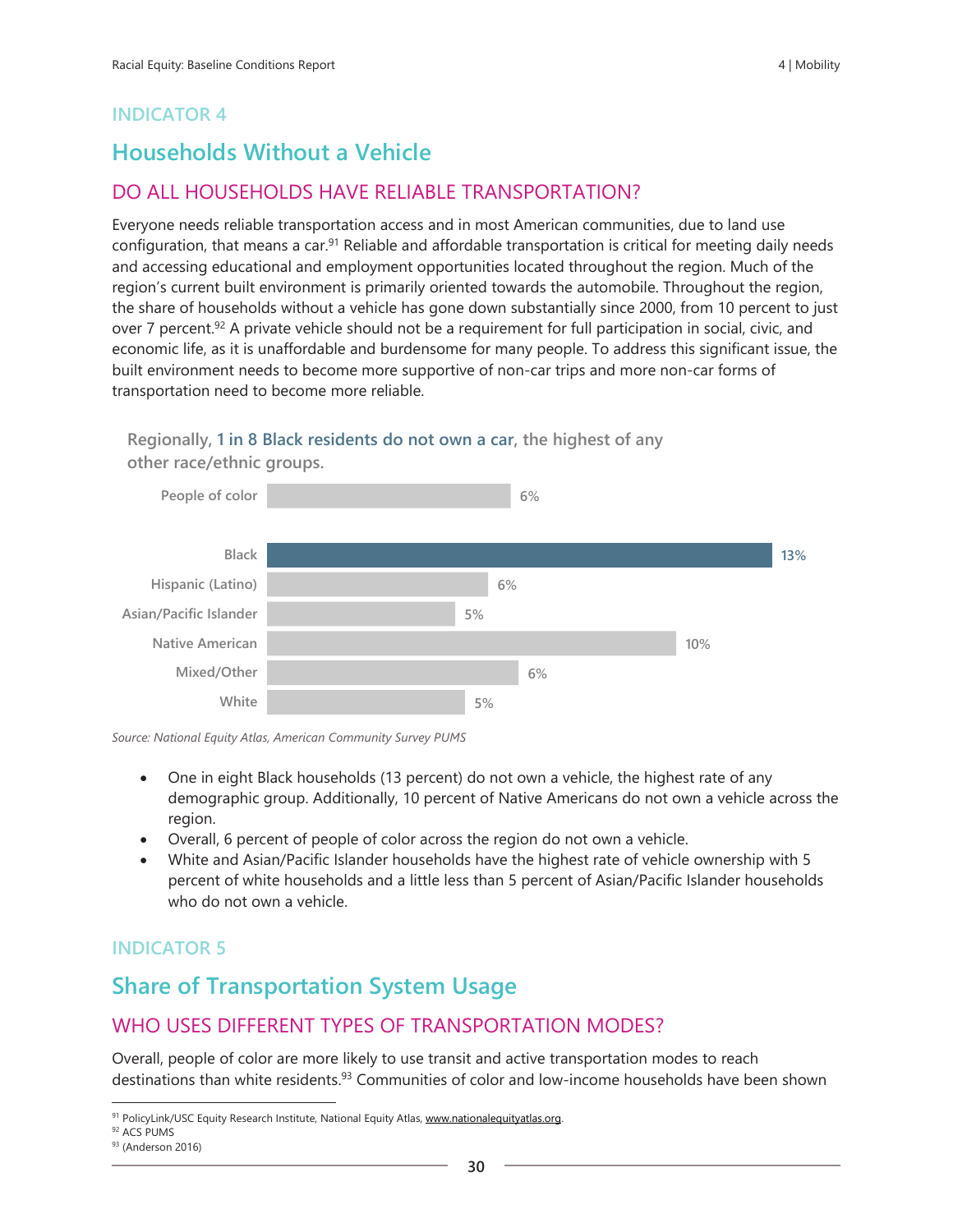to have higher rates of walking and bicycling as well as experience higher rates of fatalities and collisions.<sup>94</sup> This indicator breaks down the usage of various transportation modes by race/ethnicity relative to each population's share of all travel.

#### **Share of Transportation System Usage**

**Race/Ethnicity breakdown across the region.**

|                        | Auto<br><b>Mode</b> | <b>Bus</b> | Commuter<br>Rail | Urban<br>Rail | Non-<br><b>Motorized</b> | <b>Others</b> | Total<br>Usage |
|------------------------|---------------------|------------|------------------|---------------|--------------------------|---------------|----------------|
| <b>Black</b>           | 6.9%                | 8.7%       | 6.7%             | 8.0%          | 7.5%                     | 5.7%          | 7.0%           |
| Hispanic (Latino)      | 36.2%               | 41.3%      | 34.7%            | 39.4%         | 37.5%                    | 29.6%         | 36.4%          |
| <b>Native American</b> | 0.3%                | 0.4%       | 0.3%             | 0.4%          | 0.4%                     | 0.3%          | 0.3%           |
| Asian/Pacific Islander | 15.1%               | 13.1%      | 15.7%            | 13.9%         | 14.6%                    | 17.5%         | 15.1%          |
| Mixed/Other            | 2.5%                | 2.4%       | 2.5%             | 2.4%          | 2.5%                     | 2.6%          | 2.5%           |
| White                  | 38.9%               | 34.1%      | 40.1%            | 35.9%         | 37.6%                    | 44.3%         | 38.8%          |

*Source: 2012 Household Travel Survey, with 2016 Supplement. Processed by SCAG Modeling staff*

- By race/ethnicity, Hispanics (Latinos) disproportionately use more bus and rail than the rest of the share of total population. 41.3 percent of bus and 39.4 percent of urban rail trips are made by Hispanic (Latino) residents. Hispanic (Latino) residents make up a total of 36.4 percent of all trips via any transportation mode.
- Overall, white residents take significantly more trips via any transportation mode than any other racial/ethnic group, accounting for nearly 38.8 percent of all trips in the region, despite making up only 31 percent of the population. White residents take disproportionately higher trips by automobile at 38.9 percent of trips, more than all other race/ethnicity groups.
- Usage of the transportation system by low-income households is disproportionately high for other modes, particularly bus, rail transit, passenger rail, walking, and biking. However, all usage for any race/ethnicity group via any mode must first consider an individual's access to the transportation mode including factors such as vehicle ownership, access to transit, safe routes for pedestrians and bicyclists, and more.

#### **INDICATOR 6**

## **Highest Rates of Bicycle and Pedestrian Collisions**

## WHO IS AT THE HIGHEST RISK FOR A COLLISION?<sup>95</sup>

Making walking and bicycling safer and more convenient transportation options is key to attracting more people to choose these healthy alternatives.<sup>96</sup> Bicycling or walking along roadways near motor vehicles is often perceived as dangerous and reducing hazards in the pedestrian and cycling environment is a primary strategy toward achieving the region's goal of promoting healthier, more active communities.

<sup>94 (</sup>Sandt, Combs and Cohn 2016)

<sup>95 2016</sup> population breakdown of SCAG region and high concentrated area of bike and pedestrian collisions

<sup>96</sup> (Pucher and Dijkstra 2003)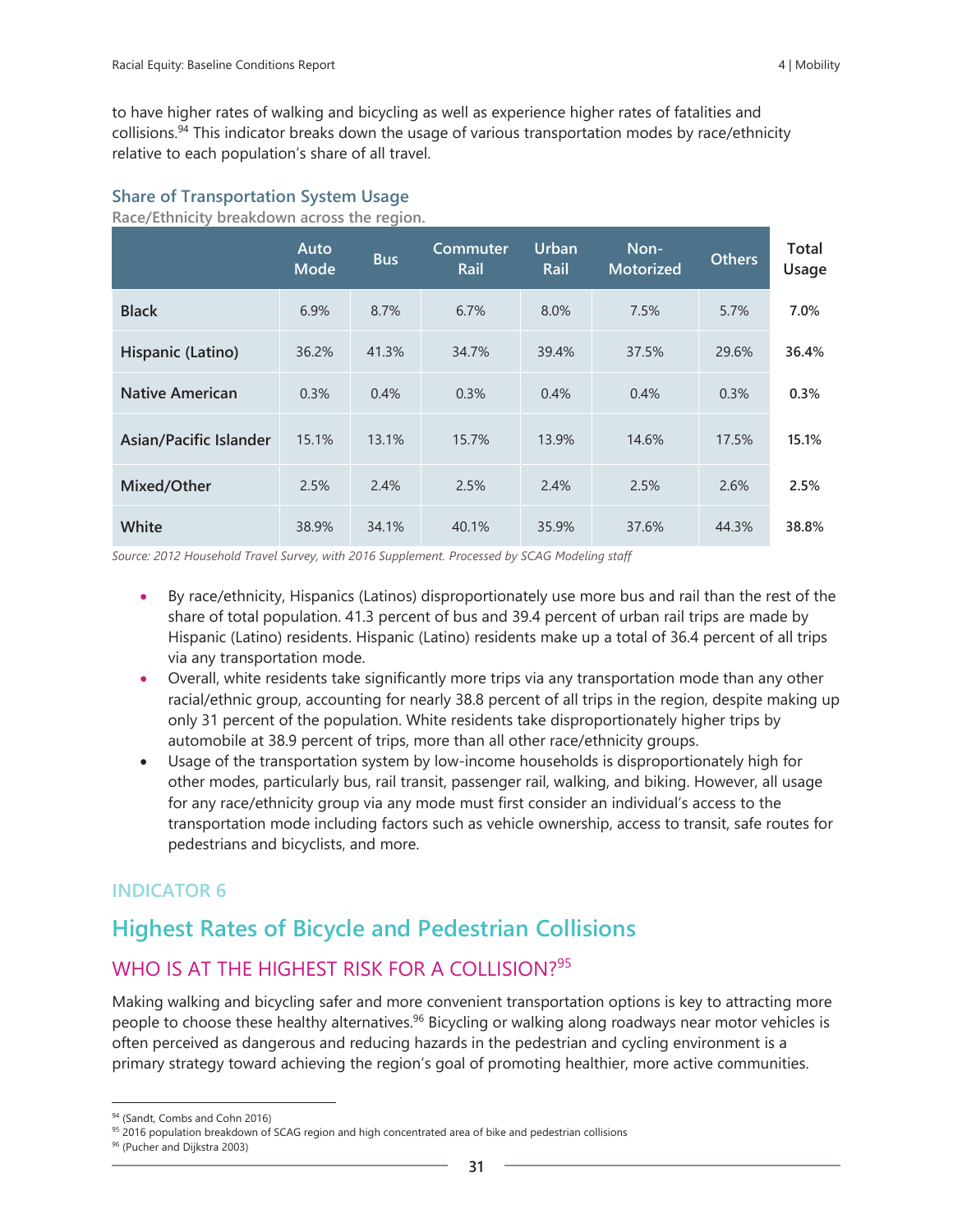This indicator is used to identify patterns of active transportation hazards and potential risk disparities among the various communities in the region, evaluating incidences of motor vehicle collisions involving bicyclists and pedestrians in communities.

To identify where most of the collisions are occurring, SCAG created a High Injury Network at a regional scale.<sup>97</sup> High Injury Networks identify stretches of roadways where the highest concentrations of collisions occur on the transportation network.<sup>98</sup> Currently, the majority of the High Injury Network is in areas identified as being disadvantaged communities, with approximately 66 percent of auto-pedestrian and auto-bicycle fatal and serious injury collisions occurring in these areas.<sup>99</sup> Improving transportation safety in these areas is particularly critical when considering the higher non-motorized mode share of people of color.

**Hispanic (Latino) residents are the most likely to live in high-risk areas for pedestrian- or bike-involved collisions as compared to all other race/ethnic groups.**



*Source: SCAG, SWITRS, TIMS, 2016*

- Hispanic (Latino) residents are at a significantly higher risk for a pedestrian-involved collision at 60 percent or a bicycle-involved collision at 62 percent than any other racial/ethnic group in the region, disproportionately higher than their share of the overall population at 46 percent.
- White residents have a much lower risk for a pedestrian-involved collision at 10 percent or bicycle-involved collision at 11 percent than any other racial/ethnic group in the region, nearly one third lower than their share of the overall population at 32 percent.

<sup>97</sup> (Southern California Association of Governments n.d.)

<sup>98 (</sup>Southern California Association of Governments n.d.)

<sup>99 (</sup>Southern California Association of Governments n.d.)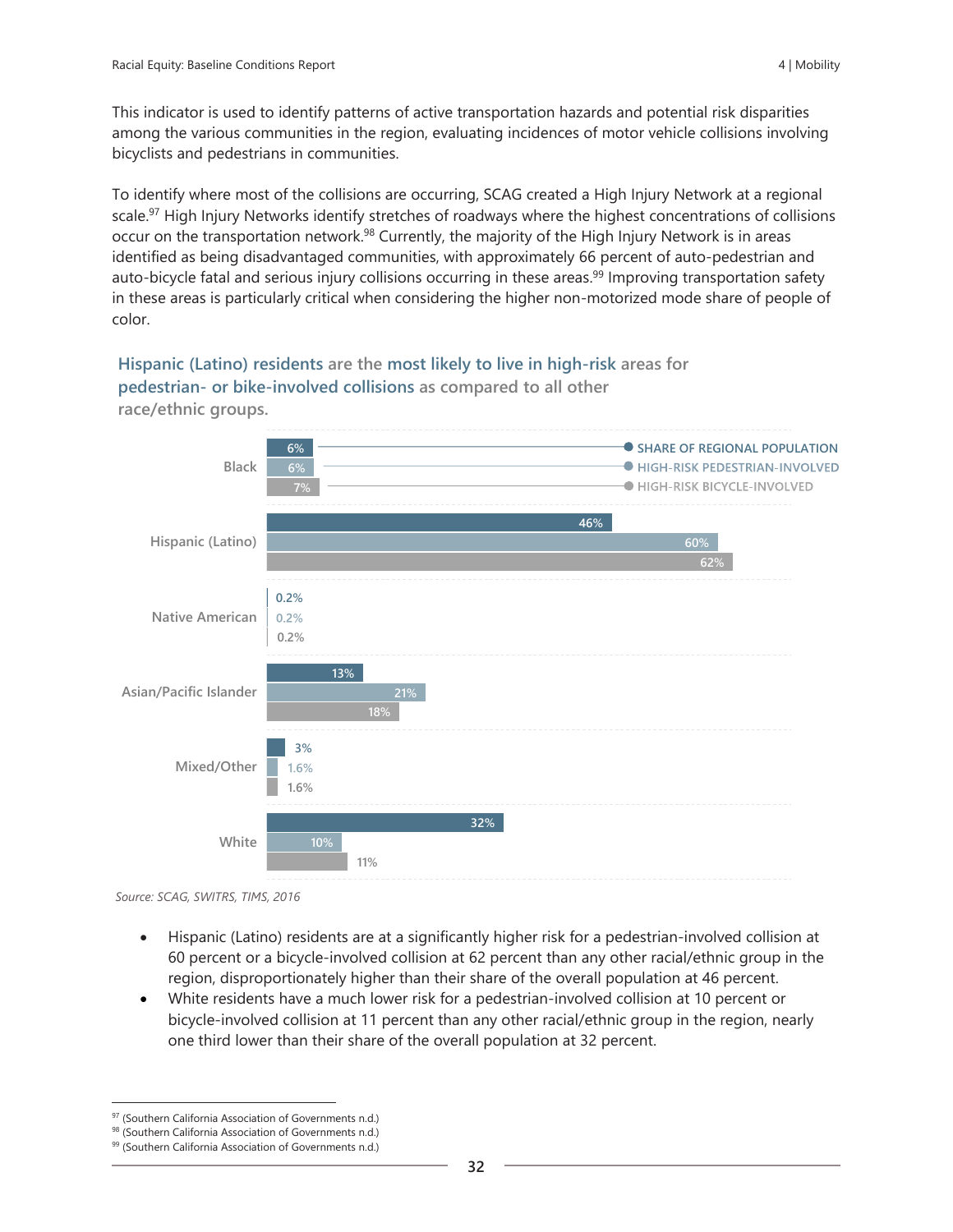# 5 | Environment

Historically, people of color have been provided less protection from poor environmental conditions, living in closer proximity to highways, highly traveled roads, industrial plants, and other sources of pollutants.<sup>100</sup> The most disadvantaged bear the consequences of environmental degradation, even if many contribute little to the underlying causes. The Environmental indicators highlighted below are focused on climate vulnerability and pollution exposure, representing a subset of issues negatively impacting communities of color. To understand existing environmental disparities, SCAG consulted data from the Federal Emergency Management Agency, California Building Resilience Against Climate Effects (CalBRACE), California Communities Environmental Health Screening Tool, U.S. Environmental Protection Agency, 2014 National-Scale Air Toxics Assessment (NATA), the U.S. Decennial Census, and the 2017 5 year American Community Survey.

## **INDICATOR 1**

# **Climate Vulnerability<sup>101</sup>**

## WHO IS MOST VULNERABLE TO CLIMATE CHANGE?

Existing conditions show that people of color and low-income populations are at a greater risk for experiencing negative impacts from climate change, such as extreme heat, flooding, and other events.<sup>102</sup> These populations often have fewer resources to respond or adapt to climate-related issues, and experience higher rates of chronic diseases, which increases their susceptibility to climate threats. In addition, lack of air conditioning and transportation options may exacerbate vulnerability in heat prone areas, and access to cooling centers may be limited. The ability to adapt to climate change is critical to prevent further heightened disparities in health outcomes across populations.<sup>103</sup>

## WHO LIVES IN A FLOOD HAZARD AREA?<sup>104,105</sup>

Climate change is projected to alter precipitation patterns, increase the intensity of major storm events, and increase risks of floods throughout the region.<sup>106</sup> Consequently, many communities are at risk for devastation from floods, disproportionately people of color and low-income communities.<sup>107</sup> Flooding may cause serious health impacts and risks that include death and injury, contaminated drinking water, hazardous material spills, and increases in the populations of disease-carrying insects and rodents.<sup>108</sup> Other negative impacts can include damage to critical infrastructure, as well as community disruption and displacement. 109

<sup>100</sup> (PolicyLink/USC Equity Research Institute n.d.)

<sup>&</sup>lt;sup>101</sup> Climate vulnerability provides a population analysis by race/ethnicity for areas potentially impacted by substandard housing, sea level rise, wildfire risk, or extreme heat effects related to climate change.

<sup>102</sup> (Shonkoff, Morello-Frosch and Pastor 2011)

<sup>103</sup> Rudolph, L., Harrison, C., Buckley, L. & North, S. (2018). Climate Change, Health, and Equity: A Guide for Local Health Departments. Public Health Institute and American Public Health Association.

<sup>104</sup> Flood hazard analyzes the percent population of a flood-prone community and demonstrates areas within the 100-year Flood Hazard Zones (one percent annual chance of occurring) and 500-year Flood Hazard Zones region-wide (0.2 percent).

<sup>105</sup> (Federal Emergency Management Agency 2020)

<sup>106</sup> (United States Environmental Protection Agency 2020)

<sup>107</sup> (Center for Social Solutions 2020)

<sup>108</sup> (World Health Organization 2021)

<sup>109</sup> Handmer, J., Y. Honda, Z.W. Kundzewicz, N. Arnell, G. Benito, J. Hatfield, I.F. Mohamed, P. Peduzzi, S. Wu, B. Sherstyukov, K. Takahashi, and Z. Yan, 2012: Changes in impacts of climate extremes: human systems and ecosystems. In: *Managing the Risks of Extreme Events and Disasters to Advance Climate Change Adaptation* [Field, C.B., V. Barros, T.F. Stocker, D. Qin, D.J. Dokken, K.L. Ebi, M.D. Mastrandrea, K.J. Mach, G.-K. Plattner, S.K. Allen, M. Tignor, and P.M. Midgley (eds.)]. A Special Report of Working Groups I and II of the Intergovernmental Panel on Climate Change (IPCC). Cambridge University Press, Cambridge, UK, and New York, NY, USA, pp. 231-290.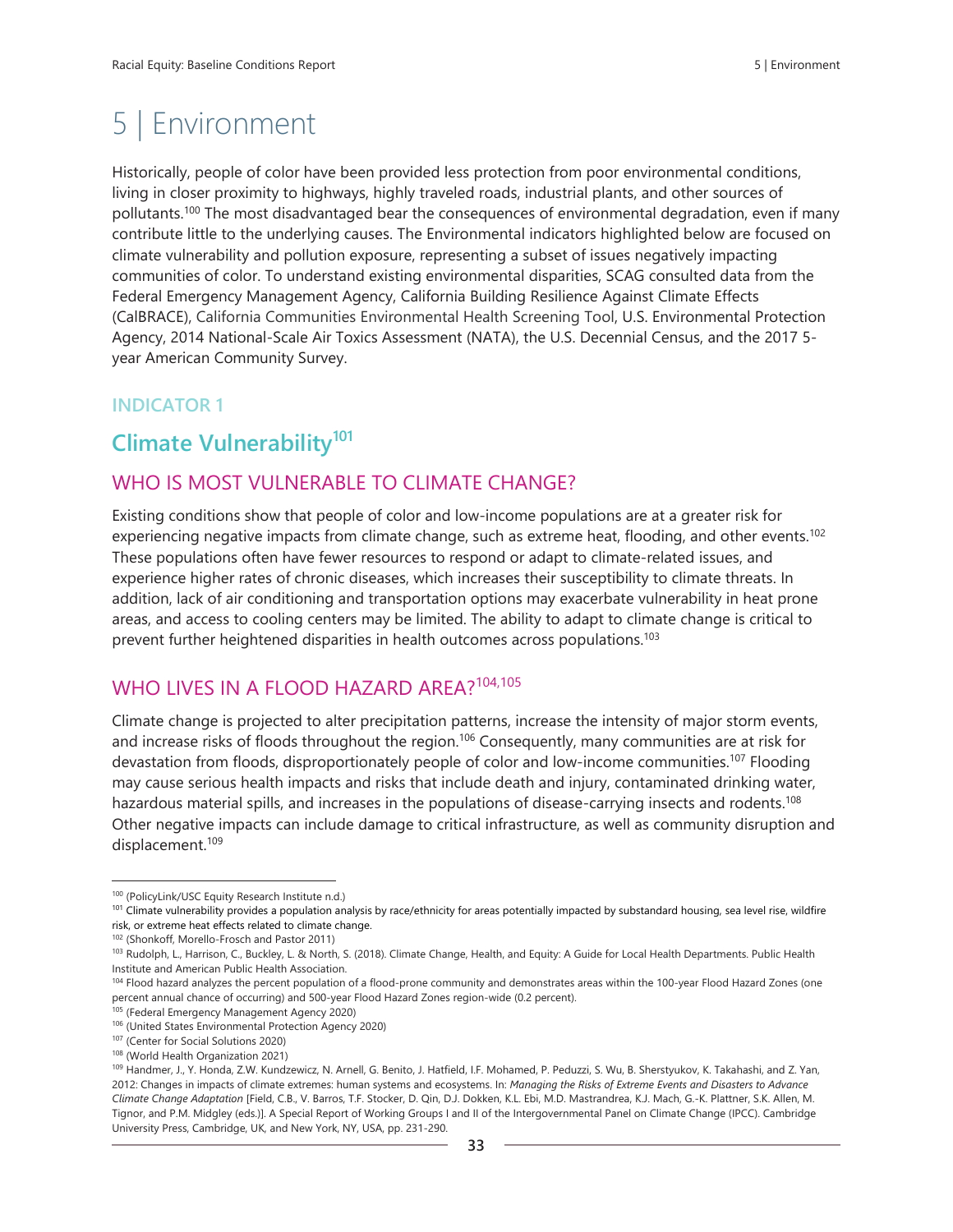**People of color are disproportionately more likely to live in a 100-year Flood Hazard Zone at 78 percent, despite making up 72 percent of the overall population.**



*Source: 2019 SCAG, Federal Emergency Management Agency, U.S. Census*

- People of color disproportionately live in 100-year and 500-year flood hazard areas, comprising 78 percent of the population living in 100-year Flood Hazard Zones and 78 percent of the population residing in 500-year Flood Zones.
- Hispanic (Latino) communities are the most likely to reside in a 100-year flood hazard area, making up 54 percent of residents at high risk, yet only making up 47 percent of the regional population.
- Asian/Pacific Islanders are also at an increased risk, consisting of 17 percent of those who live in a 100-year flood hazard area, yet only comprising about 13 percent of the overall population.
- White residents make up about 31 percent of the overall population yet are proportionately less likely to live in a 100-year flood hazard area as compared to other racial/ethnic groups. 22 percent of those who live in a flood hazard area are white residents.

## WHO IS AT RISK FOR A WILDFIRE?

Warmer temperatures combined with longer dry seasons have resulted in more wildfires in recent years.<sup>110</sup> Large fires statewide are anticipated to increase from roughly 58 percent to 128 percent over the next several years.<sup>111</sup> As a result, air quality, water quality and even food production and energy pricing will be affected. These extra costs are expected to impact low-income communities more severely, in turn disproportionately impacting communities of color.

The climate in Southern California continues to be increasingly hospitable to wildfires. Smoke from wildfires can contain over 10,000 substances (particulate matter and gaseous products of combustion) and expose the population to  $PM_{2.5}$  for months at a time.<sup>112</sup>  $PM_{2.5}$  from wildfires increases the amount of

<sup>110</sup> Handmer, J., Y. Honda, Z.W. Kundzewicz, N. Arnell, G. Benito, J. Hatfield, I.F. Mohamed, P. Peduzzi, S. Wu, B. Sherstyukov, K. Takahashi, and Z. Yan, 2012: Changes in impacts of climate extremes: human systems and ecosystems. In: *Managing the Risks of Extreme Events and Disasters to Advance Climate Change Adaptation* [Field, C.B., V. Barros, T.F. Stocker, D. Qin, D.J. Dokken, K.L. Ebi, M.D. Mastrandrea, K.J. Mach, G.-K. Plattner, S.K. Allen, M. Tignor, and P.M. Midgley (eds.)]. A Special Report of Working Groups I and II of the Intergovernmental Panel on Climate Change (IPCC). Cambridge University Press, Cambridge, UK, and New York, NY, USA, pp. 231-290.

<sup>111</sup> California Public Utilities Commission, SCAG, 2019

<sup>112</sup> (California Air Resources Board, California Department of Public Health 2019)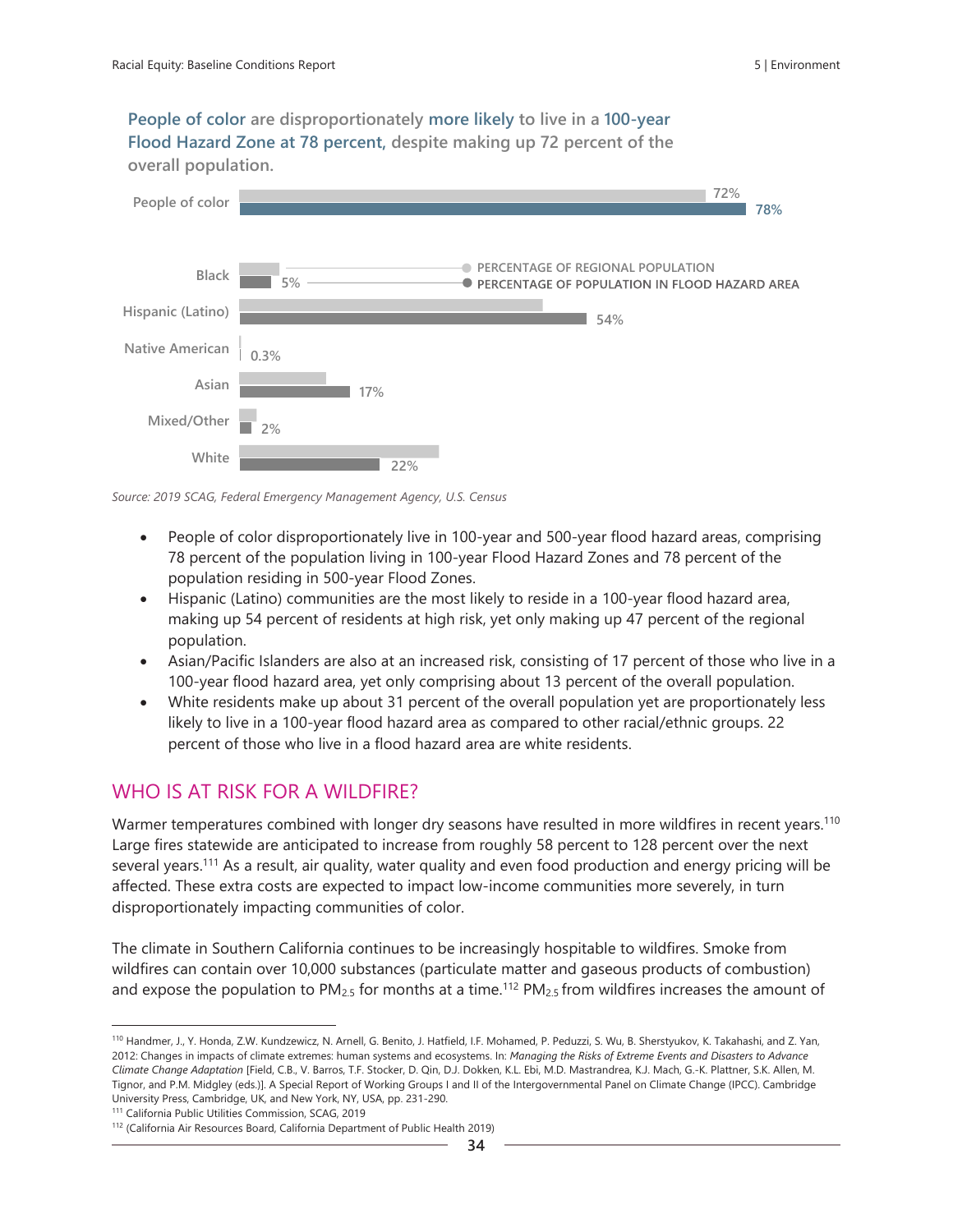hospital visits and the risk of mortality.<sup>113</sup> Air pollution from wildfires is estimated to cause 339,000 deaths per year worldwide.<sup>114</sup> According to the California Department of Public Health, there are around 1.5 million people who live in fire hazard zones who are at a higher risk of being exposed to the effects of PM<sub>2.5</sub>.<sup>115</sup>

| Race/<br><b>Ethnicity</b> | <b>Imperial</b>          | <b>Los Angeles</b> | Orange | <b>Riverside</b> | San Bernardino | Ventura | <b>Total</b> |
|---------------------------|--------------------------|--------------------|--------|------------------|----------------|---------|--------------|
| People of color           | $\blacksquare$           | 5%                 | 4%     | 7%               | 5%             | 11%     | 6%           |
| <b>Black</b>              | $\overline{\phantom{a}}$ | 4%                 | 5%     | 7%               | 5%             | 15%     | 7%           |
| Hispanic (Latino)         | ٠                        | 4%                 | 2%     | 6%               | 4%             | 8%      | 5%           |
| <b>Native American</b>    | $\overline{\phantom{a}}$ | 7%                 | 6%     | 10%              | 9%             | 15%     | 9%           |
| Asian                     | $\overline{\phantom{a}}$ | 9%                 | 6%     | 11%              | 7%             | 25%     | 12%          |
| Pacific Islander          |                          | 3%                 | 3%     | 7%               | 5%             | 11%     | 6%           |
| <b>Mixed</b>              | ٠                        | 12%                | 9%     | 11%              | 9%             | 25%     | 13%          |
| Other                     | $\overline{\phantom{a}}$ | 8%                 | 8%     | 10%              | 8%             | 21%     | 11%          |
| White                     | ٠                        | 17%                | 10%    | 12%              | 12%            | 28%     | 16%          |
| <b>SCAG</b> region        |                          | 8%                 | 6%     | 8%               | 7%             | 20%     |              |

#### **Wildfire Risk by Race/Ethnicity**

**Race/Ethnicity breakdown by County** 

*Source: California Building Resilience Against Climate Effects, California Public Utilities Commission 2019, Cal FIRE, U.S. Census, SCAG*

- Across the region, white residents are the most likely to live in very high wildfire risk areas, with 16 percent of all white residents in the region at risk. In Ventura County, 28 percent of white residents live in high-risk areas.
- Asian (25 percent), Mixed (25 percent), and Other (21 percent) populations make up the next largest proportions of residents who live in wildfire risk areas in Ventura County.
- Native Americans face high wildfire risk in Riverside County with 10 percent of Native Americans living in high-risk areas. In addition, 12 percent of white, 11 percent of Mixed, 11 percent of Asian, and 10 percent of Other residents are all at high risk for a wildfire, living in high wildfire risk areas.

<sup>113</sup> (California Air Resources Board, California Department of Public Health 2019)

<sup>114</sup> (Johnston, et al. 2012)

<sup>115</sup> (California Air Resources Board n.d.)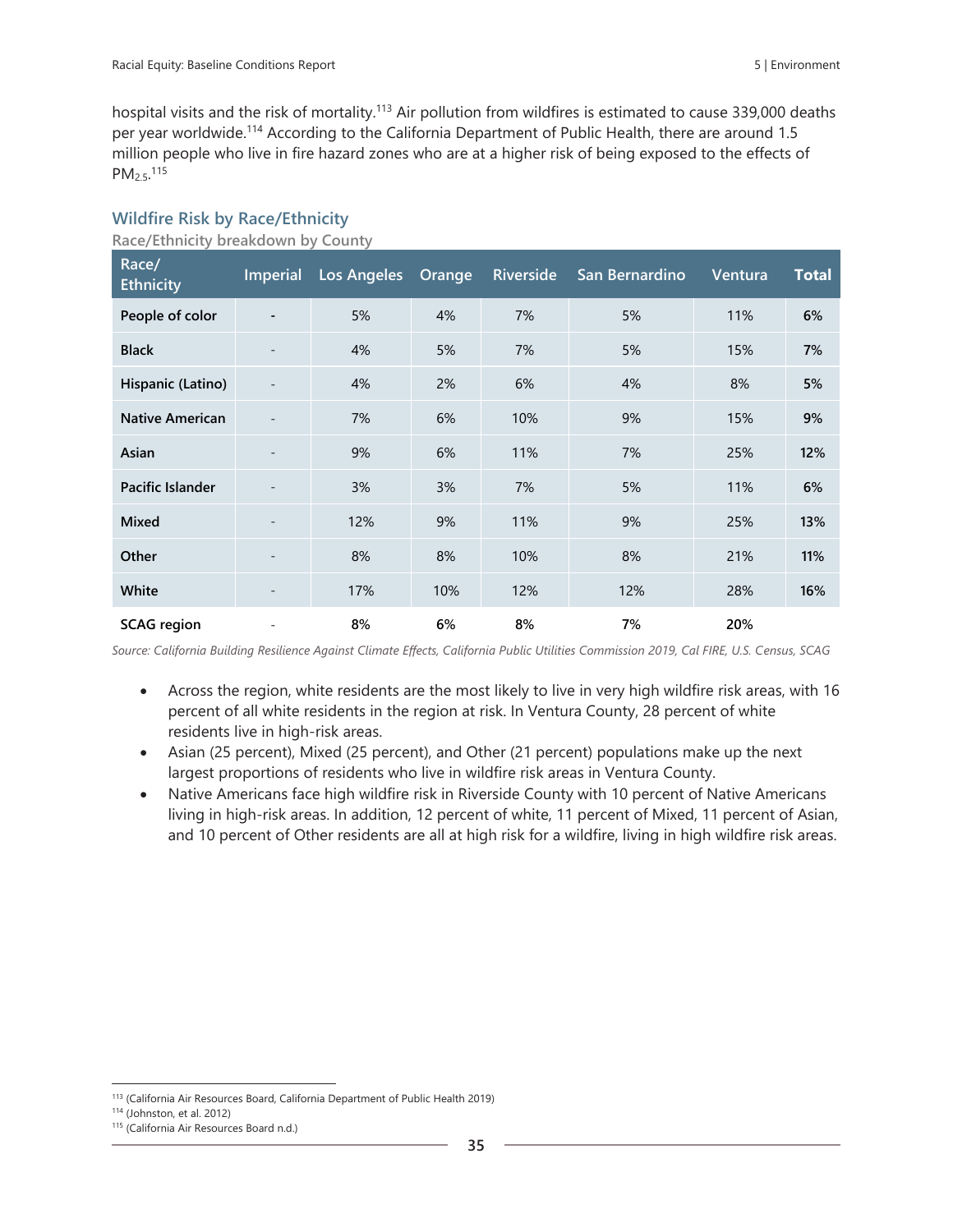# **Air Pollution Exposure Index<sup>116</sup>**

## CAN EVERYONE BREATHE CLEAN AIR?

Healthy neighborhoods are free of pollution and toxics that undermine safety, health, and well-being.<sup>117</sup> People of color are more likely to live in neighborhoods with high levels of air pollution, corresponding to a higher risk for many serious health issues like respiratory problems, heart disease, cancer, and premature death.<sup>118</sup> Children are particularly vulnerable to air pollution because they breathe more air relative to their size and their organs are not fully developed. A disproportionate share of people of color and low-income communities live near freeways and industry, exposing communities to higher rates of exposure to all sources of air pollution, as measured via an index score developed by the National-Scale Air Toxics Assessment (NATA).<sup>119</sup> This index of exposure to air toxics can be further examined by cancer and noncancer risk.





*Source: U.S. Environmental Protection Agency, 1999, 2011 and 2014 National-Scale Air Toxics Assessment (NATA); U.S. Census Bureau, 2000 Decennial Census Summary File 3, 2010 and 2017 American Community Survey (ACS) 5-Year Summary File.*

- In general, people of color face a significantly higher exposure to air toxics for enironmental pollution from all sources with an index of 76, as compared to white residents at 68. suggesting that the average pollution exposure for people of color in the region is equivalent to the census track that ranks in the 76th percentile nationally in pollution exposure. Native Americans face the lowest exposure to air toxics for environmental pollution from all sources at an index of 67.
- When specifically examining exposure to toxics that pose a cancer risk, the air pollution exposure index for people of color of 68 is six points higher than the index for white residents at 62.
- The air exposure index for cancer risk for Asian/Pacific Islanders is the highest in the region at nearly 70. Hispanic (Latino) populations follow close behind in exposure to air toxics that pose risk of cancer at 69.

<sup>116</sup> Index of exposure to air toxics for cancer and non-cancer risk (combined and separately). Values range from 1 (lowest risk) to 100 (highest risk) on a national scale based on the distribution across census tracts nationwide. For example, a value of 65 for Latinos in a given region suggests that the average pollution exposure for Latinos in that region is equivalent to the census tract that ranks at the 65th percentile nationally in pollution exposure (i.e., has more exposure than 64 percent of U.S. tracts but less exposure than 35 percent of tracts).

<sup>117</sup> (PolicyLink/USC Equity Research Institute n.d.)

<sup>118</sup> (Hajat, Hsia and O'Neill 2015), (Research Divsion n.d.)

<sup>119</sup> (United States Environmental Protection Agency n.d.)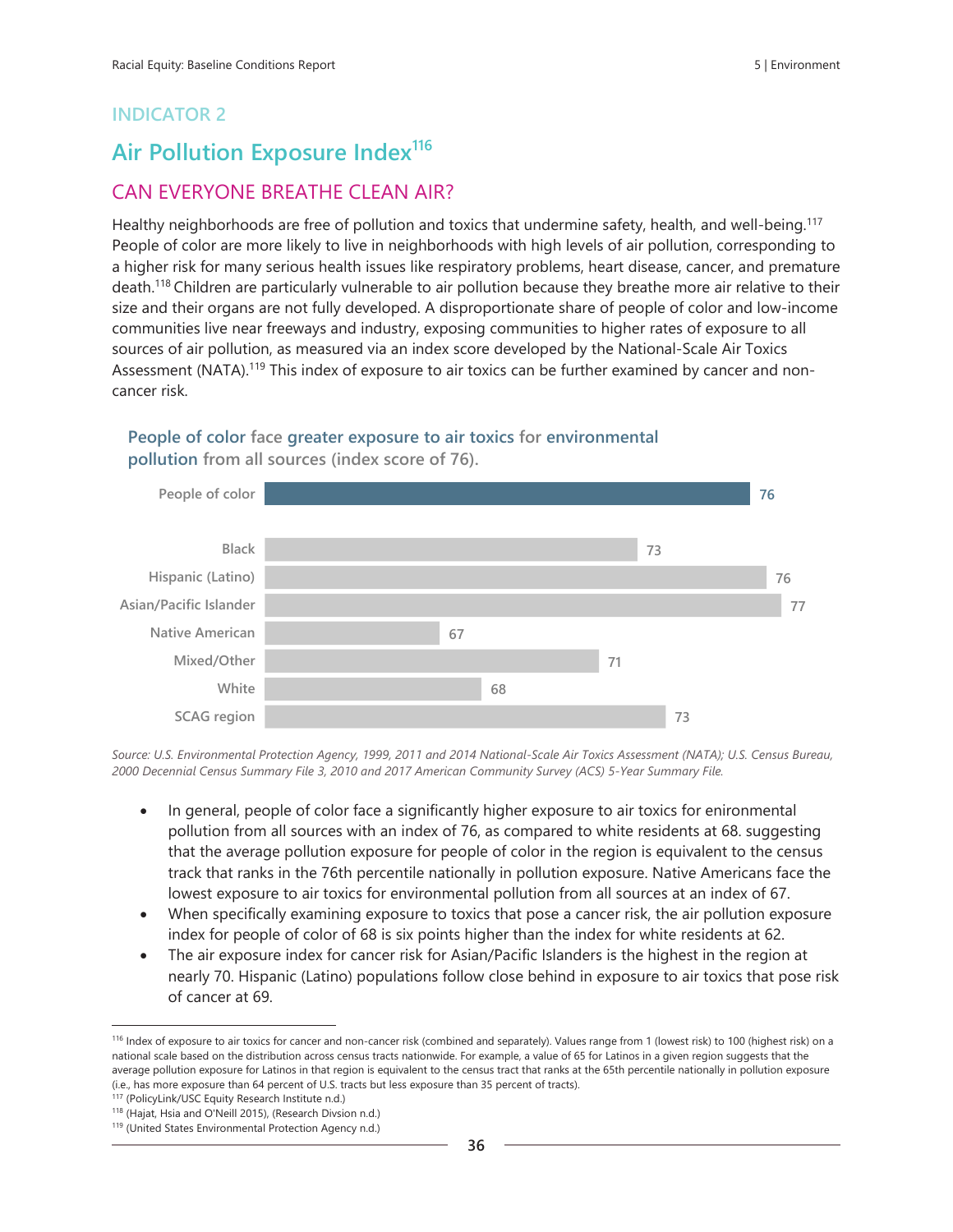- Reviewing air pollution that poses a non-cancer risk but instead poses a respiratory hazard, the air pollution index for people of color at 78 is eight points higher than the index for white populations of 70, indicating communities of color are more at risk for asthma and other respiratory problems.
- Overall, Asian/Pacific Islander and Hispanic (Latino) populations experience the highest exposure to air toxics that pose respiratory hazards with an index score of 79 respectively, indicating the average pollution exosure for Asian/Pacific Islanders and Hispanic (Latino)s is equivalent to the census tract nationwide at the 79th percentile for air pollution exposure.

# **CalEnviroScreen<sup>120</sup>**

## WHO IS MOST VULNERABLE TO THE GREATEST POLLUTION BURDEN?

Pollution continues to be a major public health concern in the region, as air pollutants exacerbate chronic conditions and disproportionately affect people of color and other vulnerable populations (children, pregnant women, older adults, outdoor workers and populations with a disability).<sup>121</sup> In general, rates of chronic diseases related to air quality in the region have been on the rise or remained constant for at least the past five years.<sup>122</sup> In addition, impacts from climate change further exacerbate air quality issues and affect the well-being of residents.

The California Communities Environmental Health Screening Tool, also known as the CalEnviroScreen 3.0 (CES) score, provides a weighted value that takes into account a series of pollution burden indicators and population characteristics to calculate a score based on the average of exposures and environmental effects and the average of health and vulnerability factors for population characteristic indicators.<sup>123</sup> The CES score measures the relative pollution burdens and vulnerabilities in one census tract as compared to others, capturing the disproportionate impacts on sensitive populations using indicators of potential exposure to pollutants and environmental conditions (e.g. ozone, pesticides, toxic releases, traffic, hazardous waste).<sup>124</sup> Higher percentile values (95 – 100th percentile as the highest) represent a higher cumulative impact, due to greater pollution burden and a higher vulnerability to pollution burden due to sensitive populations and socioeconomic factors, as compared to other communities.

<sup>&</sup>lt;sup>120</sup> California Communities Environmental Health Screening Tool 3.0 (CalEnviroScreen 3.0) is published by the Office of Environmental Health Hazard Assessment. This tool measures pollution burden as a combined score that includes indicators of potential exposures to pollutants and environmental conditions (e.g., ozone, pesticides, toxic releases, traffic, hazardous waste). The pollution burden scores are averaged by majority race/ethnicity of census tracts. From CalEnviroScreen SCAG looks at the overall percentile score, PM2.5 percentile and pollution burden percentile.

<sup>121</sup> (Hajat, Hsia and O'Neill 2015)

<sup>122 (</sup>Research Divsion n.d.)

<sup>123</sup> (Rodriquez and Zeise 2017)

<sup>124</sup> (Rodriquez and Zeise 2017)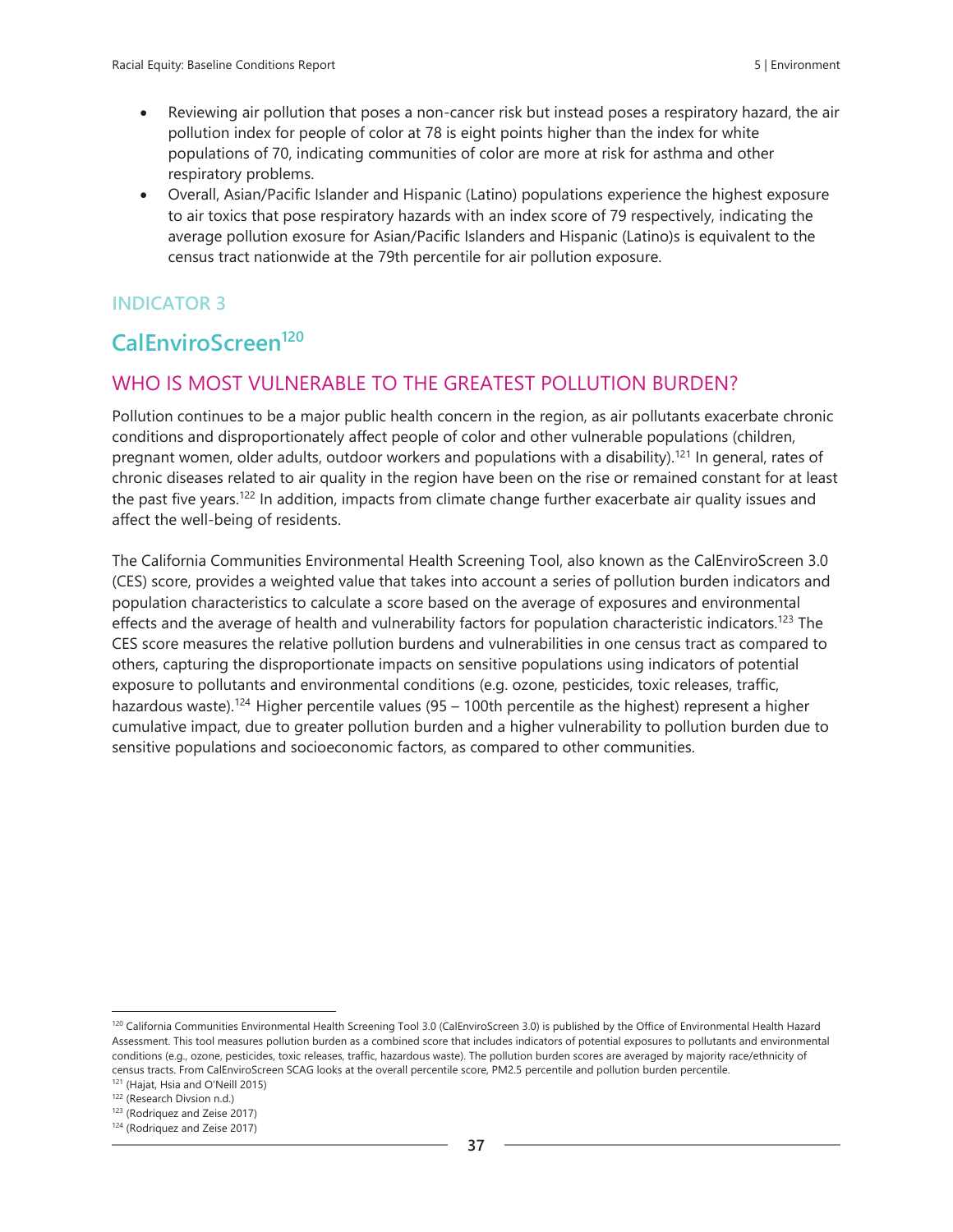#### **Across the region and in every county, Hispanic (Latino) residents make up the largest percentage of residents in census tracts with CalEnviroScreen scores in the 90 - 100th percentile range.**



*Source: CalEnviroScreen 3.0, 125 U.S. Census, SCAG*

- Across the region and in every county, Hispanic (Latino) residents make up the largest percentage of residents in census tracts with CalEnviroScreen scores in the highest percentiles, exposing the inequitable distribution of pollution burden and vulnerabilities across race and ethnicity groups. Hispanic (Latino) residents make up 78 percent of residents in the 90 – 100th percentile range, despite comprising only 47 percent of the overall population.
- White residents disproportionately live in the census tracts with the lowest CES scores in the  $1 -$ 10th percentile range. Census tracts with the lowest scores are comprised of 76 percent white residents, despite white residents making up only 31 percent of the overall population.
- Overall, Imperial County has the highest CES score of the six counties at nearly 40, ranking in the 74th percentile. 92% percent of residents in the highest CES percentile ranges in Imperial County are Hispanic (Latino), burdened with the greatest pollution and community vulnerabilities of all racial/ethnic groups in the region.
- Ventura County had the lowest CES score of the counties in the region, with cumulative impacts in the 36th percentile. However, people of color in the county disproportionately live-in census tracts with the greatest pollution burden and community vulnerability, with 94 percent of residents in the highest percentiles (90 - 100th) Hispanic (Latino).
- The predominance of people of color in the census tracts with the greatest pollution burden and community vulnerability reaffirms the historical environmental harm caused to communities of color.

<sup>&</sup>lt;sup>125</sup> Note not all percentile ranges equal to 100% due to the NA or missing percentiles values in the CalEnviroScreen 3.0. Indicators that include missing values ("NA") are PM2.5, Traffic, Drinking Water, Low Birth Weight, and all socioeconomic factor indicators. In these cases, missing values were assigned no percentile (given an "NA") and did not contribute to their overall CalEnviroScreen score. For example, if a census tract was missing both and PM2.5 and Traffic the denominator of the exposure indicators was adjusted to five instead of seven indicators.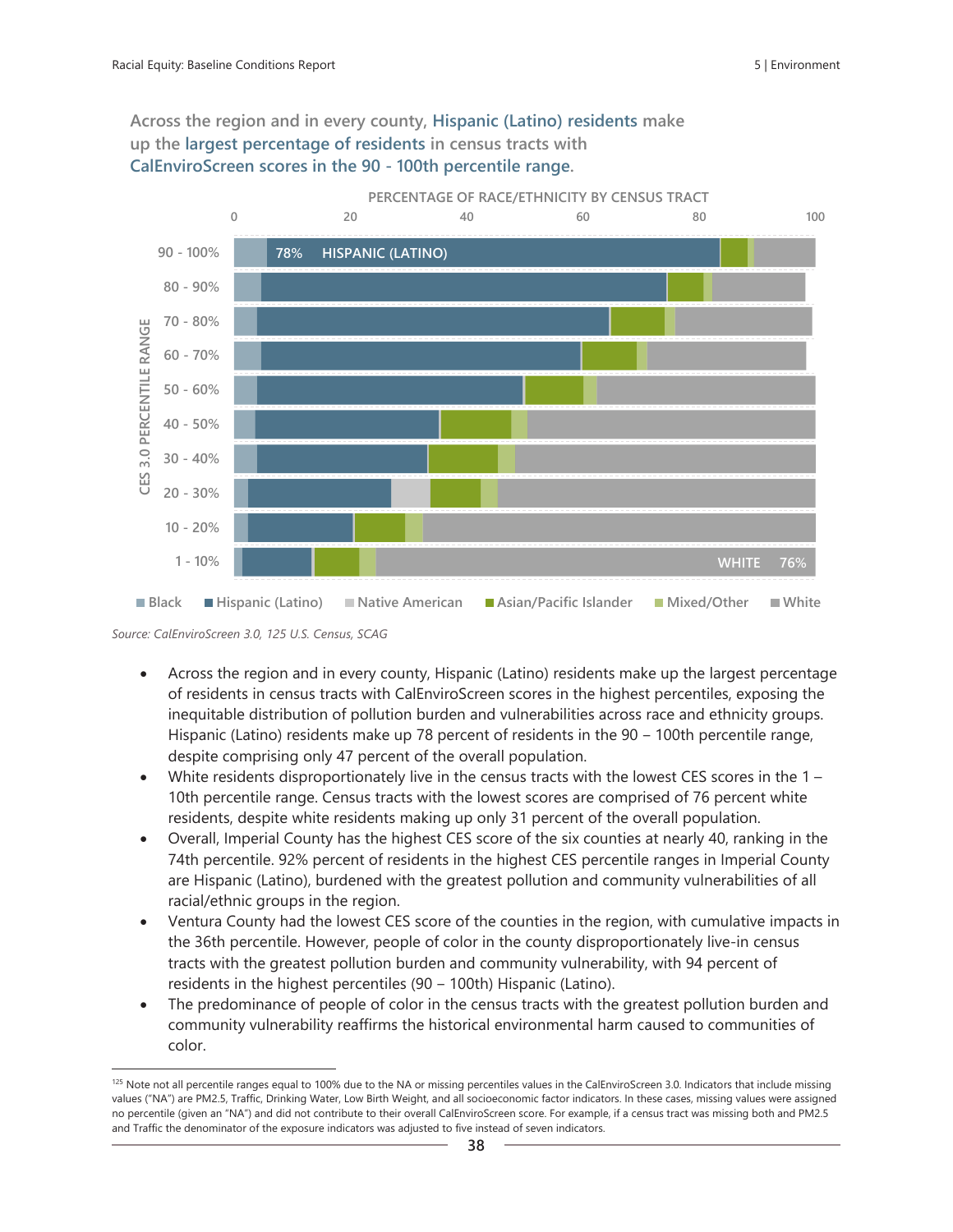## WHO LIVES IN THE HIGHEST REGIONAL EXPOSURE AREAS?

**Population in the Highest Regional Exposure Areas by Race/Ethnicity**



*Source: CalEnviroScreen 3.0, SCAG*

- Hispanic (Latino) residents make up 63 percent of the population in the highest regional exposure areas for asthma emergency room visits, and 60 percent of the pollution in areas for cardiovascular disease, although they only comprise 47 percent of the overall population.
- Black residents, comprising 6 percent of the overall population, make up 13 percent of the population in the highest regional exposure areas for asthma emergency room visits, and 12 percent of those with low birth-weight infants.
- Asian/Pacific Islanders disproportionately live in the highest regional exposure areas for toxic releases from facilities at 19 percent, significantly higher than their share of 13 percent (of the regional population.
- Native Americans make up 0.34 percent of the population in the highest regional exposure areas for ozone concentrations in the area, although they make up just 0.25 percent of the overall population. Hispanic (Latino) residents make up 50 percent of the population in the highest exposure to ozone concentrations and Black residents make up 8 percent.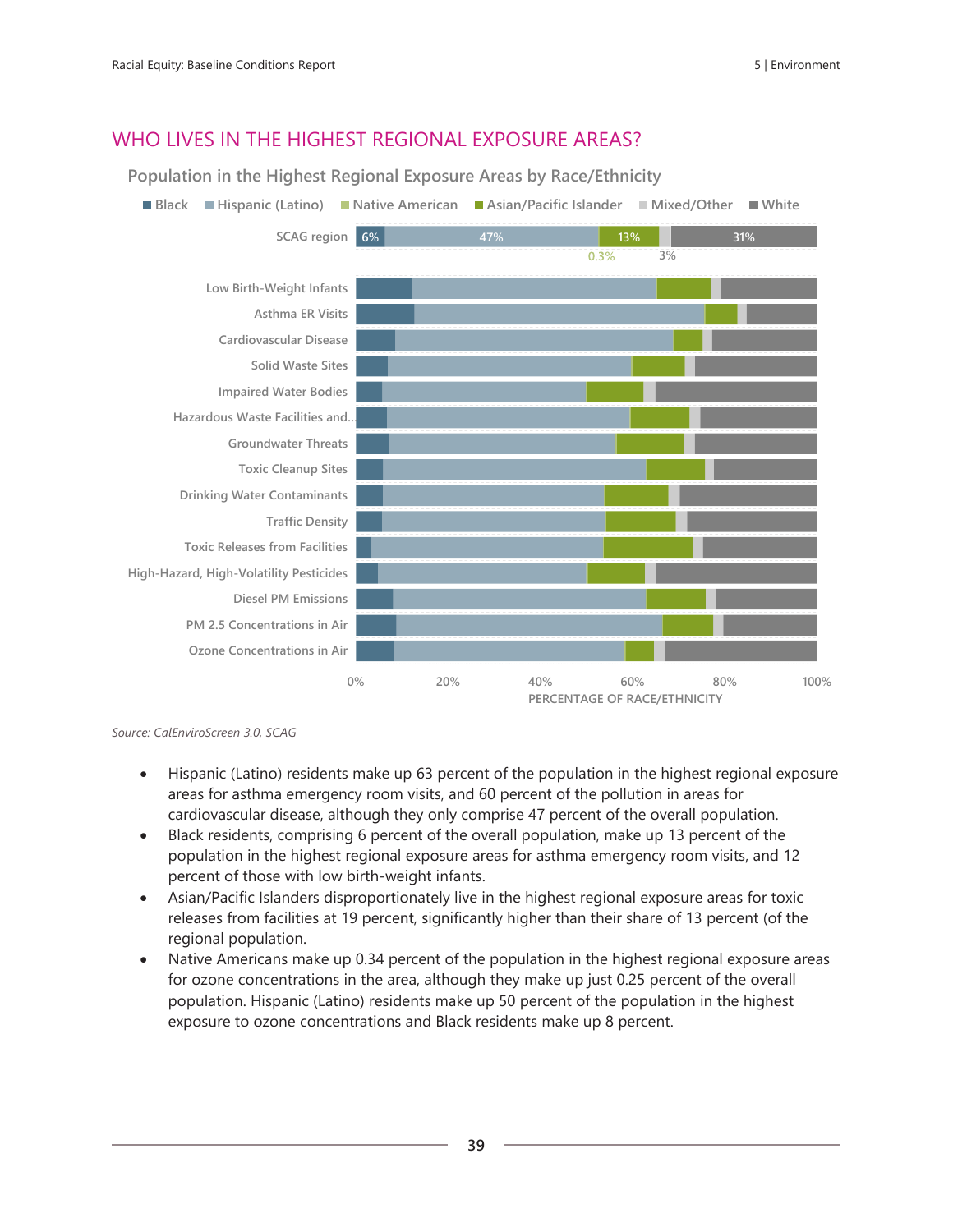# 6 | Key Terms & Concepts

By defining key terms and concepts, the quality of dialogue and discourse on equity can be enhanced. Many of these key terms and concepts have evolved over time. The key terms and concepts listed below are intended to reflect current usage. It should be noted that many of these key terms and concepts have evolved over time. The key terms and concepts listed below are intended to reflect current usage. Preferred language is always evolving and each person's identities, life experiences, and understandings will influence the preference for a given term.

#### **Discrimination**

The unequal treatment of members of various groups based on race, gender, social class, sexual orientation, physical ability, religion, and other categories. In the United States the law makes it illegal to discriminate against someone based on race, color, religion, national origin, or sex. The law also makes it illegal to retaliate against a person because the person complained about discrimination, filed a charge of discrimination, or participated in an employment discrimination investigation or lawsuit. (A Community Builder's Tool Kit; U.S. Equal Employment Opportunity Commission, "Laws Enforced by EEOC")

### **Diversity**

A multiplicity of races, genders, sexual orientations, classes, ages, countries of origin, educational status, religions, physical, or cognitive abilities, documentation status, etc. within a community, organization or grouping of some kind. (Racial Equity Tools Glossary, 2019)

#### Equity

Fairness and justice in policy, practice, and opportunity consciously designed to address the distinct challenges of non-dominant social groups, with an eye to equitable outcomes. See also: Racial equity. (University of Washington Diversity and Social Justice Glossary)

## **Ethnicity**

A social construct that divides people into smaller social groups based on characteristics such as shared sense of group membership, values, behavioral patterns, language, political and economic interests, history, and ancestral geographical base. (Teaching for Diversity and Social Justice: A Sourcebook. Marianne Adams, Lee Anne Bell, and Pat Griffin, editors. Routledge, 1997)

#### Explicit Bias

Explicit biases are negative associations that people knowingly hold. They are expressed with conscious awareness. Example: sign in the window of an apartment building reads: "whites only." (Government Alliance for Race and Equity)

#### Implicit Bias

Also known as unconscious or hidden bias, implicit biases are negative associations that people unknowingly hold. They are expressed automatically, without conscious awareness. Implicit biases have been shown to trump individuals' stated commitments to equality and fairness, thereby producing behavior that diverges from the explicit attitudes that many people profess. (State of the Science Implicit Bias Review 2013, Cheryl Staats, Kirwan Institute, The Ohio State University)

#### Inclusion

Authentically bringing traditionally excluded individuals and/or groups into processes, activities, and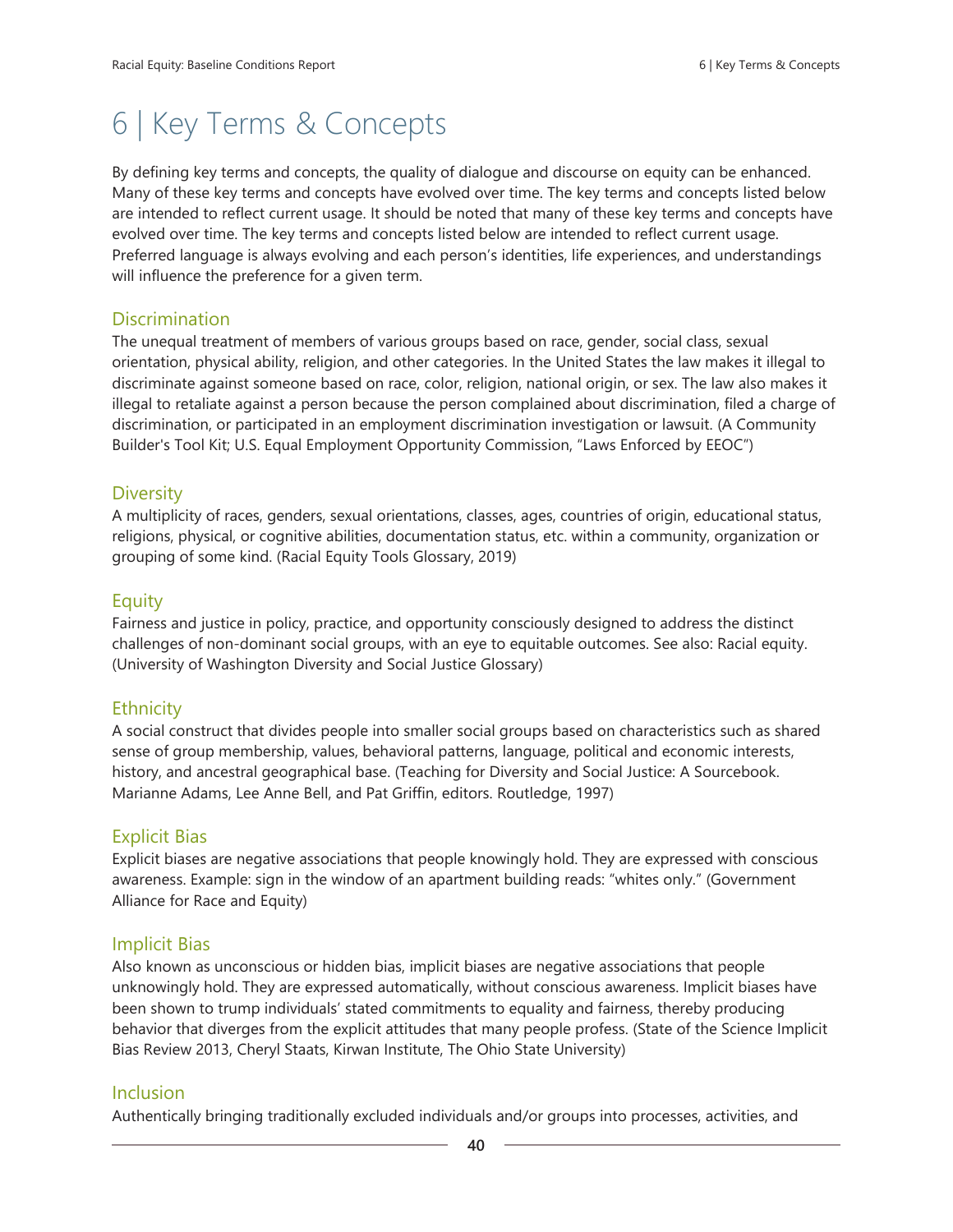decision/policy making in a way that shares power. (University of Washington Diversity and Social Justice Glossary)

## Institutional Racism

Institutional racism refers specifically to the ways in which institutional policies and practices create different outcomes for different racial groups. The institutional policies may never mention any racial group, but their effect is to create advantages for whites and oppression and disadvantage for people of color. (Racial Equity Tools Glossary, 2019)

*Examples: Government policies, known as redlining, that explicitly restricted the ability of people to get loans to buy or improve their homes in neighborhoods with high concentrations of Black people. City sanitation department policies that concentrate trash transfer stations and other environmental hazards disproportionately in communities of color.*

### **Intersectionality**

A term created by Black lawyer and scholar Kimberlé Williams Crenshaw to describe how race, class, gender, age, and other aspects of identity intersect and inform the experience of individuals or groups of people. For example, a Black woman in America does not experience gender inequalities in the same way as a white woman, nor racial oppression in the same way as does a Black man. Each intersection produces a distinct life experience. (Intergroup Resources, 2012, Kimberlé Williams Crenshaw)

## People of color

Often the preferred collective term for referring to non-white racial groups. Racial justice advocates have been using the term "people of color" (not to be confused with the pejorative "colored people") since the late 1970s as a unifying frame across different racial groups that are not White, to address racial inequities. While "people of color" can be a politically useful term, it is also important whenever possible to identify people through their own racial/ethnic group, as each has its own distinct experience and meaning and may be more appropriate. (Racial Equity Tools Glossary, 2019)

#### Power

Power is unequally distributed globally and in U.S. society; some individuals or groups wield greater power than others, thereby allowing them greater access to and control over resources. Wealth, whiteness, citizenship, patriarchy, heterosexism, and education are a few key social mechanisms through which power operates. (University of Washington Diversity and Social Justice Glossary)

## Prejudice

A pre-judgment or unjustifiable, and usually negative, attitude of one type of individual or groups toward another group and its members. Such negative attitudes are typically based on unsupported generalizations (or stereotypes) that deny the right of individual members of certain groups to be recognized and treated as individuals with individual characteristics. (Institute for Democratic Renewal and Project Change Anti-Racism Initiative, A Community Builder's Tool Kit)

#### **Privilege**

Advantages and benefits systemically accorded, often by default, to a person or group. Privilege is best understood intersectionality because colorism, documentation status, economic class, and education, can all accord distinct privilege within racial and ethnic groups. (Colors of Resistance Archive)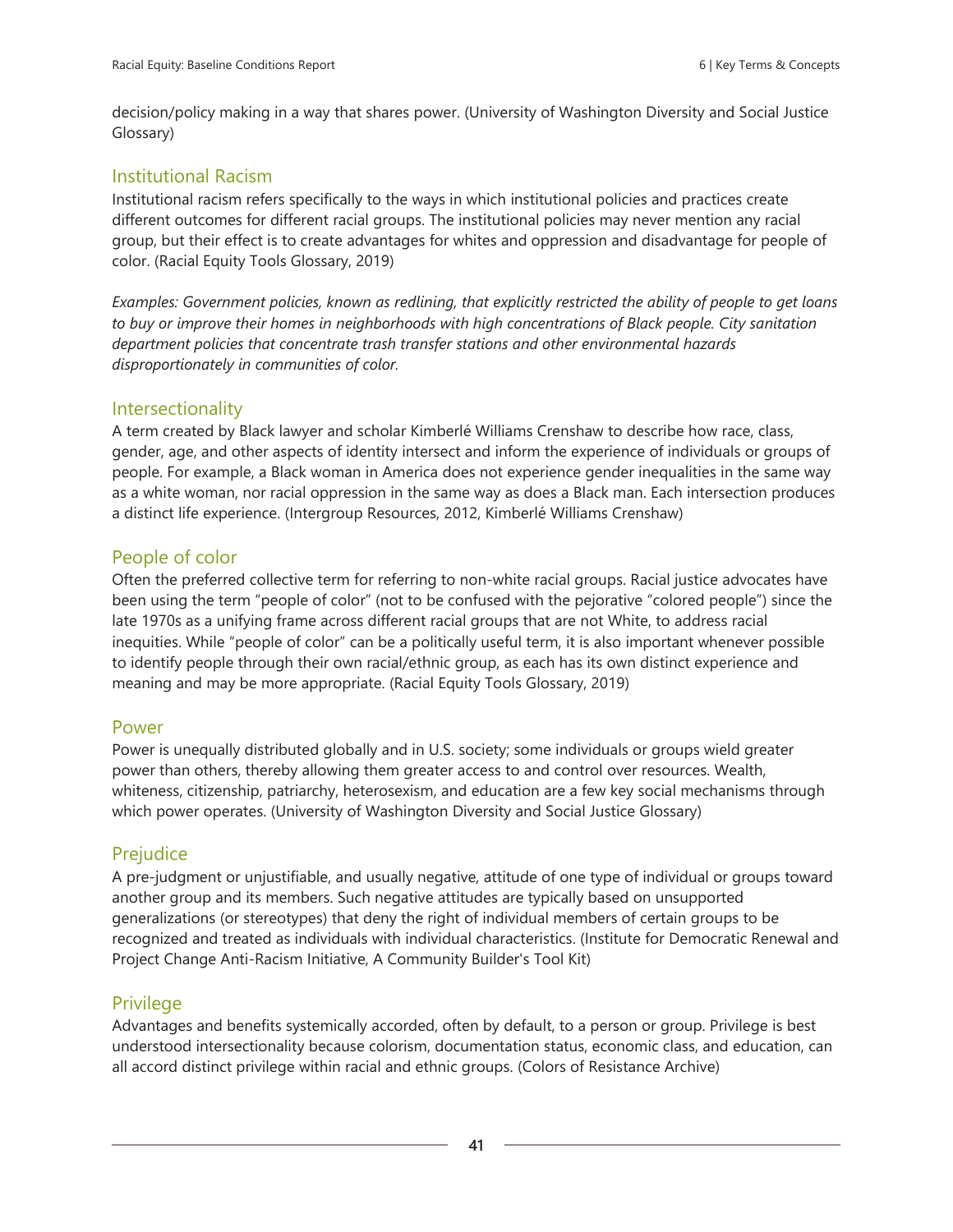### Race

For many people, it comes as a surprise that racial categorization schemes were invented by scientists to support worldviews that viewed some groups of people as superior and some as inferior. There are three important concepts linked to this fact: Race is a made-up social construct, and not an actual biological fact. Race designations have changed over time. Some groups that are considered "white" in the United States today were considered "nonwhite" in previous eras, in census data and in mass media and popular culture (for example, Irish, Italian, and Jewish people). The way in which racial categorizations are enforced (the shape of racism) has also changed over time. For example, the racial designation of Asian American and Pacific Islander changed four times in the 19th century. That is, they were defined at times as white and at other times as not white. (Racial Equity Tools Glossary, 2019)

## Racial Equity

Racial equity is the condition that would be achieved if one's racial identity no longer predicted, in a statistical sense, how one fares. Racial equity describes the actions, policies, and practices that eliminate bias and barriers that have historically and systemically marginalized communities of color, to ensure all people can be healthy, prosperous, and participate fully in civic life. (Source: Center for Assessment and Policy Development)

### Racism

Racism is different from racial prejudice, hatred, or discrimination. Racism involves one group having the power to carry out systematic discrimination through the institutional policies and practices of the society and by shaping the cultural beliefs and values that support those racist policies and practices. Other ways to consider racism include: Racism = race prejudice + social and institutional power; Racism = a system of advantage based on race; Racism = a system of oppression based on race; Racism = a white supremacy system. (Racial Equity Tools Glossary, 2019)

## Racial Justice

The systematic and proactive fair treatment of people of all races, resulting in equitable opportunities and outcomes for all. Racial justice—or racial equity—goes beyond anti-racism. It is not just the absence of discrimination and inequities, but also the presence of deliberate systems and supports to achieve and sustain racial equity. (Racial Equity Tools Glossary, 2019)

## Social Justice

Justice in terms of distribution of wealth, opportunities, and privileges within a society for all social identity groups. (Racial Equity Tools Glossary, 2019)

## Structural Racism

The normalization and legitimization of processes and dynamics that provide advantage to white people while producing cumulative and chronic adverse outcomes for people of color. Structural racism may be difficult to locate in an institution because it involves the reinforcing effects of multiple institutions and cultural norms. (Racial Equity Tools Glossary, 2019)

*Examples: We can see structural racism in the many institutional, cultural, and structural factors that contribute to lower life expectancy for Black and Native American men, compared to white men. These include higher exposure to environmental toxins, dangerous jobs, and unhealthy housing stock; higher exposure to and more lethal consequences for reacting to violence, stress, and racism; lower rates of health care coverage, access, and quality of care; and systematic refusal by the nation to fix these things.*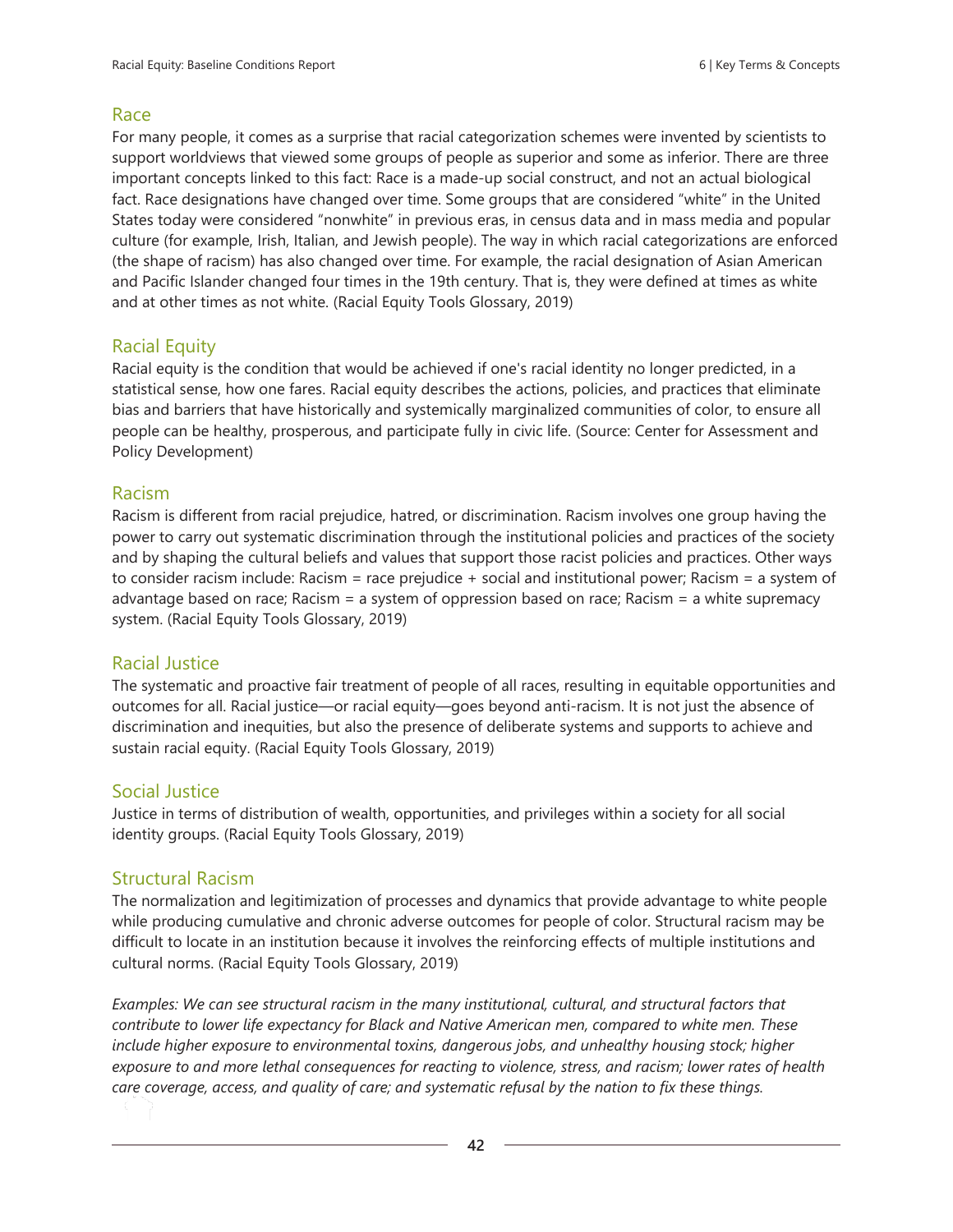# References

Artiles, Alfredo J. "Untangling the Racialization of Disabilities: An Intersectionality Critique Across Disability Models." *Du Bois Review: Social Science Research on Race* Vol. 10 No. 2 (2013). doi: [https://doi.org/10.1017/S1742058X13000271.](https://doi.org/10.1017/S1742058X13000271) 

"Active Commuting." The California Healthy Places Index, accessed on February 15, 2021. [https://healthyplacesindex.org/policy-actions/active-commuting/.](https://healthyplacesindex.org/policy-actions/active-commuting/)

"Asthma and Air Pollution." California Air Resources Board, accessed February 16, 2021. [https://ww2.arb.ca.gov/resources/asthma-and-air-pollution.](https://ww2.arb.ca.gov/resources/asthma-and-air-pollution)

"Disability Barriers to Inclusion." Disability and Health Promotion, last modified on September 16, 2020. [https://www.cdc.gov/ncbddd/disabilityandhealth/disability-barriers.html.](https://www.cdc.gov/ncbddd/disabilityandhealth/disability-barriers.html)

"California's Digital Divide." Public Policy Institute of California, accessed February 16, 2021. [https://www.ppic.org/publication/californias-digital-divide/.](https://www.ppic.org/publication/californias-digital-divide/)"Flooding and communicable diseases fact sheet." World Health Organization, accessed February 16, 2021. [https://www.who.int/hac/techguidance/ems/flood\\_cds/en/.](https://www.who.int/hac/techguidance/ems/flood_cds/en/)

"National Air Toxics Assessment." United States Environmental Protection Agency, accessed February 16, 2021. [https://www.epa.gov/national-air-toxics-assessment/nata-overview.](https://www.epa.gov/national-air-toxics-assessment/nata-overview)

"Program Eligibility by Federal Poverty Line for 2021." Covered California, Medi-Cal, accessed February 1, 2021. [https://www.coveredca.com/pdfs/FPL-chart.pdf.](https://www.coveredca.com/pdfs/FPL-chart.pdf)

"Protecting Yourself from Wildfire Smoke." California Air Resources Board, accessed February 15, 2021. [https://ww2.arb.ca.gov/protecting-yourself-wildfire-smoke.](https://ww2.arb.ca.gov/protecting-yourself-wildfire-smoke)

"Between the 110 and the 405: Environmental Injustice in South Los Angeles." *SCOPE*, last modified November 27, 2017.<https://scopela.org/between-the-110-and-the-405-environmental-injustice-in-south-los-angeles/>

"Climate Change Indicators: Weather and Climate." United States Environmental Protection Agency, accessed February 16, 2021. [https://www.epa.gov/climate-indicators/weather-climate.](https://www.epa.gov/climate-indicators/weather-climate)

"COVID-19 Cases in New York City, a Neighborhood-Level Analysis." The Stoop: NYU Furman Center Blog, April 10, 2020.<https://furmancenter.org/thestoop/entry/covid-19-cases-in-new-york-city-a-neighborhood-level-analysis>

"Equitable Housing and Homeownership." Greenlining Institute, accessed February 1, 2021. <https://greenlining.org/our-work/economic-equity/homeownership/>

"Flood Zones." Federal Emergency Management Agency, accessed February 16, 2021. [https://www.fema.gov/glossary/flood-zones.](https://www.fema.gov/glossary/flood-zones)

"Habitability and Essential Services." Civil Law Self-Help Center, accessed February 1, 2021. <https://www.civillawselfhelpcenter.org/self-help/evictions-housing/196-habitability-and-essential-services>

"Minimum Wage." State of California Department of Industrial Relations, accessed February 1, 2021. [https://www.dir.ca.gov/dlse/faq\\_minimumwage.htm.](https://www.dir.ca.gov/dlse/faq_minimumwage.htm)

"National Equity Atlas." PolicyLink, USC Equity Research Institute. [www.nationalequityatlas.org.](http://www.nationalequityatlas.org/)

"No Kitchens: What does this indicator measure?" Public Health Alliance of Southern California, accessed February 1, 2021.<https://phasocal.org/hdi-indicator-no-kitchen/>

"Office of Health Equity - Healthy Communities Data and Indicators: Percent of household overcrowding." California Department of Public Health, accessed February 1, 2021. [https://data.chhs.ca.gov/dataset/housing](https://data.chhs.ca.gov/dataset/housing-crowding/resource/9cf0037a-62cd-48fc-8646-18086a1b5e53)[crowding/resource/9cf0037a-62cd-48fc-8646-18086a1b5e53](https://data.chhs.ca.gov/dataset/housing-crowding/resource/9cf0037a-62cd-48fc-8646-18086a1b5e53)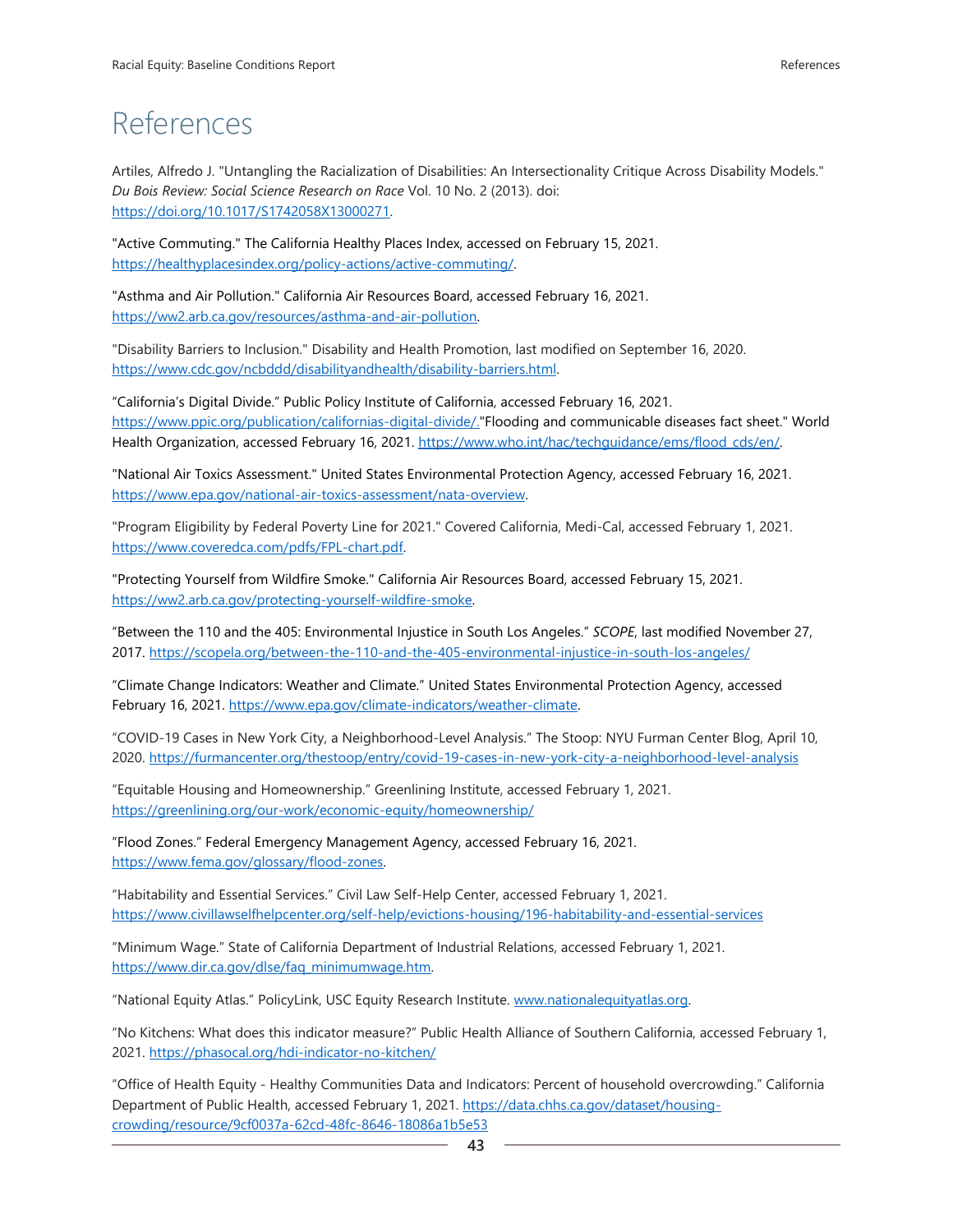"Preventive Care." Healthy People 2030, accessed February 1, 2021. [https://health.gov/healthypeople/objectives-and](https://health.gov/healthypeople/objectives-and-data/browse-objectives/preventive-care)[data/browse-objectives/preventive-care](https://health.gov/healthypeople/objectives-and-data/browse-objectives/preventive-care)

"Quality of Housing." Office of Disease Prevention and Health Promotion, accessed February 1, 2021. [https://healthypeople.gov/2020/topics-objectives/topic/social-determinants-health/interventions-resources/quality](https://healthypeople.gov/2020/topics-objectives/topic/social-determinants-health/interventions-resources/quality-of-housing/)[of-housing/.](https://healthypeople.gov/2020/topics-objectives/topic/social-determinants-health/interventions-resources/quality-of-housing/)

"Regional High Injury Network." Southern California Association of Governments, accessed February 15, 2021. [https://scag.ca.gov/regional-high-injury-network.](https://scag.ca.gov/regional-high-injury-network)

"SNAP Benefits Recipients." U.S. Census Bureau, accessed February 1, 2021. [https://www.census.gov/programs](https://www.census.gov/programs-surveys/saipe/guidance/model-input-data/snap.html)[surveys/saipe/guidance/model-input-data/snap.html](https://www.census.gov/programs-surveys/saipe/guidance/model-input-data/snap.html)

Housing discrimination: affirmatively further fair housing, AB-686, California Assembly Session 2017-18. (2018).

Anderson, Monica. "Who relies on public transit in the U.S," last modified April 7, 2016. [https://www.pewresearch.org/fact-tank/2016/04/07/who-relies-on-public-transit-in-the-u-s/.](https://www.pewresearch.org/fact-tank/2016/04/07/who-relies-on-public-transit-in-the-u-s/)

Arias, Elizabeth, Tejada-Vera, Betzaida, and Ahmad, Farida. *Provisional Life Expectancy Estimates for January through June, 2020*. NVSS Vital Statistics Rapid Release, 2021. [https://www.cdc.gov/nchs/data/vsrr/VSRR10-508.pdf.](https://www.cdc.gov/nchs/data/vsrr/VSRR10-508.pdf)

California Air Resources Board, California Department of Public Health. *Wildfire Smoke: A Guide for Public Health Officials*. By Jason Sacks. California: California Air Resources Board, California Department of Public Health, 2019. [https://www.airnow.gov/publications/wildfire-smoke-guide/wildfire-smoke-a-guide-for-public-health-officials/.](https://www.airnow.gov/publications/wildfire-smoke-guide/wildfire-smoke-a-guide-for-public-health-officials/)

California Government Code § 8899.50 (2018).

Center for Social Solutions. *Case Study: Floods and Socioeconomic Inequality.* University of Michigan, 2020. [https://lsa.umich.edu/social-solutions/news-events/news/insights-and-solutions/case-studies/case-study--floods](https://lsa.umich.edu/social-solutions/news-events/news/insights-and-solutions/case-studies/case-study--floods-and-socioeconomic-inequality.html)[and-socioeconomic-inequality.html.](https://lsa.umich.edu/social-solutions/news-events/news/insights-and-solutions/case-studies/case-study--floods-and-socioeconomic-inequality.html)

Gies, Erica. *The Health Benefits of Parks: How Parks Help Keep Americans and Their Communities Fit and Healthy.* San Francisco: The Trust for Public Land, 2006. http://cloud.tpl.org/pubs/benefits HealthBenefitsReport.pdf.

Grinspan, Delfina, John-Rob Pool, Ayushi Trivedi, James Anderson, and Mathilde Bouye. "Green Space: An Underestimated Tool to Create More Equal Cities, " last modified September 29, 2020. [https://www.wri.org/blog/2020/09/green-space-social-equity-cities.](https://www.wri.org/blog/2020/09/green-space-social-equity-cities)

Gross, Terry. "A 'Forgotten History' Of How the U.S. Government Segregated America," last modified May 3, 2017, [https://www.npr.org/2017/05/03/526655831/a-forgotten-history-of-how-the-u-s-government-segregated](https://www.npr.org/2017/05/03/526655831/a-forgotten-history-of-how-the-u-s-government-segregated-america#:~:text=He%20notes%20that%20the%20Federal,were%20mass%2Dproducing%20entire%20subdivisions)[america#:~:text=He%20notes%20that%20the%20Federal,were%20mass%2Dproducing%20entire%20subdivisions](https://www.npr.org/2017/05/03/526655831/a-forgotten-history-of-how-the-u-s-government-segregated-america#:~:text=He%20notes%20that%20the%20Federal,were%20mass%2Dproducing%20entire%20subdivisions)

Hajat, Anjum, Charlene Hsia, and Marie O'Neill. "Socioeconomic Disparities and Air Pollution Exposure: A Global Review." *Current Environmental Health Reports* 2 (2015). 440-450. doi: [https://doi.org/10.1007/s40572-015-0069-5.](https://doi.org/10.1007/s40572-015-0069-5)

Hayes-Bautista, Dave E. Hayes, and Paul Hsu. *Uninsured Working Latinos and COVID-19: Essential Businesses at Risk.* UCLA Health Center for the Study of Latino Health and Culture, 2020. <https://www.uclahealth.org/ceslac/workfiles/Research/Uninsured-Working-Latinos-andCOVID19-Apr-23.pdf>

Johnston, Fay H, Sarah B Henderson, Yang Chen, James T Randerson, and Miriam Marlier. "Estimated global mortality attributable to smoke from landscape fires." *Environmental Health Perspective* 120 no. 5 (2012): 695-701. doi: 10.1289/ehp.1104422.

Karthick Ramakrishnan et al. *The Working Lives and Struggles of Asian Americans and Pacific Islanders in California.*  PRRI, 2019. [https://www.prri.org/research/the-working-lives-and-struggles-of-asian-americans-and-pacific-islanders](https://www.prri.org/research/the-working-lives-and-struggles-of-asian-americans-and-pacific-islanders-in-california/)[in-california/](https://www.prri.org/research/the-working-lives-and-struggles-of-asian-americans-and-pacific-islanders-in-california/)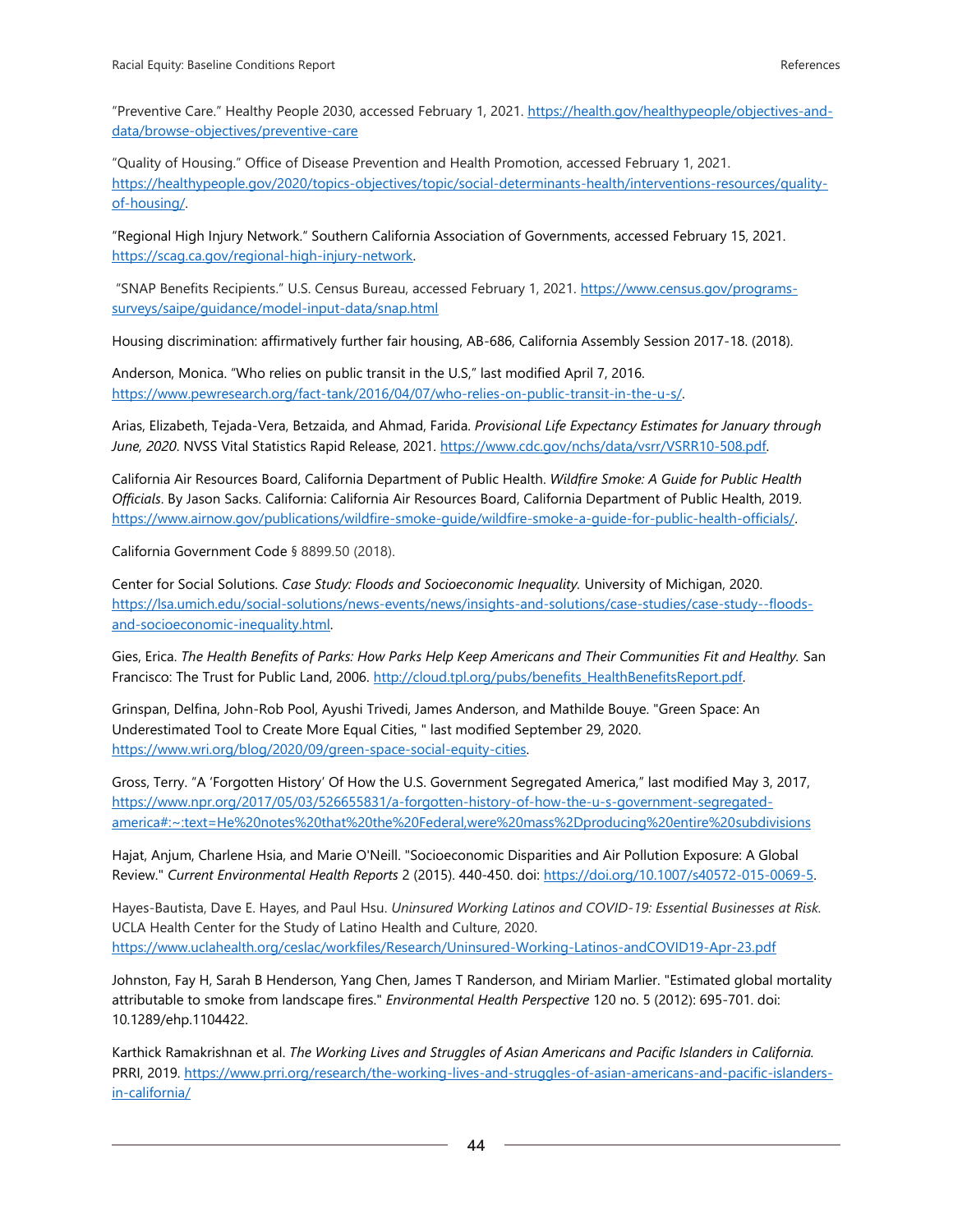Kelly, Simpson. "A Southern California Dream Deferred: Racial Covenants in Los Angeles," last modified February 22, 2012.<https://www.kcet.org/history-society/a-southern-california-dream-deferred-racial-covenants-in-los-angeles>

Kneebone, Elizabeth, and Natalie Holmes. T*he growing distance between people and jobs in metropolitan America.*  Metropolitan Policy Program (Brookings Institute), 2015. [https://www.brookings.edu/wp](https://www.brookings.edu/wp-content/uploads/2016/07/srvy_jobsproximity.pdf)[content/uploads/2016/07/srvy\\_jobsproximity.pdf.](https://www.brookings.edu/wp-content/uploads/2016/07/srvy_jobsproximity.pdf)

Liao, Yuan, Jorge Gil, Rafael H.M. Pereira, Sonia Yeh, and Vilhelm Verendel. "Disparities in travel times between car and transit: Spatiotemporal patterns in cities." *Scientific Reports* 10 (2020): 4056. doi: [https://doi.org/10.1038/s41598-020-](https://doi.org/10.1038/s41598-020-61077-0) [61077-0.](https://doi.org/10.1038/s41598-020-61077-0)

Love, Hanna, Thrash-Ntuk, Tunua, and Jennifer S. Vey. "No more status quo: A community-led action plan for addressing structural inequity during COVID-19 recovery," last modified August 3, 2020.

Pucher, John, and Lewis Dijkstra. "Promoting Safe Walking and Cycling to Improve Public Health: Lessons From The Netherlands and Germany." *American Journal of Public Health* Vol. 93 No. 9 (2003):1509-1516 doi: 10.2105/ajph.93.9.1509.

Ramos-Yamamoto, Adriana. "Not Enough to Eat: California Black and Latinx Children Need Policymakers to Act." California Budget & Policy Center, last modified September 2020. [https://calbudgetcenter.org/resources/snap](https://calbudgetcenter.org/resources/snap-calfresh-california-black-and-latinx-children-need-policymakers-to-act/)[calfresh-california-black-and-latinx-children-need-policymakers-to-act/](https://calbudgetcenter.org/resources/snap-calfresh-california-black-and-latinx-children-need-policymakers-to-act/)

Rodriquez, Matthew, and Lauren Zeise. *CalEnviroScreen 3.0.* California Environmental Protection Agency, Office of Environmental Health Hazard Assessment, 2017. [https://oehha.ca.gov/media/downloads/calenviroscreen/report/ces3report.pdf.](https://oehha.ca.gov/media/downloads/calenviroscreen/report/ces3report.pdf)

Sandt, Laura, Tabitha Combs, and Jesse Cohn. *Pursuing Equity in Pedestrian and Bicycle Planning. U.S.* Department of Transportation Federal Highway Administration, Pedestrian and Bicycle Information Center, 2016. [https://www.pedbikeinfo.org/cms/downloads/PBIC\\_WhitePaper\\_Equity.pdf.](https://www.pedbikeinfo.org/cms/downloads/PBIC_WhitePaper_Equity.pdf)

Shatkin, Elina. "The Ugly, Violent Clearing of Chavez Ravine Before It Was Home to the Dodgers." LAist, last modified October 17, 2018. [https://laist.com/2018/10/17/dodger\\_stadium\\_chavez\\_ravine\\_battle.php](https://laist.com/2018/10/17/dodger_stadium_chavez_ravine_battle.php)

Shonkoff, S B, R Morello-Frosch, and M Pastor. "The climate gap: environmental health and equity implications of climate change and mitigation policies in California—a review of the literature." *Climatic Change* 109 (2011): 485-503. doi: [https://doi.org/10.1007/s10584-011-0310-7.](https://doi.org/10.1007/s10584-011-0310-7)

Simpson, Kelly. "The Great Migration: Creating a Black New Identity in Los Angeles," last modified February 15, 2012. <https://www.kcet.org/history-society/the-great-migration-creating-a-new-black-identity-in-los-angeles>

Southern California Association of Governments. *Economic Summit Regional Briefing Book: December 2020.*  [https://scag.ca.gov/sites/main/files/file-attachments/economic-briefing-book-2020.pdf.](https://scag.ca.gov/sites/main/files/file-attachments/economic-briefing-book-2020.pdf)

State Budget, State of California. *Governor's Proposed 2021-22 Budget Summary* by Gavin Newsom. [https://www.ebudget.ca.gov/2021-22/pdf/BudgetSummary/FullBudgetSummary.pdf.](https://www.ebudget.ca.gov/2021-22/pdf/BudgetSummary/FullBudgetSummary.pdf)

Trounstine, Jessica. "The Geography of Inequality: How Land Use Regulation Produces." *American Political Science Review (University of California, Merced)* Vol. 114 No. 2 (2020). doi: 10.1017/S0003055419000844.

U.S. Census Bureau. 2010 American Community Survey 5-Year Summary. Prepared by Southern California Association of Governments.

U.S. Census Bureau. 2017 American Community Survey 5-Year Summary. Prepared by Southern California Association of Governments.

U.S. Census Bureau. 2019 American Community Survey, 5-Year Estimates. Prepared by Southern California Association of Governments.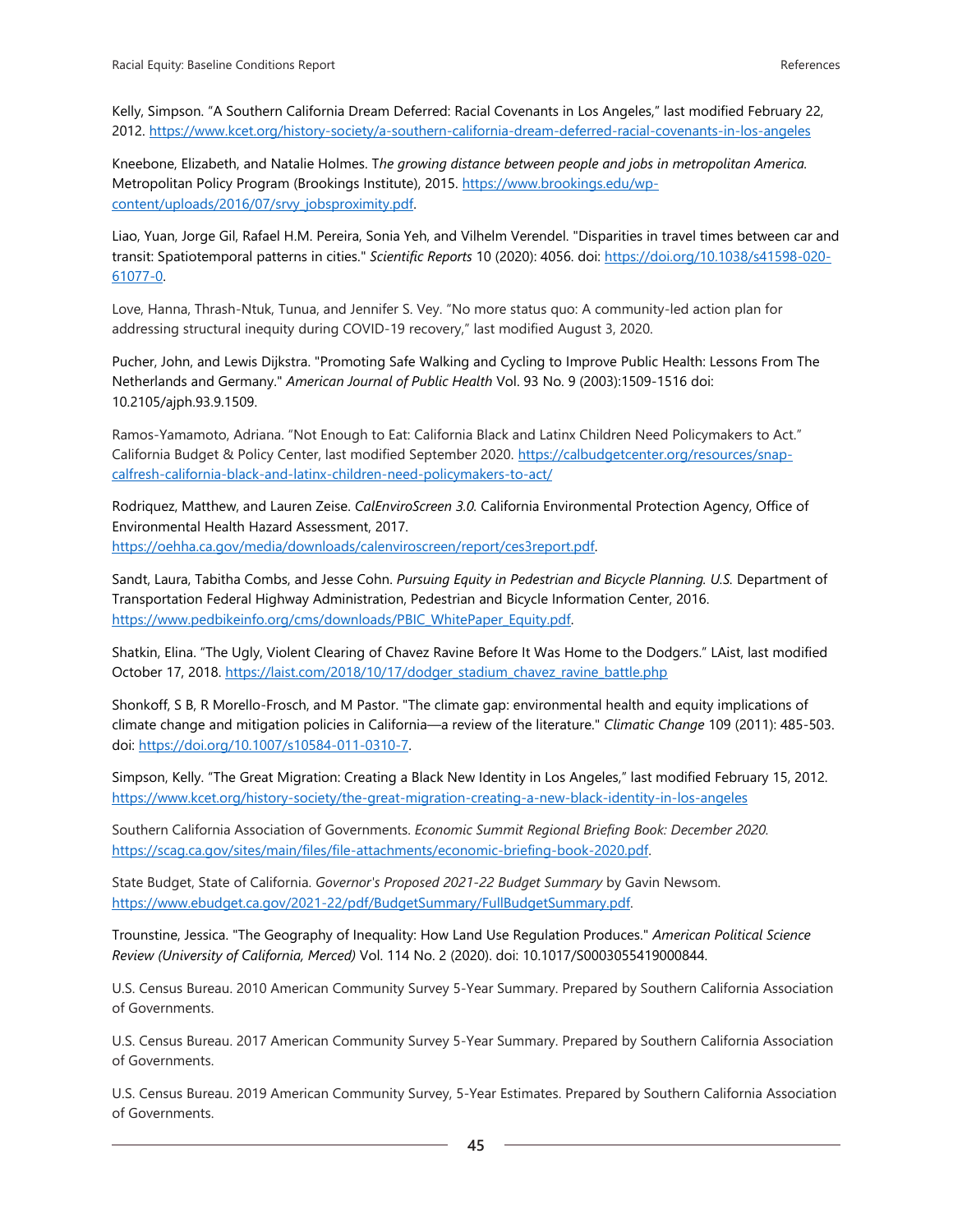Villarreal, Alexandra. "'Everywhere you look, people are infected': Covid's toll on California Latinos." The Guardian, last modified Jan 11, 2021.<https://www.theguardian.com/world/2021/jan/11/covid-california-latino-cases-inequality>

Wilson, Sacoby, Malo Hutson, and Mahasin Mujahid. "How Planning and Zoning Contribute to Inequitable Development, Neighborhood Health, and Environmental Injustice." *Environmental Justice* Vol. 1 No. 4 (2008) doi: 10.1089/env.2008.0506.

Yong, Ed. "Where Year Two of the Pandemic Will Take Us." The Atlantic, last modified December 29, 2020. <https://www.theatlantic.com/health/archive/2020/12/pandemic-year-two/617528/>